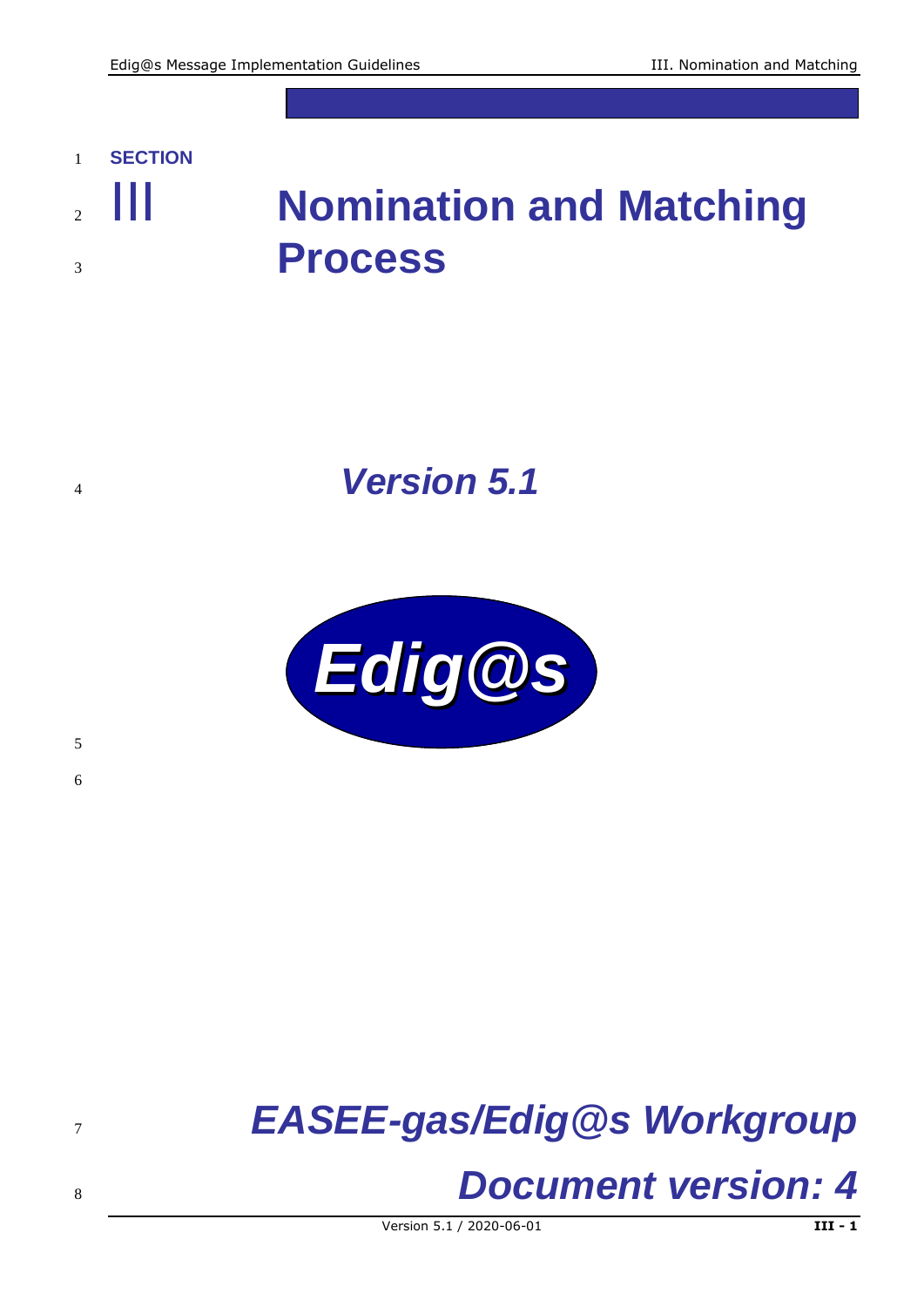#### 9 **COPYRIGHT & LIABILITY**

10 The Edig@s Workgroup (EASEE-Gas Message and Workflow Design Working Group) disclaims and 11 excludes, and any user of the Edig@s Workgroup Implementation Guidelines acknowledges and agrees to<br>12 the Edig@s Workgroup disclaimer of, any and all warranties, conditions or representations, express or 12 the Edig@s Workgroup disclaimer of, any and all warranties, conditions or representations, express or<br>13 implied, oral or written, with respect to the quidelines or any part thereof, including any and all implied 13 implied, oral or written, with respect to the guidelines or any part thereof, including any and all implied<br>14 warranties or conditions of title, non-infringement, merchantability, or fitness or suitability for any 14 warranties or conditions of title, non-infringement, merchantability, or fitness or suitability for any<br>15 particular purpose (whether or not the Ediq@s Workgroup knows, has reason to know, has been advised, 15 particular purpose (whether or not the Edig@s Workgroup knows, has reason to know, has been advised, 16 or i<br>16 or is otherwise in fact aware of any such purpose), whether alleged to arise by law, by reason of custom 16 or is otherwise in fact aware of any such purpose), whether alleged to arise by law, by reason of custom<br>17 or usage in the trade, or by course of dealing. Each user of the quidelines also agrees that under no 17 or usage in the trade, or by course of dealing. Each user of the guidelines also agrees that under no 18 circumstances will the Edig@s Workgroup be liable for any special, incidental, exemplary, punitive or 18 circumstances will the Edig@s Workgroup be liable for any special, incidental, exemplary, punitive or 19 consequential damages arising out of any use of, or errors or omissions in, the quidelines. consequential damages arising out of any use of, or errors or omissions in, the quidelines.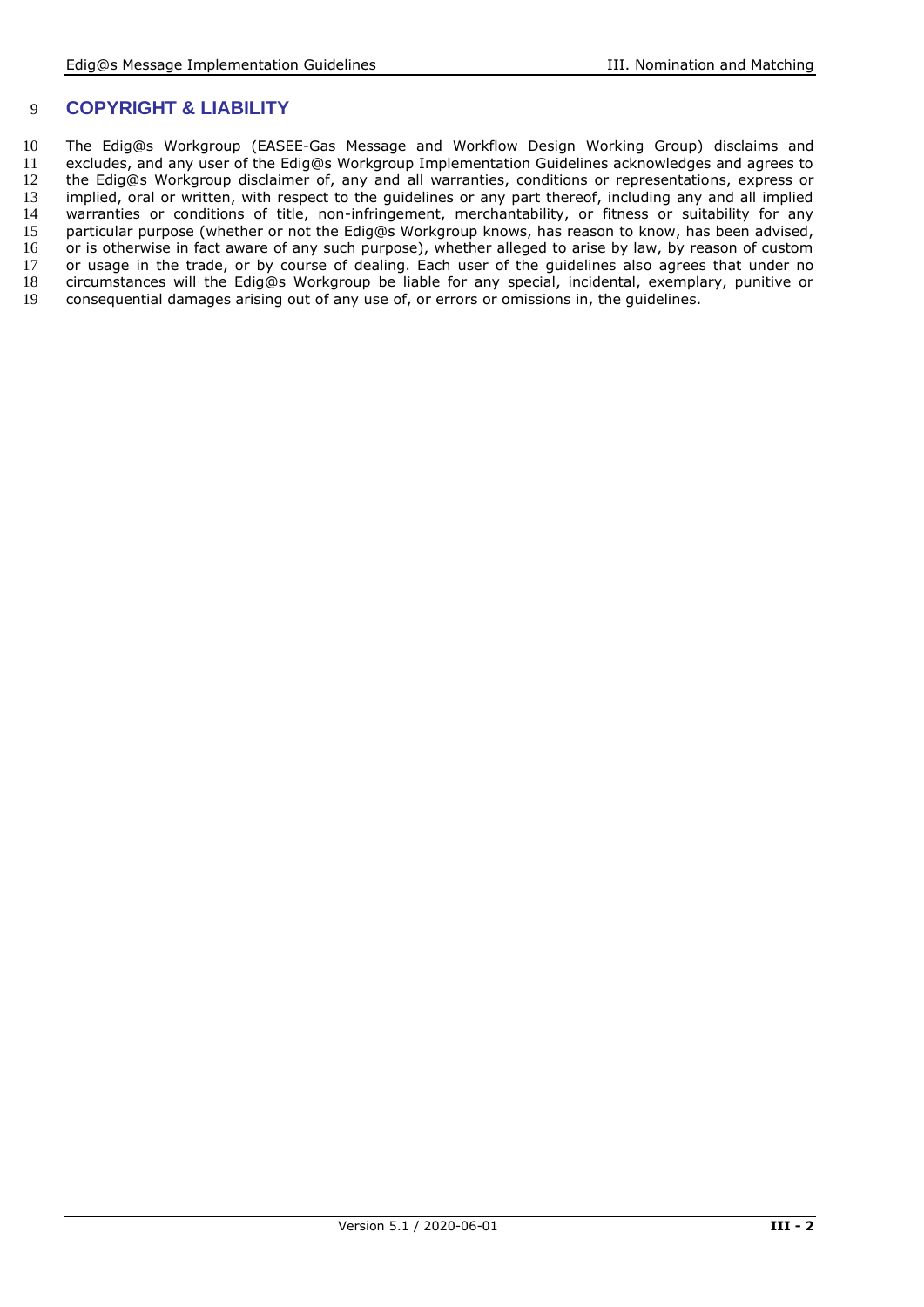| <b>TABLE OF CONTENTS</b><br>20 |
|--------------------------------|
|--------------------------------|

| 21       | 1            |                |  |
|----------|--------------|----------------|--|
| 22       | $\mathbf{2}$ |                |  |
| 23       | 3            |                |  |
| 24       |              | 3.1            |  |
| 25       |              | 3.2            |  |
| 26       |              | 3.3            |  |
| 27       |              | 3.3.1          |  |
| 28       |              | 3.3.2          |  |
| 29       |              | 3.3.3          |  |
| 30       |              | 3.3.4          |  |
| 31       |              | 3.3.5          |  |
| 32       |              | 3.3.6          |  |
| 33       |              | 3.3.7          |  |
| 34       |              | 3.4            |  |
| 35       |              | 3.4.1          |  |
| 36       |              | 3.4.2          |  |
| 37       |              | 3.4.3          |  |
| 38       |              | 3.4.4          |  |
| 39       |              | 3.4.5          |  |
| 40       |              | 3.4.6          |  |
| 41       |              | 3.4.7          |  |
| 42       |              | 3.4.8          |  |
| 43       |              | 3.5            |  |
| 44       |              | 3.5.1          |  |
| 45       |              | 3.5.2          |  |
| 46       |              | 3.5.3          |  |
| 47       |              | 3.5.4          |  |
| 48       |              | 3.5.5          |  |
| 49       |              | 3.5.6          |  |
| 50       |              | 3.5.7          |  |
| 51       |              | 3.6            |  |
| 52       |              | 3.6.1          |  |
| 53       |              | 3.6.2          |  |
| 54       |              | 3.6.3          |  |
| 55       |              | 3.6.4          |  |
| 56       |              | 3.6.5          |  |
| 57       |              | 3.6.6          |  |
| 58       |              | 3.6.7          |  |
| 59       |              | 3.6.8          |  |
| 60       |              | 3.7            |  |
| 61       |              | 3.7.1          |  |
| 62       |              | 3.7.2          |  |
| 63       |              | 3.7.3          |  |
| 64       |              | 3.7.4          |  |
| 65       |              | 3.7.5<br>3.7.6 |  |
| 66<br>67 |              | 3.7.7          |  |
|          |              | 3.7.8          |  |
| 68<br>69 |              | 3.7.9          |  |
| 70       |              | 3.7.10         |  |
|          |              |                |  |
| 71       | 4            |                |  |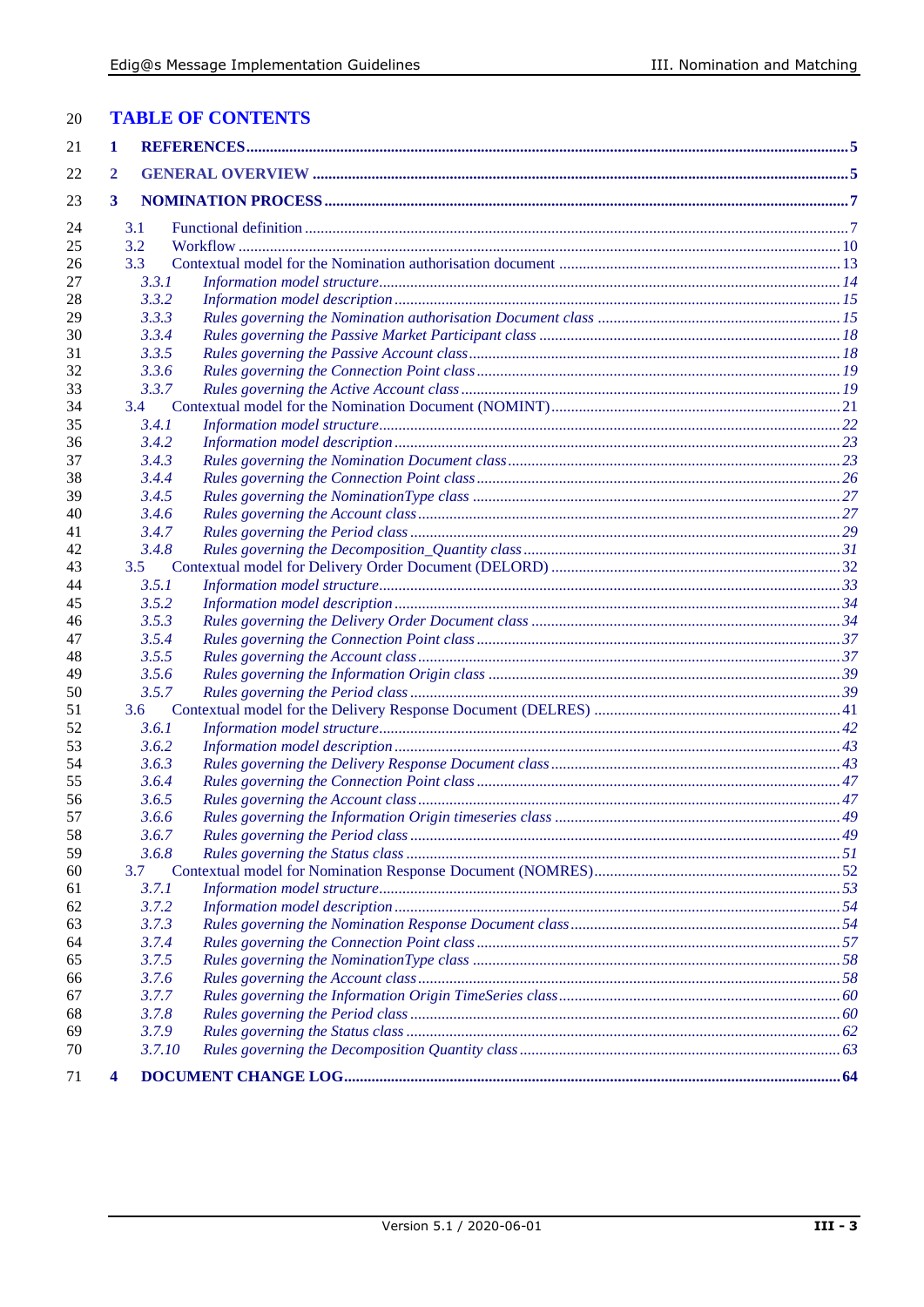#### **LIST OF FIGURES**

| 73 |  |
|----|--|
| 74 |  |
| 75 |  |
| 76 |  |
| 77 |  |
| 78 |  |
| 79 |  |
| 80 |  |
| 81 |  |
| 82 |  |
| 83 |  |
| 84 |  |
| 85 |  |
| 86 |  |
| 87 |  |
| 88 |  |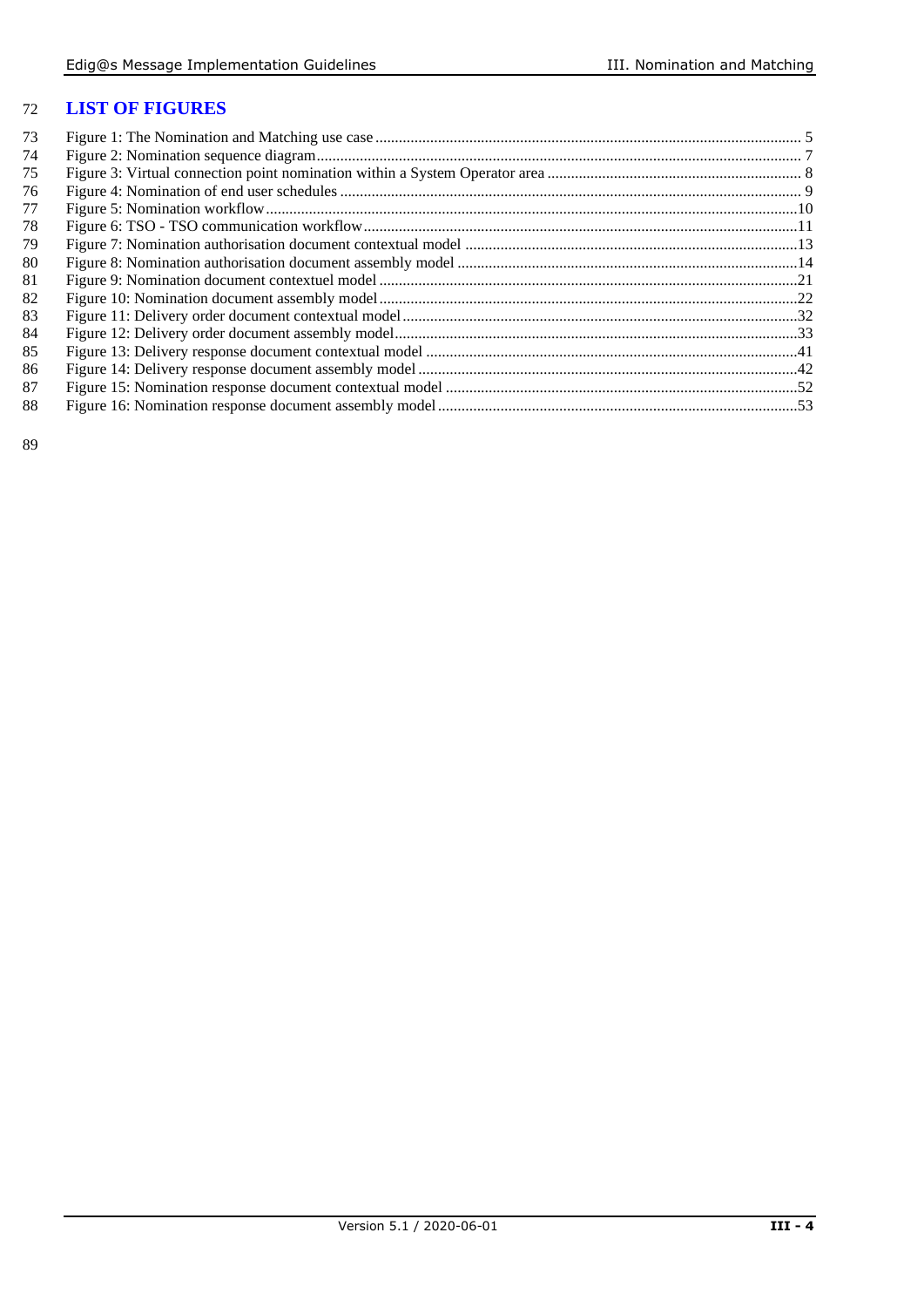#### 90 **1 REFERENCES**

- 91 The content of the electronic documents defined in the implementation guide are based on the 92 definition of terms and codes as agreed by the Edig@s Workgroup.
- 93 The requirements outlined in the "business Requirements Specification for the Nomination (NOM) 94 Network Code" of ENTSOG are completely covered in this document. However, the document also<br>95 covers requirements that go bevond the Nomination BRS in certain areas. 95 covers requirements that go beyond the Nomination BRS in certain areas.
- 96 For the definition of the roles outlined in figure 1 refer to the Edigas RoleType codelist.

#### 97 **It is strongly recommended to read the Introduction to the Edig@s MIG before**  98 **implementing this process since it contains a number of general rules that are applicable**  99 **for all the Edig@s messages.**

#### 100 **2 GENERAL OVERVIEW**

101 The Edig@s standard has been created to facilitate the exchanges required to support the activities 102 for the exchange of information within the gas market. The principal activities are outlined in the use for the exchange of information within the gas market. The principal activities are outlined in the use 103 case diagram in figure 1.



104

#### <span id="page-4-0"></span>105 **FIGURE 1: THE NOMINATION AND MATCHING USE CASE**

106 The nomination and matching use case in figure 1 shows the different use cases that are possible within 107 the nomination and matching process.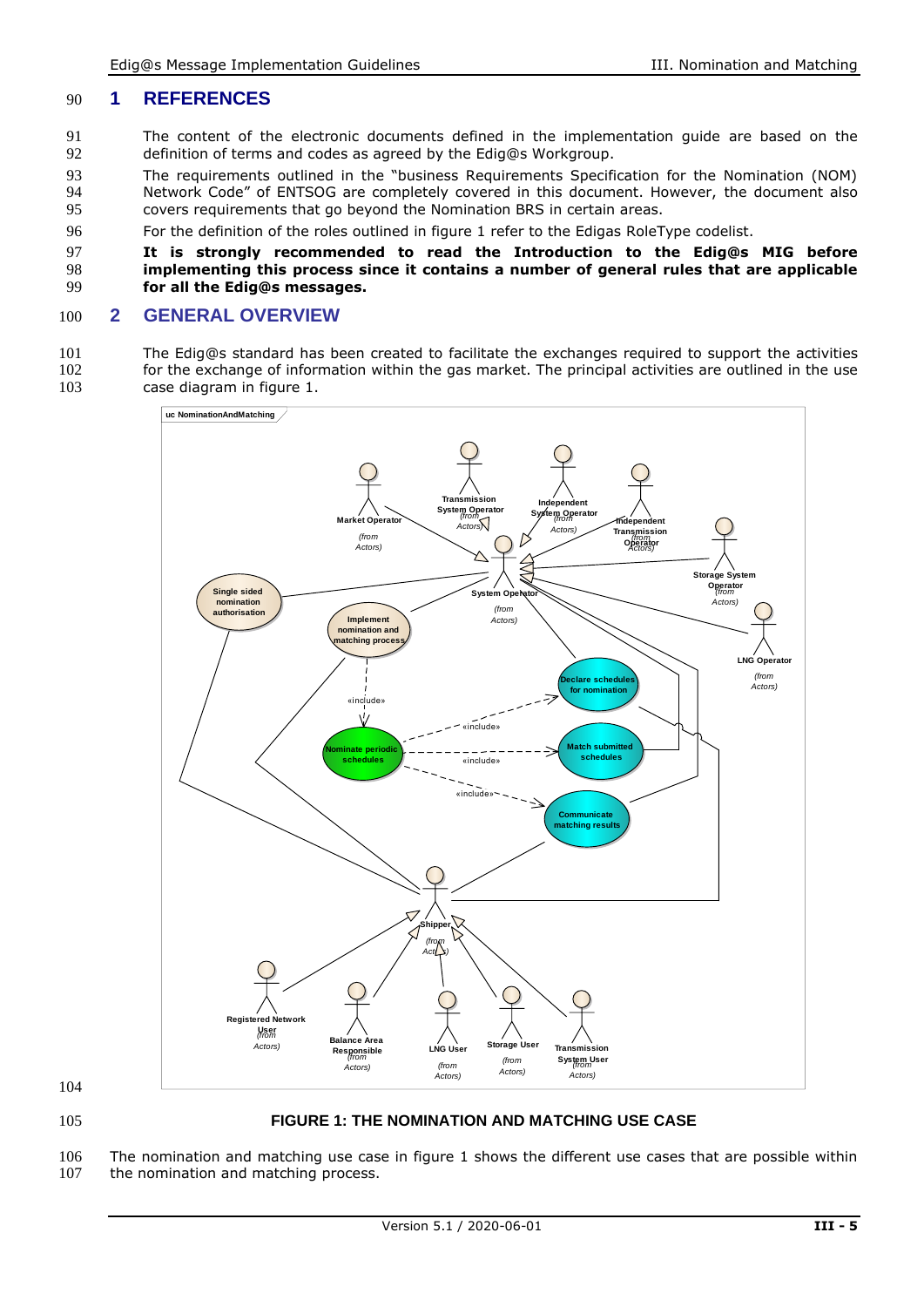- 108 An optional use case concerns the provision by a Shipper (termed a passive shipper) of a single sided 109 nomination authorisation by another Shipper. This enables the passive Shipper to not have to send 109 nomination authorisation by another Shipper. This enables the passive Shipper to not have to send<br>110 nominations to the local System Operator. nominations to the local System Operator.
- 111 The nomination of periodic schedules covers the nomination of gas schedules and has included within it 112 three specific use cases: three specific use cases:
- 113 1. The declaration of schedules for nomination
- 114 2. The matching of all nominated schedules
- 115 3. The provision of the matching results with any rectifications that have been imposed by the System Operators. System Operators.
- 117 Many actors may be involved in the nomination and matching process. These actors have been 118 generalised into either a System Operator for the management of the network or a Shipper for the 119 various Traders that operate within the network. various Traders that operate within the network.
- 120 The System Operator role covers:
- 121 1. Transmission System Operator
- 122 2. Independent System Operator
- 123 3. Independent Transmission Operator
- 124 4. Storage System Operator
- 125 5. LNG Operator
- 126 6. Market Operator
- 127 The Shipper role covers:
- 128 1. Registered Network User
- 129 2. Balance Area Responsible
- 130 3. LNG User
- 131 4. Storage User
- 132 5. Transmission System User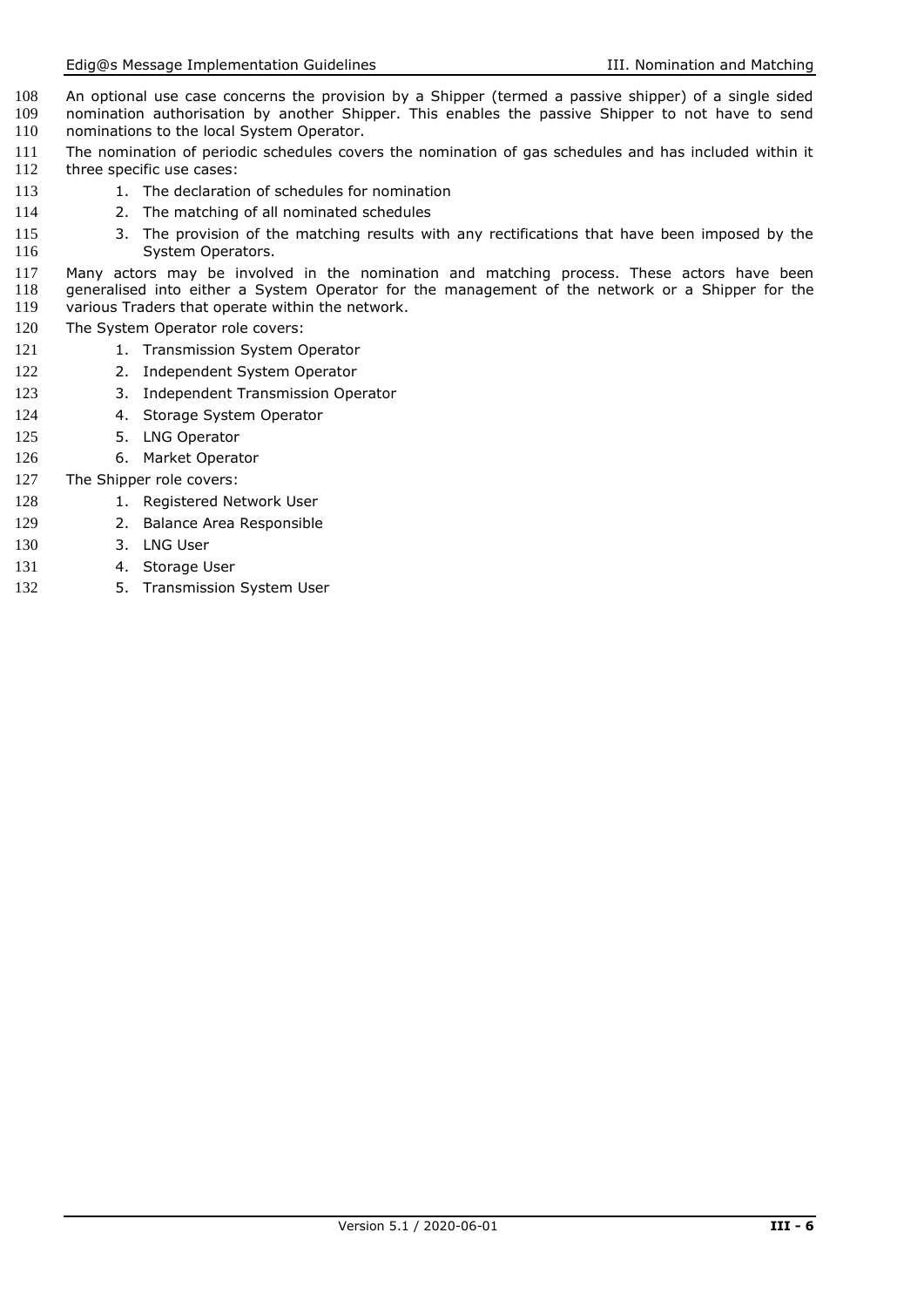#### 133 **3 NOMINATION PROCESS**

#### 134 **3.1 FUNCTIONAL DEFINITION**



135

#### <span id="page-6-0"></span>136 **FIGURE 2: NOMINATION SEQUENCE DIAGRAM**

137 Prior to any nominations a passive Shipper shall inform the local System Operator of the Shipper(s) that 138 will be providing the single sided nominations. will be providing the single sided nominations.

139 There are two types of nomination:

- 140 1. Nominations that concern the supply of gas between two System Operator areas.
- 141 2. Nominations that concern the supply of gas within a System Operator area.

142 The focus of the above sequence diagram addresses specifically the first type of nomination.

143 The nomination of gas to be supplied between System Operator borders (figure 2) for a given period is 144 handled with a two cycled approach.

- 145 In the first cycle (flows 1 and 2) the System Operators receive nominations from their 146 Shippers (flow 1), after processing internally, each System Operator informs its Shippers of 147 the processed cross nominations (flow 2).
- 148 In the second and following cycles (flows 3 to 8) the Shippers may rectify any anomalies in the 149 **nominations or provide modifications and resubmit them to the System Operators (flow 3). If** 150 a nomination document remains unchanged a resubmission is not necessary.
- 151 The System Operator that receives a single sided nomination retransmits the nominations 152 received (flow 4) to the adjacent System Operator to enable processing on the other side.
- 153 The first time in a cycle that a System Operator has to carry out an interruption, and 154 interruption notice is sent to the Shipper for information (flow 5). The Shipper is not informed 155 of any other interruptions that occur within the cycle.
- 156 The System Operator will make use of the last nomination document received. The System 157 Operators will validate the Shipper nominations for system related issues before exchanging 158 the processed nominations (i.e. those able to flow as defined in the "Nomination and Matching 159 CBP") with the adjacent System Operator (flows 6 and 7). Flow 7 contains the two time series, 160 one with the status 14G, processed by the SO, containing the values as processed by the 161 matching System Operator and one time series with the status 16G providing the values that 162 have been confirmed by the matching System Operator. The sender of flow 6 and flow 7 is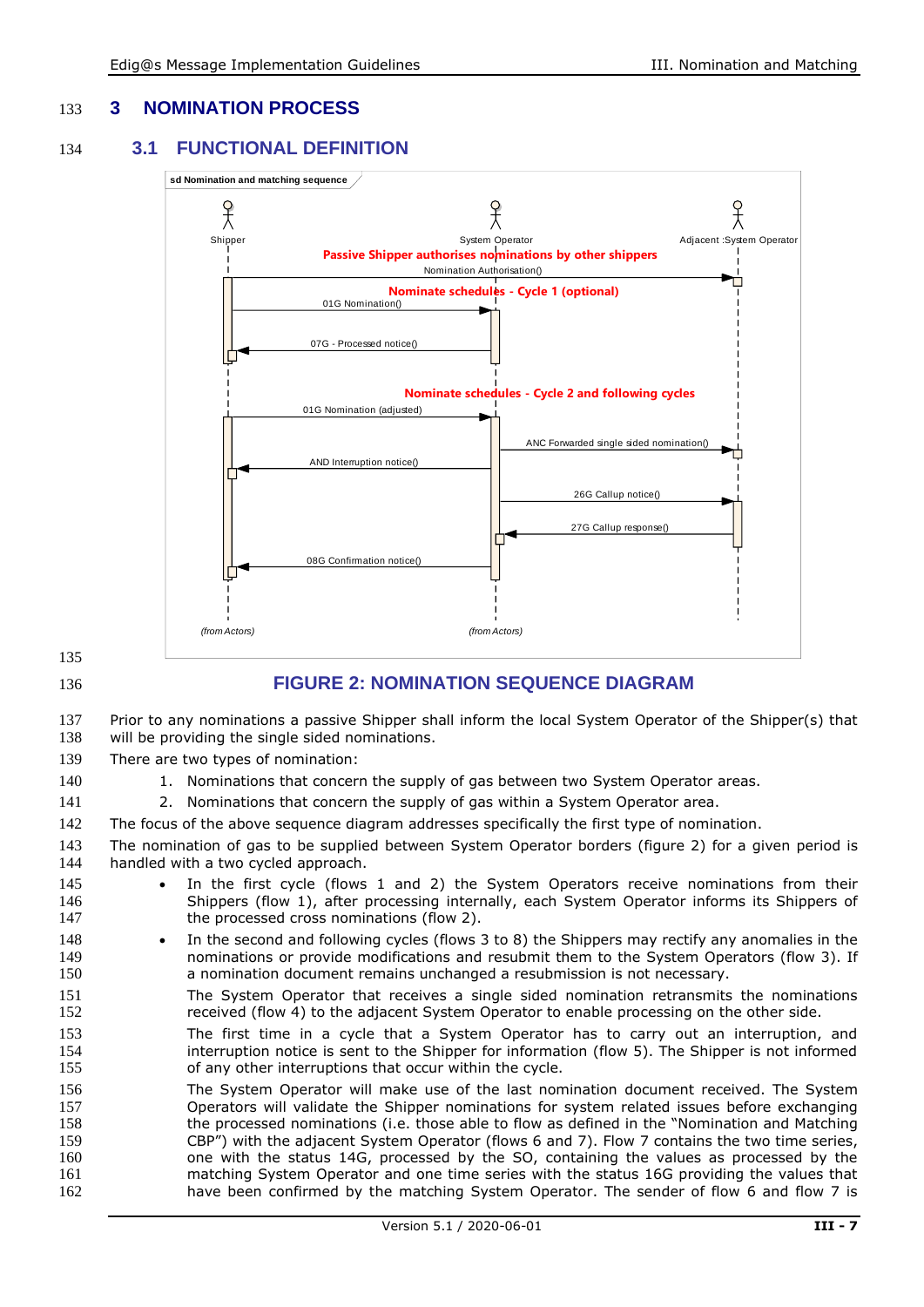- 163 defined by bilateral agreement. In the case of any anomalies the System Operators apply<br>164 https://www.predefined rules to align the nominations in question. The Shippers are then informed of these 164 predefined rules to align the nominations in question. The Shippers are then informed of these<br>165 finalised schedules (flow 8). Flow 8 contains three time series, one with the confirmed 165 finalised schedules (flow 8). Flow 8 contains three time series, one with the confirmed<br>166 homination of the Shipper (16G), one with processed nomination by the adiacent System 166 166 nomination of the Shipper (16G), one with processed nomination by the adjacent System<br>167 0Derator (15G) and one with the processed nomination by the System Operator (14G). Operator (15G) and one with the processed nomination by the System Operator (14G).
- 168 It is also possible to carry out the nomination process in a single cycle approach. In this case a 169 nomination is sent by the Shipper to the System Operator as in flow 3.
- 170 The System Operator then transmits the complete set of nomination information to the Adjacent System<br>171 Operator as in flow 6. Operator as in flow 6.
- 172 The Adjacent System Operator carries out an immediate matching and transmits the results as in flow 7.
- 173 These results are then sent to the relevant Shippers as in flow 8.
- 174 In essence sequences 1 and 2 are not implemented.
- 175 The second type of nomination (figure 3) includes two sub-types:
- 176 A: Nominations that concern a virtual connection point (e.g. balancing point, trading point, ...)<br>177 within a System Operator area. within a System Operator area.
- 178 B: Nominations that concern the supply of gas to an End User within a System Operator area



179

#### <span id="page-7-0"></span>180 **FIGURE 3: VIRTUAL CONNECTION POINT NOMINATION WITHIN A SYSTEM**  181 **OPERATOR AREA**

- 182 Figure 3 addresses specifically the first sub-type. The nomination of gas on a virtual connection point for 183 a given period is handled with a one cycled approach.
- 184 In the first and following cycles (flows 1 to 2) the Shippers may nominate or rectify any anomalies in the<br>185 nominations or provide modifications and resubmit them to the System Operator. The System Operator nominations or provide modifications and resubmit them to the System Operator. The System Operator 186 will validate the Shipper nominations for system related issues. In the case of any anomalies the System 187 Operator applies predefined rules to align the nominations in question (flow 3). The Shippers are then 188 informed of these finalised schedules (flow 4 and 5). Flows 4 and 5 contain two time series, one with the 189 confirmed nomination (16G) and one with the processed nomination of the counter party (18G). confirmed nomination (16G) and one with the processed nomination of the counter party (18G).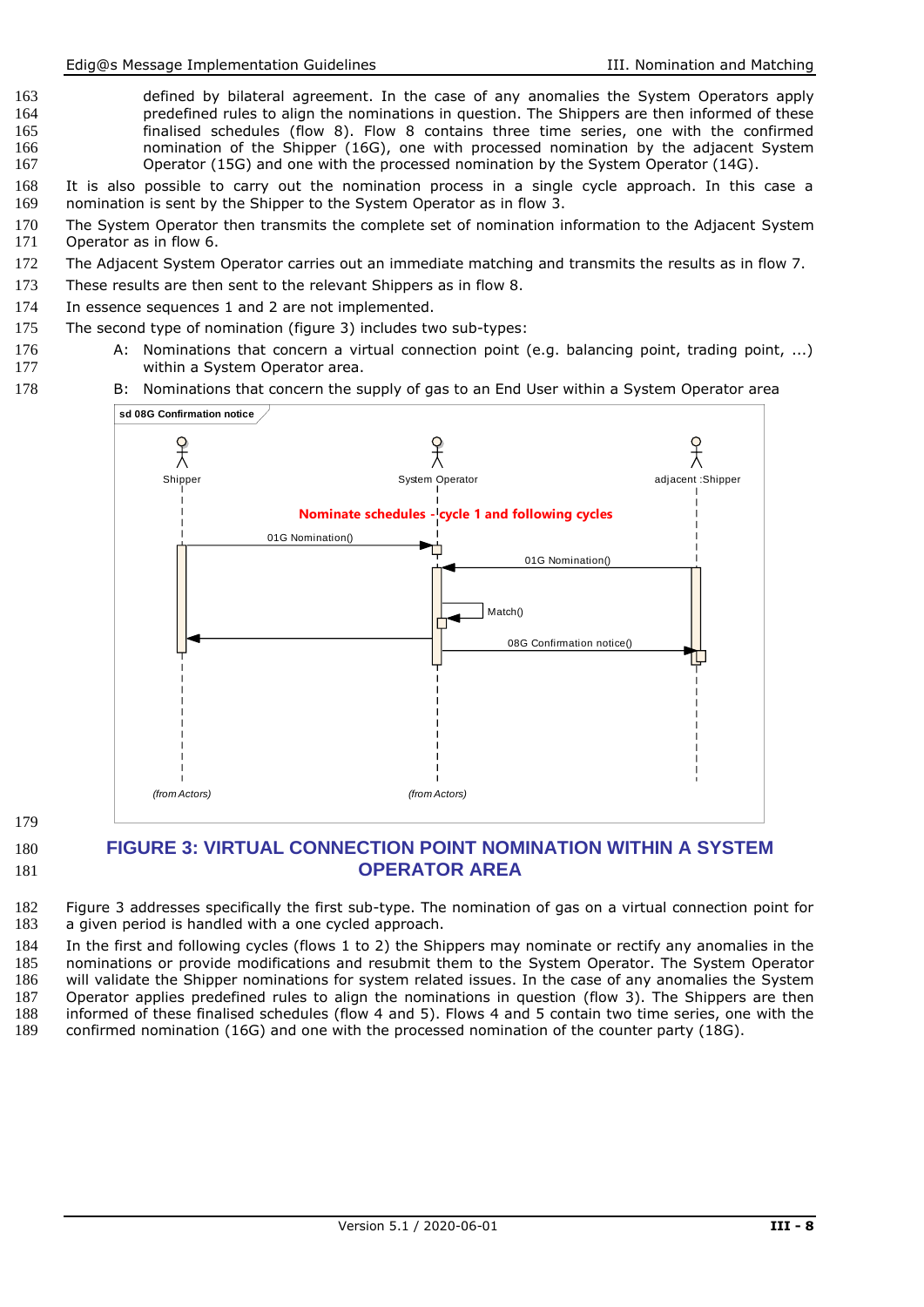



#### <span id="page-8-0"></span>191 **FIGURE 4: NOMINATION OF END USER SCHEDULES**

192 Figure 4 addresses specifically the second sub-type.

193 In the first and following cycles (flows 1 to 2) the System Operator receives nominations from its

194 Shippers (flow 1). The System Operator will validate the Shipper nominations for system related issues.<br>195 In the case of any anomalies the System Operator applies predefined rules to align the nominations in

195 In the case of any anomalies the System Operator applies predefined rules to align the nominations in 196 question. The Shippers are then informed of these finalised schedules (flow 2). Flow 2 contains one time

196 question. The Shippers are then informed of these finalised schedules (flow 2). Flow 2 contains one time 197 series: the confirmed quantities of the Shipper (16G).

series: the confirmed quantities of the Shipper (16G).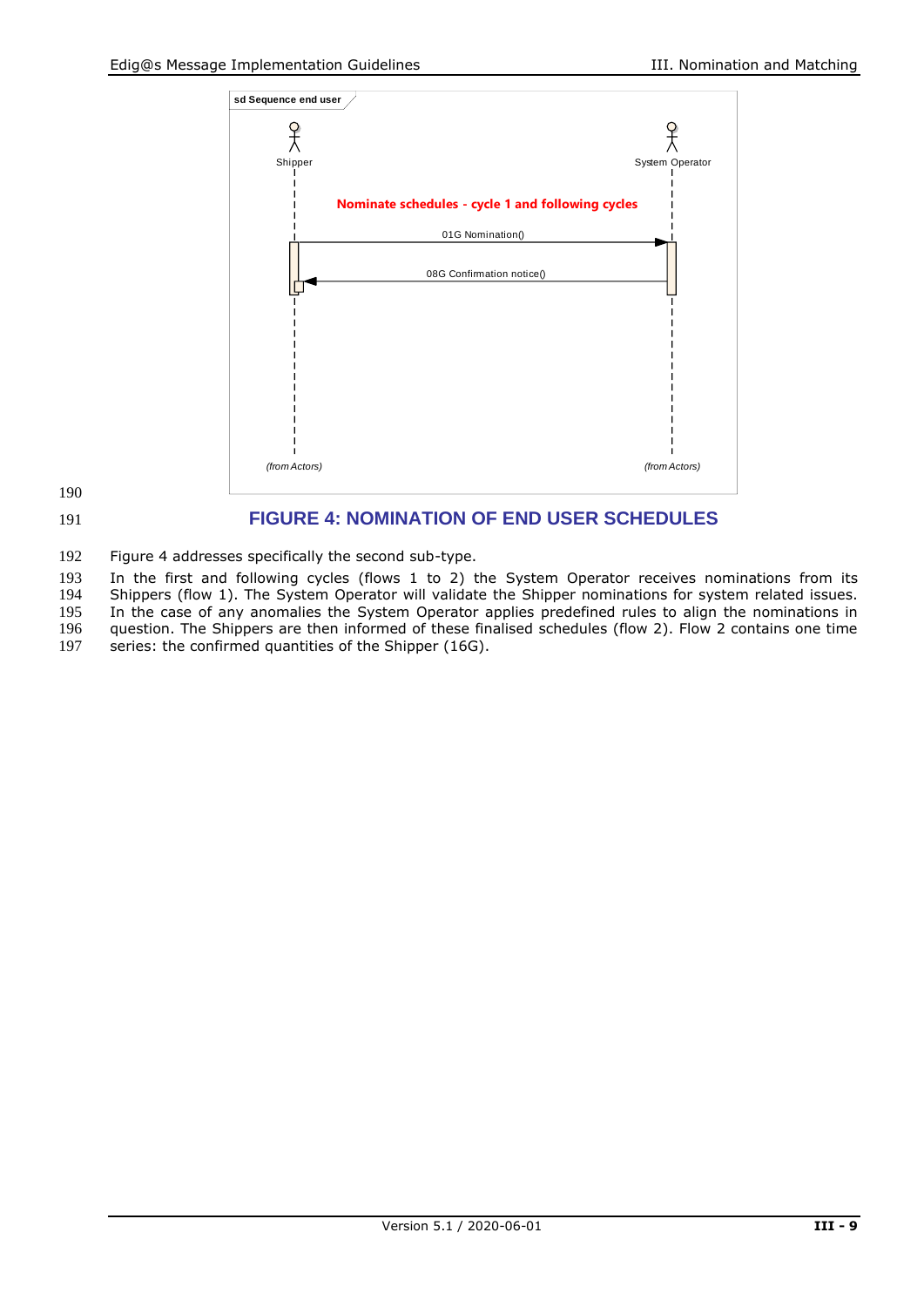#### 198 **3.2 WORKFLOW**



<span id="page-9-0"></span>199

#### 200 **FIGURE 5: NOMINATION WORKFLOW**

201 The nomination process begins with the transmission by approved Shippers of their nominations to their<br>202 System Operator. System Operator.

203 If it has been agreed to acknowledge the nomination submission indicating its full or partial acceptance<br>204 prior to processing or eventually its rejection the nomination document is validated and the relevant prior to processing or eventually its rejection the nomination document is validated and the relevant 205 acknowledgement is transmitted except in the case of a transport constraint where a reduced 206 confirmation will be provided.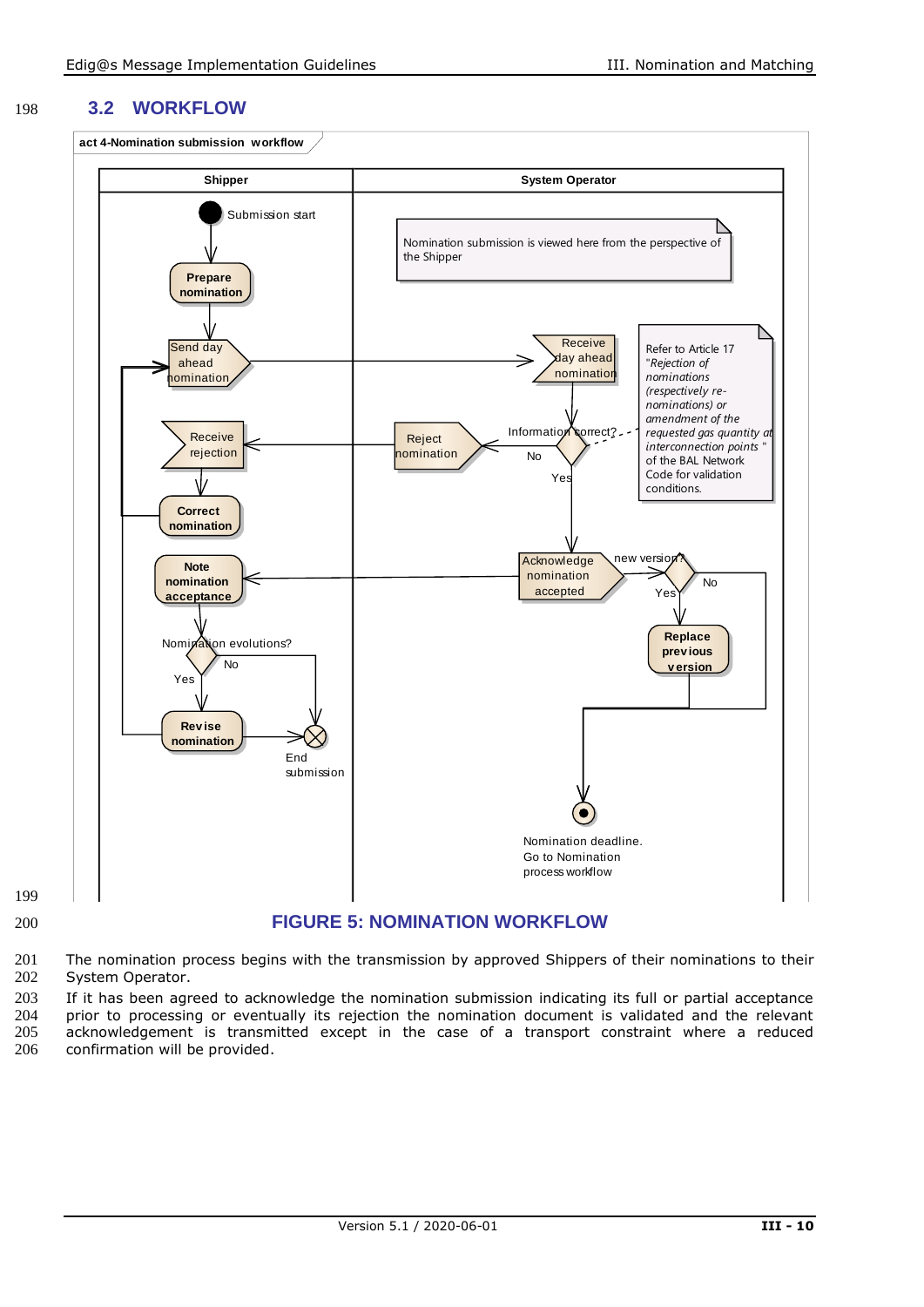

207

#### <span id="page-10-0"></span>208 **FIGURE 6: TSO - TSO COMMUNICATION WORKFLOW**

209 As soon as possible after the nomination deadline, the Initiating System Operator forwards any single  $210$  sided nominations received to the Matching System Operator<sup>1</sup>. sided nominations received to the Matching System Operator<sup>1</sup>.

<sup>&</sup>lt;sup>1</sup> To facilitate reading of the document it is assumed that the Initiating System Operator is the only party to receive single sided nominations. In reality either System Operator or only the Matching System Operator may receive single sided nominations when bilaterally agreed.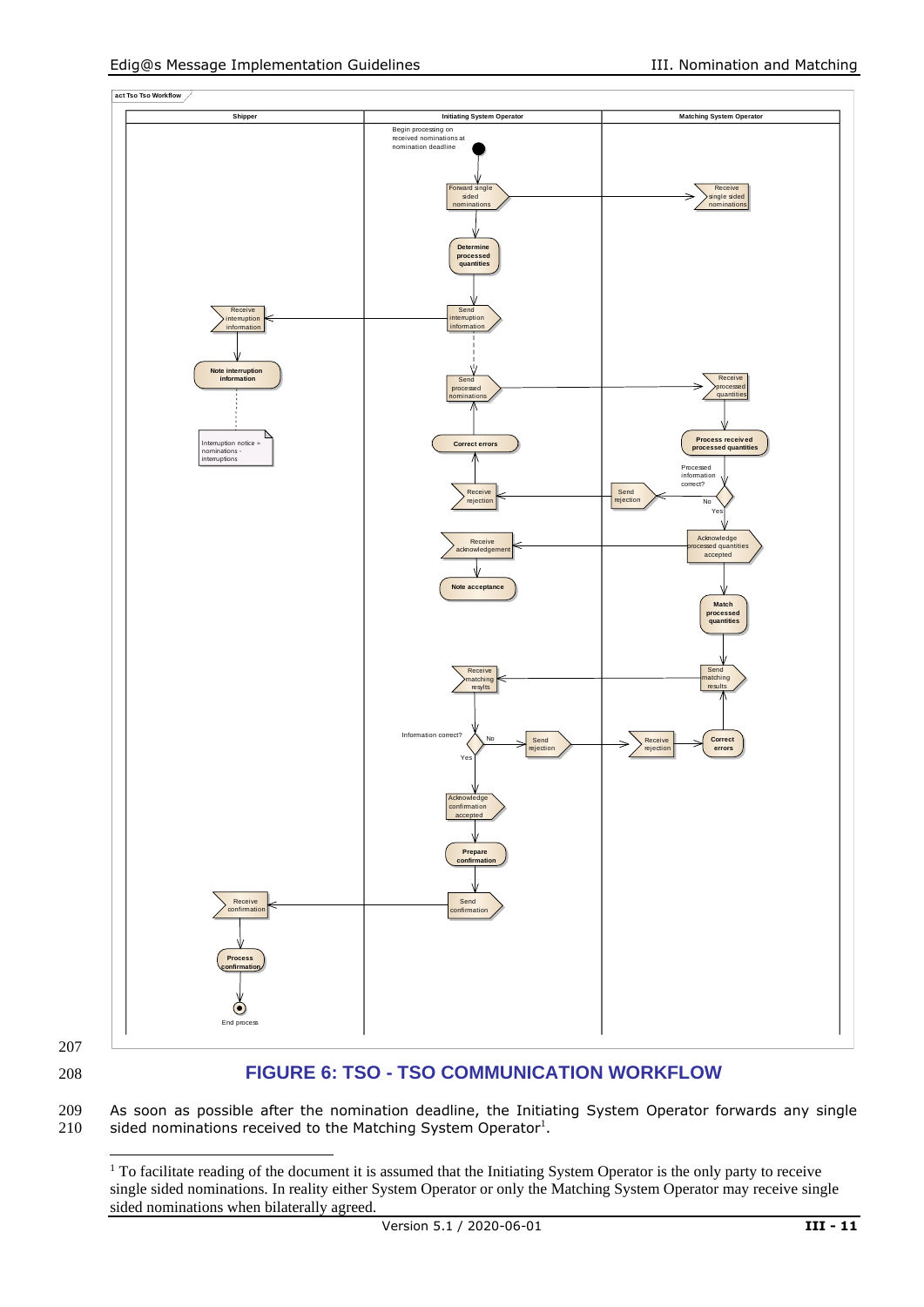- 211 The Matching System Operator may validate the information received and inform the Initiating System<br>212 Operator of any discrepancies. In the case of errors the initiating System Operator may adjust the initial 212 Operator of any discrepancies. In the case of errors the initiating System Operator may adjust the initial<br>213 acknowledgement with a new version and transmit it to the Shipper with the notified errors. acknowledgement with a new version and transmit it to the Shipper with the notified errors.
- 214 Both System Operators then process all the nominations per adjacent System Operator. If a System<br>215 Operator identifies potential interruptions an interruption notice is transmitted to the Shipper. This only 215 Operator identifies potential interruptions an interruption notice is transmitted to the Shipper. This only 216 happens once per nomination cycle.
- 217 The Initiating System Operator submits the processed nominations to the Matching System Operator.
- 218 The following matching steps are carried out:
- 219 1. The nominations are matched by the Matching System Operator.
- 220 20 2. The finalised results are submitted to the Initiating System Operator in a Callup Response.
- 221 3. Each System Operator informs the local Shippers of the results in a Confirmation notice.
- 222 4. The Shipper may optionally inform their adjacent Shippers of the single sided confirmations.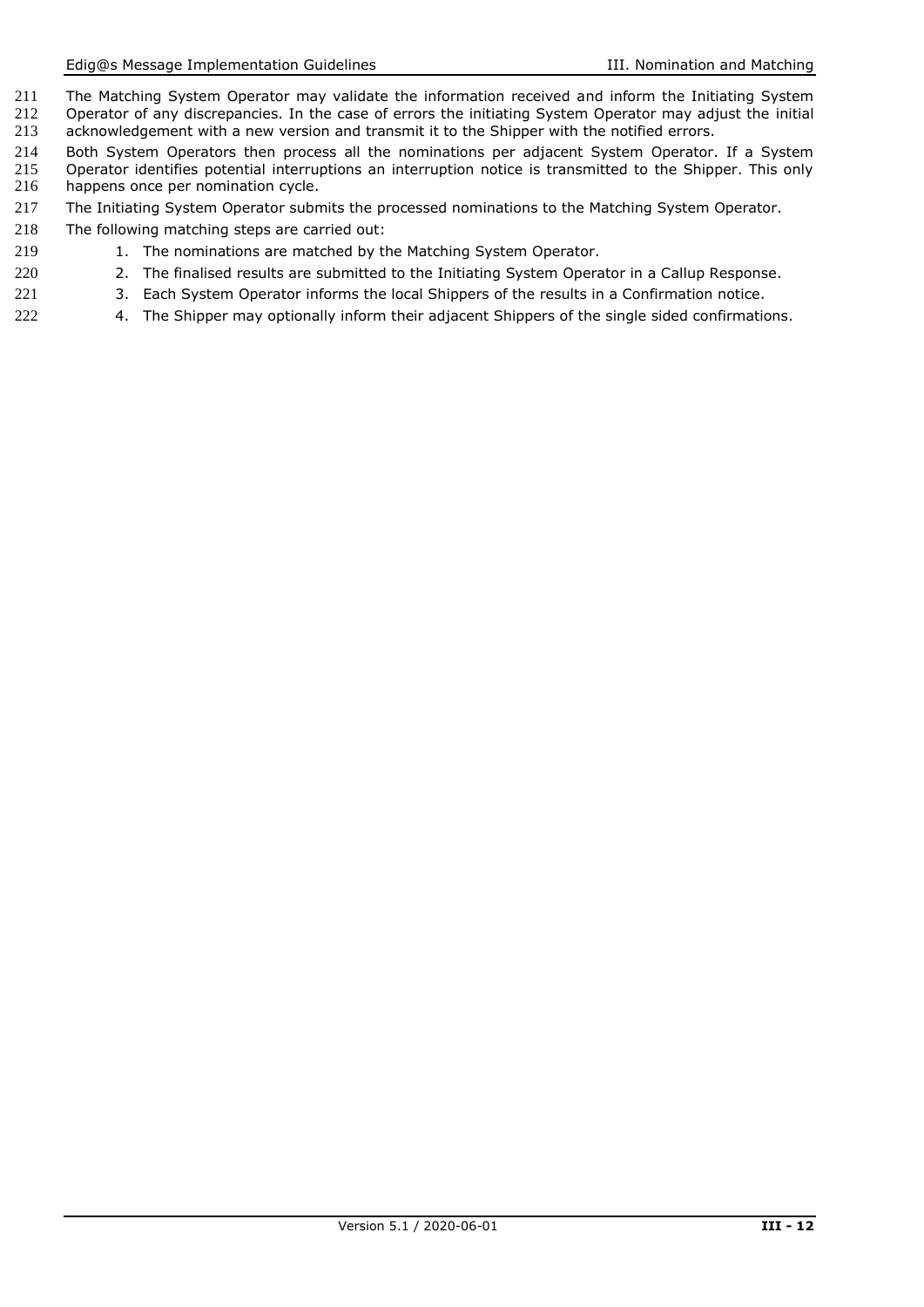#### 223 **3.3 CONTEXTUAL MODEL FOR THE NOMINATION AUTHORISATION**  224 **DOCUMENT**



225

<span id="page-12-0"></span>226 **FIGURE 7: NOMINATION AUTHORISATION DOCUMENT CONTEXTUAL MODEL**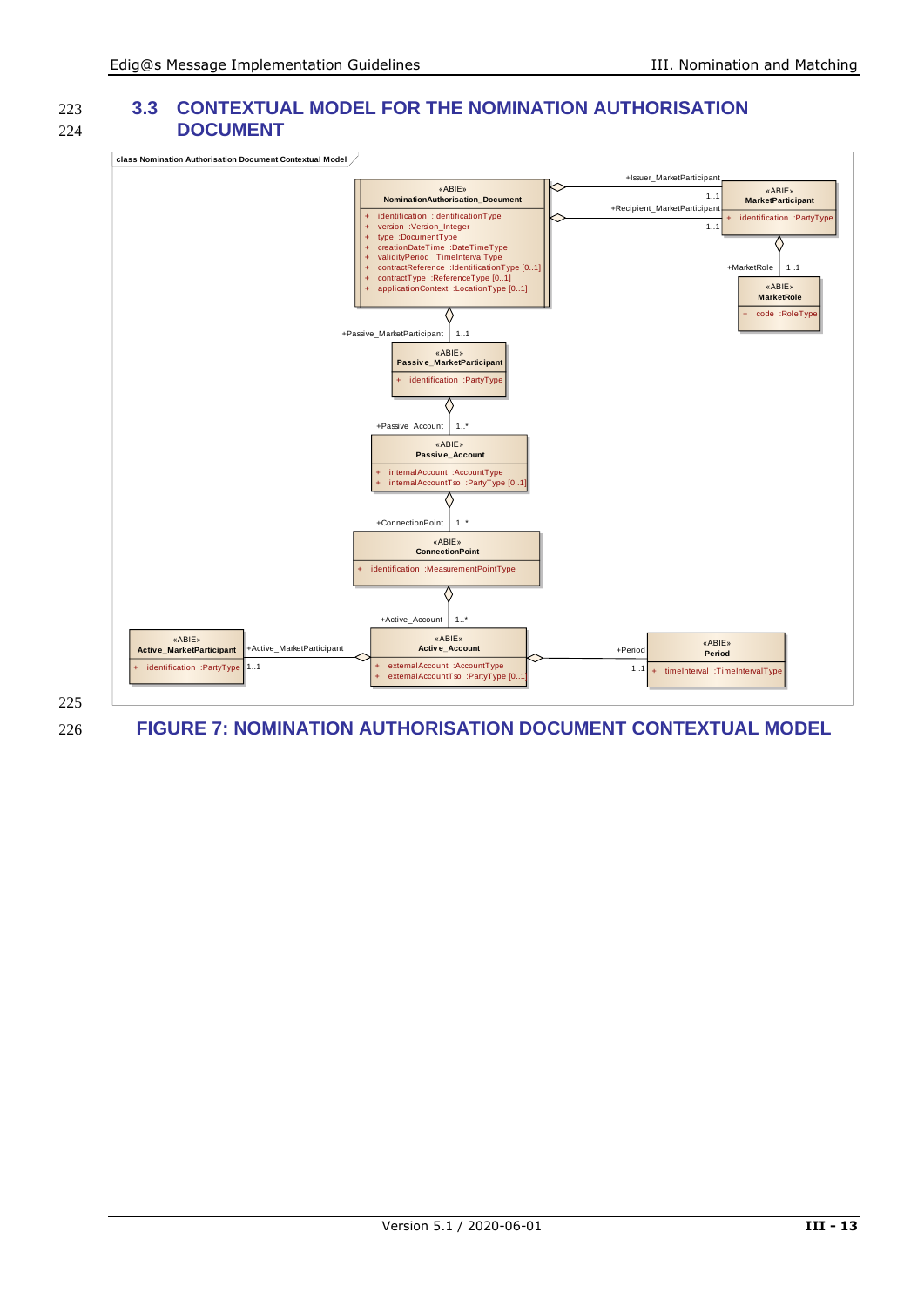#### 227 **3.3.1 INFORMATION MODEL STRUCTURE**



228

<span id="page-13-0"></span>229 **FIGURE 8: NOMINATION AUTHORISATION DOCUMENT ASSEMBLY MODEL**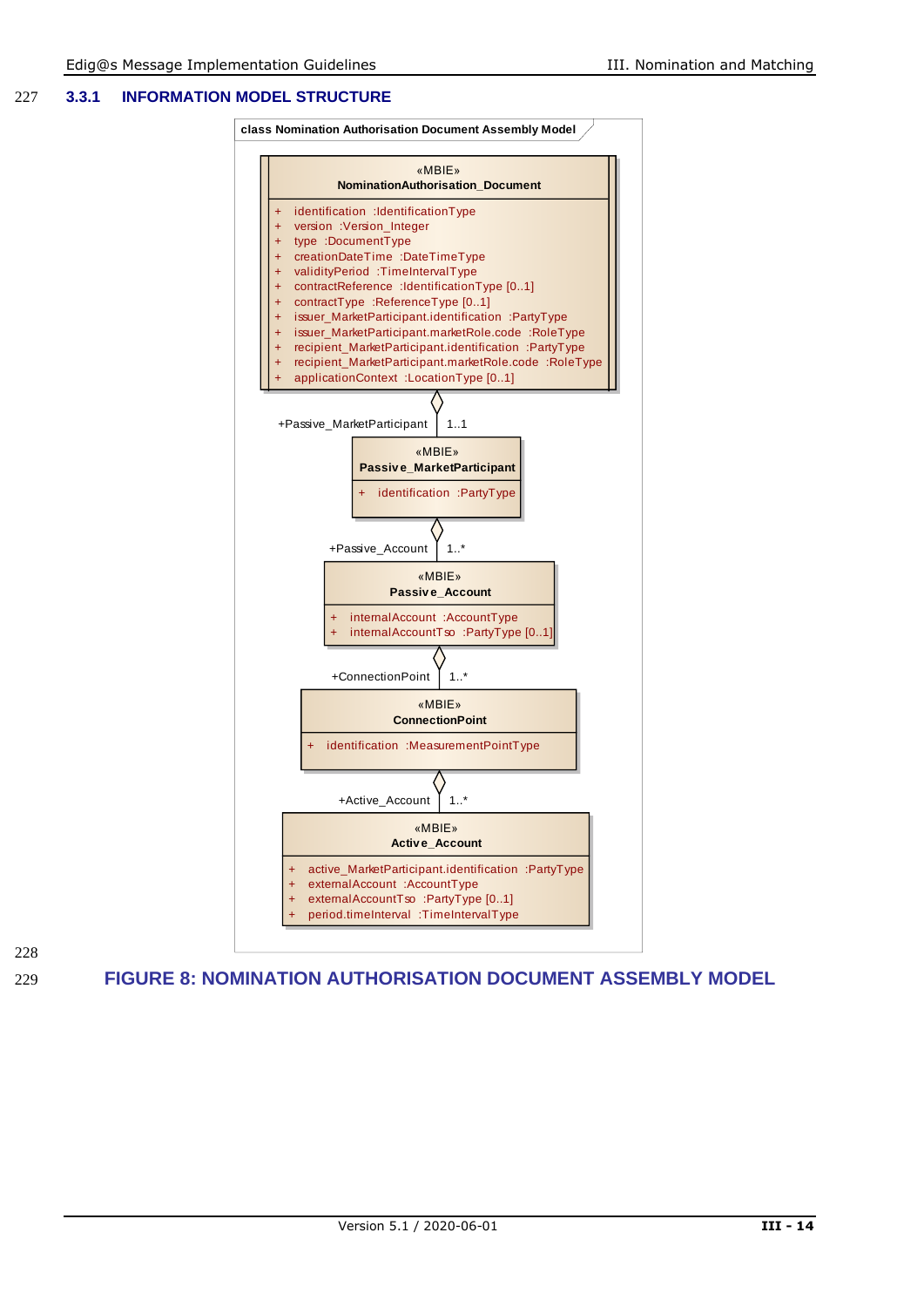#### 230 **3.3.2 INFORMATION MODEL DESCRIPTION**

- 231 A Nomination Authorisation Document is used prior to the nomination phase by a Shipper to inform the 232 local System Operator that the Shipper's nominations may be provided by a Shipper designated in the
- 232 local System Operator that the Shipper's nominations may be provided by a Shipper designated in the 233 message in a single sided mode of operation.
- message in a single sided mode of operation.

#### 234 **3.3.3 RULES GOVERNING THE NOMINATION AUTHORISATION DOCUMENT CLASS**

### 235 A document is uniquely identified by:<br>236 • The identification of the do

- 236 The identification of the document<br>237 The issuer Identification
- 237 The issuer Identification<br>238 The identification of the
- 238 The identification of the version.<br>239 **3.3.3.1 IDENTIFICATION**
- 239 **3.3.3.1 IDENTIFICATION**

| <b>ACTION</b>                                                                | <b>DESCRIPTION</b>                                                                                                                                                                                                                                      |
|------------------------------------------------------------------------------|---------------------------------------------------------------------------------------------------------------------------------------------------------------------------------------------------------------------------------------------------------|
| <b>Definition of element</b>                                                 | Identification of the document describing the Nomination<br>Authorisation Document.                                                                                                                                                                     |
| <b>Description</b>                                                           | A Nomination Authorisation Document must have a unique<br>identification assigned by the issuer of the document to be sent<br>to a recipient for a given validity period.<br>The issuer must guarantee that this identification is unique<br>over time. |
| Size                                                                         | The identification of a Nomination Authorisation Document may<br>not exceed 35 alphanumeric characters.                                                                                                                                                 |
| <b>Applicability</b>                                                         | This information is mandatory.                                                                                                                                                                                                                          |
| <b>Dependence requirements</b>                                               | None.                                                                                                                                                                                                                                                   |
| $\mathbf{r} = \mathbf{r} \cdot \mathbf{r} \cdot \mathbf{r} \cdot \mathbf{r}$ |                                                                                                                                                                                                                                                         |

#### 240 **3.3.3.2 VERSION**

| <b>ACTION</b>                  | <b>DESCRIPTION</b>                                                                                                                                                                                                                                                                                                                                                                                    |  |  |  |  |
|--------------------------------|-------------------------------------------------------------------------------------------------------------------------------------------------------------------------------------------------------------------------------------------------------------------------------------------------------------------------------------------------------------------------------------------------------|--|--|--|--|
| <b>Definition of element</b>   | Version of the document being sent.                                                                                                                                                                                                                                                                                                                                                                   |  |  |  |  |
| <b>Description</b>             | The document version is used to identify a given version of a<br>Nomination Authorisation Document.<br>The first version number for a given document identification<br>shall normally be 1.<br>The document version number must be incremented for each<br>retransmission of a document that contains changes to the<br>previous version.<br>The receiving system shall only accept a document with a |  |  |  |  |
|                                | version number which is greater than the previous version<br>number of the same document.                                                                                                                                                                                                                                                                                                             |  |  |  |  |
| <b>Size</b>                    | A version number may not exceed 3 numeric characters.                                                                                                                                                                                                                                                                                                                                                 |  |  |  |  |
| <b>Applicability</b>           | This information is mandatory.                                                                                                                                                                                                                                                                                                                                                                        |  |  |  |  |
| <b>Dependence requirements</b> | None.                                                                                                                                                                                                                                                                                                                                                                                                 |  |  |  |  |

#### 241 **3.3.3.3 TYPE**

| <b>ACTION</b>                  | <b>DESCRIPTION</b>                                                                                                                                                                                                                                                     |  |  |
|--------------------------------|------------------------------------------------------------------------------------------------------------------------------------------------------------------------------------------------------------------------------------------------------------------------|--|--|
| <b>Definition of element</b>   | The type of the document being sent.                                                                                                                                                                                                                                   |  |  |
| <b>Description</b>             | This identifies the type of Nomination Authorisation Document<br>that is being sent.                                                                                                                                                                                   |  |  |
|                                | The following types of Nomination Authorisation Document are<br>permitted:                                                                                                                                                                                             |  |  |
|                                | $ANN = N$ omination authorisation request. A message used by a<br>Shipper to inform a System Operator that the Shipper<br>designated in the document may provide the<br>nominations in a single sided mode of operation.<br>(Reference Edig@s DocumentType code list). |  |  |
| <b>Size</b>                    | A type may not exceed 3 alphanumeric characters.                                                                                                                                                                                                                       |  |  |
| <b>Applicability</b>           | This information is mandatory.                                                                                                                                                                                                                                         |  |  |
| <b>Dependence requirements</b> | None.                                                                                                                                                                                                                                                                  |  |  |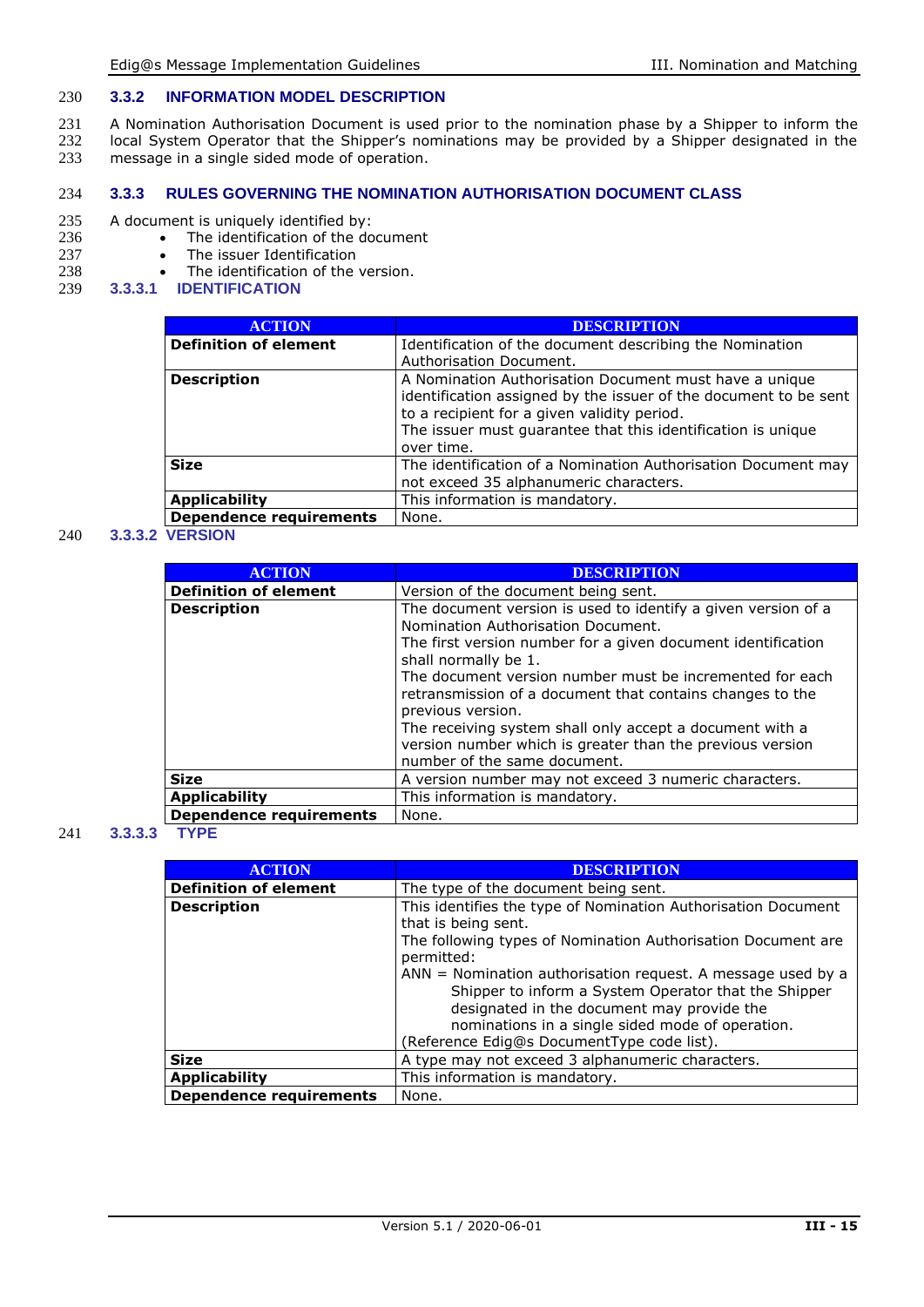#### 242 **3.3.3.4 CREATIONDATETIME**

| <b>ACTION</b>                  | <b>DESCRIPTION</b>                                                                                     |  |  |
|--------------------------------|--------------------------------------------------------------------------------------------------------|--|--|
| <b>Definition of element</b>   | Date and time of the creation of the document.                                                         |  |  |
| <b>Description</b>             | The date and time that the document was prepared for<br>transmission by the application of the issuer. |  |  |
| <b>Size</b>                    | Refer to section 1.2 of the Edig@s General Guidelines for<br>information on the attribute structure.   |  |  |
| <b>Applicability</b>           | This information is mandatory.                                                                         |  |  |
| <b>Dependence requirements</b> | None.                                                                                                  |  |  |

#### 243 **3.3.3.5 VALIDITYPERIOD**

| <b>ACTION</b>                  | <b>DESCRIPTION</b>                                           |
|--------------------------------|--------------------------------------------------------------|
| <b>Definition of element</b>   | The start and end date and time of the period of validity    |
|                                | covered in the document.                                     |
| <b>Description</b>             | This information provides the start and end date and time of |
|                                | the period of validity of the document.                      |
| <b>Size</b>                    | Refer to section 1.2 of the Edig@s General Guidelines for    |
|                                | information on the attribute structure.                      |
| <b>Applicability</b>           | This information is mandatory.                               |
| <b>Dependence requirements</b> | None.                                                        |

#### 244 **3.3.3.6 CONTRACTREFERENCE**

|     |         | <b>ACTION</b>                  | <b>DESCRIPTION</b>                                                                              |  |  |  |
|-----|---------|--------------------------------|-------------------------------------------------------------------------------------------------|--|--|--|
|     |         | <b>Definition of element</b>   | Reference to a contract covering the Nomination Document.                                       |  |  |  |
|     |         | <b>Description</b>             | The contract reference provides the contract identification<br>relevant for the whole document. |  |  |  |
|     |         | <b>Size</b>                    | The contract reference may not exceed 35 alphanumeric<br>characters.                            |  |  |  |
|     |         | <b>Applicability</b>           | This information is dependent.                                                                  |  |  |  |
|     |         | <b>Dependence requirements</b> | This attribute is only used based on local market requirements.                                 |  |  |  |
| 245 | 3.3.3.7 | <b>CONTRACTTYPE</b>            |                                                                                                 |  |  |  |

|  |     | <b>ACTION</b> |  |
|--|-----|---------------|--|
|  | - - |               |  |

| <b>ACTION</b>                | <b>DESCRIPTION</b>                                                                  |  |  |  |
|------------------------------|-------------------------------------------------------------------------------------|--|--|--|
| <b>Definition of element</b> | Identification of the type of contract covering the document.                       |  |  |  |
| <b>Description</b>           | The contract type identifies the nature of the contract defined<br>in the document. |  |  |  |
|                              | Refer to the Edigas ReferenceType code list for the list of valid                   |  |  |  |
|                              | codes.                                                                              |  |  |  |
| <b>Size</b>                  | The maximum length of the contract type is 3 alphanumeric                           |  |  |  |
|                              | characters.                                                                         |  |  |  |
| <b>Applicability</b>         | This information is dependent.                                                      |  |  |  |
| Dependence requirements      | This information is used depending on local market rules.                           |  |  |  |
|                              | <b>ICCLIED MADKETDADTICIDANT INENTIEICATION _ CONINGCCUEME</b>                      |  |  |  |

246 **3.3.3.8 ISSUER\_MARKETPARTICIPANT.IDENTIFICATION – CODINGSCHEME**

| <b>ACTION</b>                  | <b>DESCRIPTION</b>                                                                                                                                                                                                                                                                                                                                                |
|--------------------------------|-------------------------------------------------------------------------------------------------------------------------------------------------------------------------------------------------------------------------------------------------------------------------------------------------------------------------------------------------------------------|
| <b>Definition of element</b>   | Identification of the party who has issued the document.                                                                                                                                                                                                                                                                                                          |
| <b>Description</b>             | The issuer of the document is identified by a unique coded<br>identification. This code identifies the party that is the "owner"<br>of the information being transmitted in the document.<br>The codification scheme used for the coded identification is<br>indicated by the coding scheme attribute and shall indicate the<br>code "305" for an EIC party code. |
| <b>Size</b>                    | The maximum length of an issuer's identification is 16<br>alphanumeric characters.<br>The maximum length of the coding scheme code is 3<br>alphanumeric characters.                                                                                                                                                                                               |
| <b>Applicability</b>           | Both the identification and the coding scheme are mandatory.                                                                                                                                                                                                                                                                                                      |
| <b>Dependence requirements</b> | None.                                                                                                                                                                                                                                                                                                                                                             |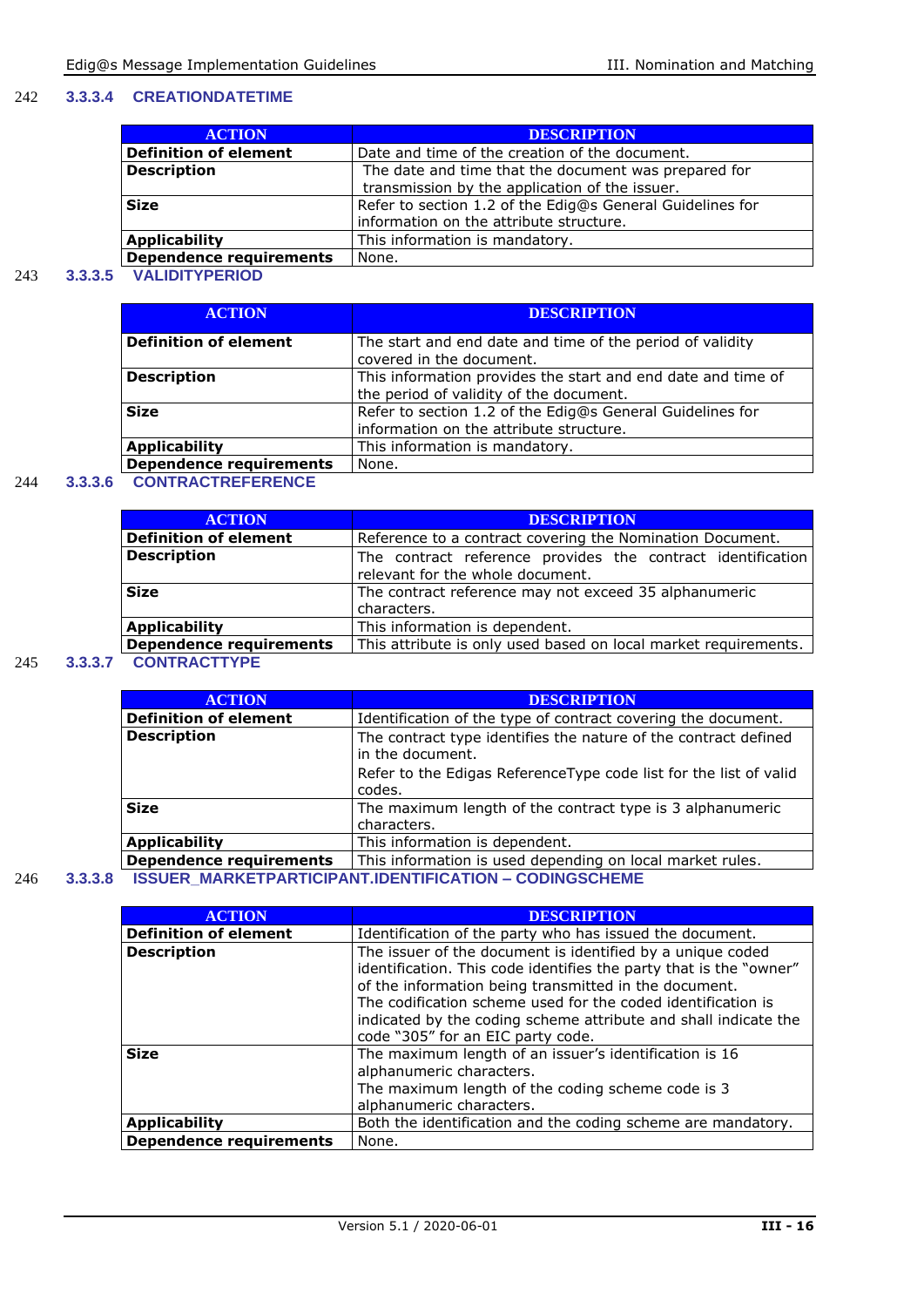#### 247 **3.3.3.9 ISSUER\_MARKETPARTICIPANT.MARKETROLE.CODE**

| <b>ACTION</b>                  | <b>DESCRIPTION</b>                                           |
|--------------------------------|--------------------------------------------------------------|
| <b>Definition of element</b>   | Identification of the role that the party who has issued the |
|                                | document is playing.                                         |
| <b>Description</b>             | The role being played by the issuer of the document for this |
|                                | transmission.                                                |
|                                | The following roles are permitted for this document:         |
|                                | $ZSH = Shipper$                                              |
|                                | (Reference Edig@s RoleType code list)                        |
| <b>Size</b>                    | The maximum length of this information is 3 alphanumeric     |
|                                | characters.                                                  |
| <b>Applicability</b>           | This information is mandatory.                               |
| <b>Dependence requirements</b> | None.                                                        |

### 248 **3.3.3.10 RECIPIENT\_MARKETPARTICIPANT.IDENTIFICATION – CODINGSCHEME**

| <b>ACTION</b>                  | <b>DESCRIPTION</b>                                                                                                                                                                                                                                       |
|--------------------------------|----------------------------------------------------------------------------------------------------------------------------------------------------------------------------------------------------------------------------------------------------------|
| <b>Definition of element</b>   | Identification of the party who is receiving the document.                                                                                                                                                                                               |
| <b>Description</b>             | The recipient of the document is identified by a unique coded<br>identification.<br>The codification scheme used for the coded identification is<br>indicated by the coding scheme attribute and shall indicate the<br>code "305" for an EIC Party code. |
| <b>Size</b>                    | The maximum length of a recipient's identification is 16<br>alphanumeric characters.<br>The maximum length of the coding scheme code is 3<br>alphanumeric characters.                                                                                    |
| <b>Applicability</b>           | Both the identification and the coding scheme are mandatory.                                                                                                                                                                                             |
| <b>Dependence requirements</b> | None.                                                                                                                                                                                                                                                    |

#### 249 **3.3.3.11 RECIPIENT\_MARKETPARTICIPANT.MARKETROLE.CODE**

| <b>ACTION</b>                  | <b>DESCRIPTION</b>                                                                                                                                                                                         |
|--------------------------------|------------------------------------------------------------------------------------------------------------------------------------------------------------------------------------------------------------|
| <b>Definition of element</b>   | Identification of the role that the party who receives the<br>document is playing.                                                                                                                         |
| <b>Description</b>             | The role being played by the recipient of the document for this<br>transmission.<br>The following role is permitted for this document:<br>$ZSO = System Operator$<br>(Reference Edig@s RoleType code list) |
| <b>Size</b>                    | The maximum length of this information is 3 alphanumeric<br>characters.                                                                                                                                    |
| <b>Applicability</b>           | This information is mandatory.                                                                                                                                                                             |
| <b>Dependence requirements</b> | None.                                                                                                                                                                                                      |

#### 250 **3.3.3.12 APPLICATIONCONTEXT – CODINGSCHEME**

| <b>ACTION</b>                  | <b>DESCRIPTION</b>                                                                                                                                                                                                                                                                                                                 |
|--------------------------------|------------------------------------------------------------------------------------------------------------------------------------------------------------------------------------------------------------------------------------------------------------------------------------------------------------------------------------|
| <b>Definition of element</b>   | The identification of a particular context that is significant to<br>the recipient.                                                                                                                                                                                                                                                |
| <b>Description</b>             | The Application Context is used to identify a particular context<br>(location, application, etc.) that is relevant to the recipient of<br>the document.<br>The codification scheme used for the coded identification is<br>indicated by the coding scheme attribute and shall indicate the<br>code "305" for an EIC Location code. |
| <b>Size</b>                    | The maximum length of an application context's is 16<br>alphanumeric characters.<br>The maximum length of the coding scheme code is 3<br>alphanumeric characters.                                                                                                                                                                  |
| <b>Applicability</b>           | This information is dependent.                                                                                                                                                                                                                                                                                                     |
| <b>Dependence requirements</b> | The information is only provided when there is bi lateral<br>agreement between the parties.                                                                                                                                                                                                                                        |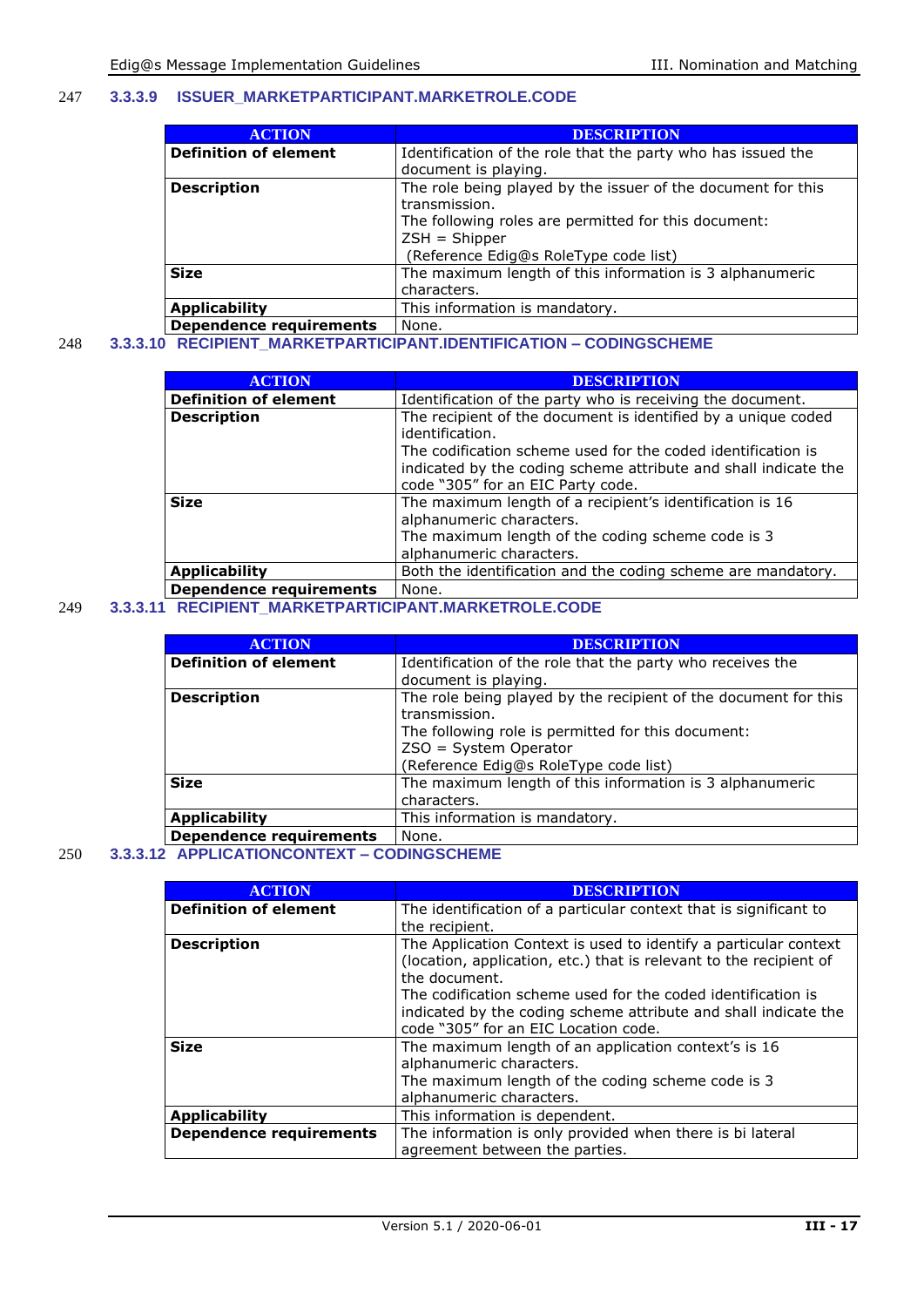#### 251 **3.3.4 RULES GOVERNING THE PASSIVE MARKET PARTICIPANT CLASS**

252 The Passive Market Participant class designates the Shipper who will play the passive role in a single 253 sided nomination. There is only one Passive Market Participant class per document. 253 sided nomination. There is only one Passive Market Participant class per document.<br>254 3.3.4.1 IDENTIFICATION - CODINGSCHEME

254 **3.3.4.1 IDENTIFICATION – CODINGSCHEME**

| <b>ACTION</b>                  | <b>DESCRIPTION</b>                                              |
|--------------------------------|-----------------------------------------------------------------|
| <b>Definition of element</b>   | Identification of the party who will play the passive role in a |
|                                | single sided nomination.                                        |
| <b>Description</b>             | The passive market participant is identified by a unique coded  |
|                                | identification.                                                 |
|                                | The codification scheme used for the coded identification is    |
|                                | indicated by the coding scheme attribute and shall indicate the |
|                                | code "305" for an EIC Party code.                               |
| <b>Size</b>                    | The maximum length of the identification is 16 alphanumeric     |
|                                | characters.                                                     |
|                                | The maximum length of the coding scheme code is 3               |
|                                | alphanumeric characters.                                        |
| <b>Applicability</b>           | Both the identification and the coding scheme are mandatory.    |
| <b>Dependence requirements</b> | None.                                                           |

#### 255 **3.3.5 RULES GOVERNING THE PASSIVE ACCOUNT CLASS**

256 The Passive Account class identifies the accounts of the passive market participant that may be used in 257 single sided nominations. single sided nominations.

- 258 There may be one to many passive accounts in a Nomination Authorisation Document.<br>259 3.3.5.1 INTERNALACCOUNT CODINGSCHEME
- 259 **3.3.5.1 INTERNALACCOUNT – CODINGSCHEME**

| <b>ACTION</b>                  | <b>DESCRIPTION</b>                                                                                                                                                                                                                                                                                                                   |
|--------------------------------|--------------------------------------------------------------------------------------------------------------------------------------------------------------------------------------------------------------------------------------------------------------------------------------------------------------------------------------|
| <b>Definition of element</b>   | The identification of an internal account that may be used in a                                                                                                                                                                                                                                                                      |
|                                | single sided nomination.                                                                                                                                                                                                                                                                                                             |
| <b>Description</b>             | The identification of an internal passive market participant<br>account that may be used in a single sided nomination.<br>The codification scheme used for the coded identification is<br>indicated by the coding scheme attribute and shall indicate the<br>code "ZSO" for a System Operator code or "305" for an EIC area<br>code. |
| <b>Size</b>                    | The maximum length of the internal account is 35 alphanumeric<br>characters.<br>The maximum length of the coding scheme is 3 alphanumeric<br>characters.                                                                                                                                                                             |
| <b>Applicability</b>           | Both the internal account and the coding scheme are<br>mandatory.                                                                                                                                                                                                                                                                    |
| <b>Dependence requirements</b> | None.                                                                                                                                                                                                                                                                                                                                |

#### 260 **3.3.5.2 INTERNALACCOUNTTSO - CODINGSCHEME**

| <b>ACTION</b>                  | <b>DESCRIPTION</b>                                              |
|--------------------------------|-----------------------------------------------------------------|
| <b>Definition of element</b>   | Identification of the System Operator that created the internal |
|                                | account identification.                                         |
| <b>Description</b>             | The System Operator that created the internal account           |
|                                | identification.                                                 |
|                                | The codification scheme used for the coded identification is    |
|                                | indicated by the coding scheme attribute and shall indicate the |
|                                | code "305" for an EIC party code.                               |
| <b>Size</b>                    | The maximum length of the identification is 16 alphanumeric     |
|                                | characters.                                                     |
|                                | The maximum length of the coding scheme code is 3               |
|                                | alphanumeric characters.                                        |
| <b>Applicability</b>           | Both the identification and the coding scheme are dependent.    |
| <b>Dependence requirements</b> | The InternalAccountTso is required if the identification of the |
|                                | System Operator that created the account is ambiguous.          |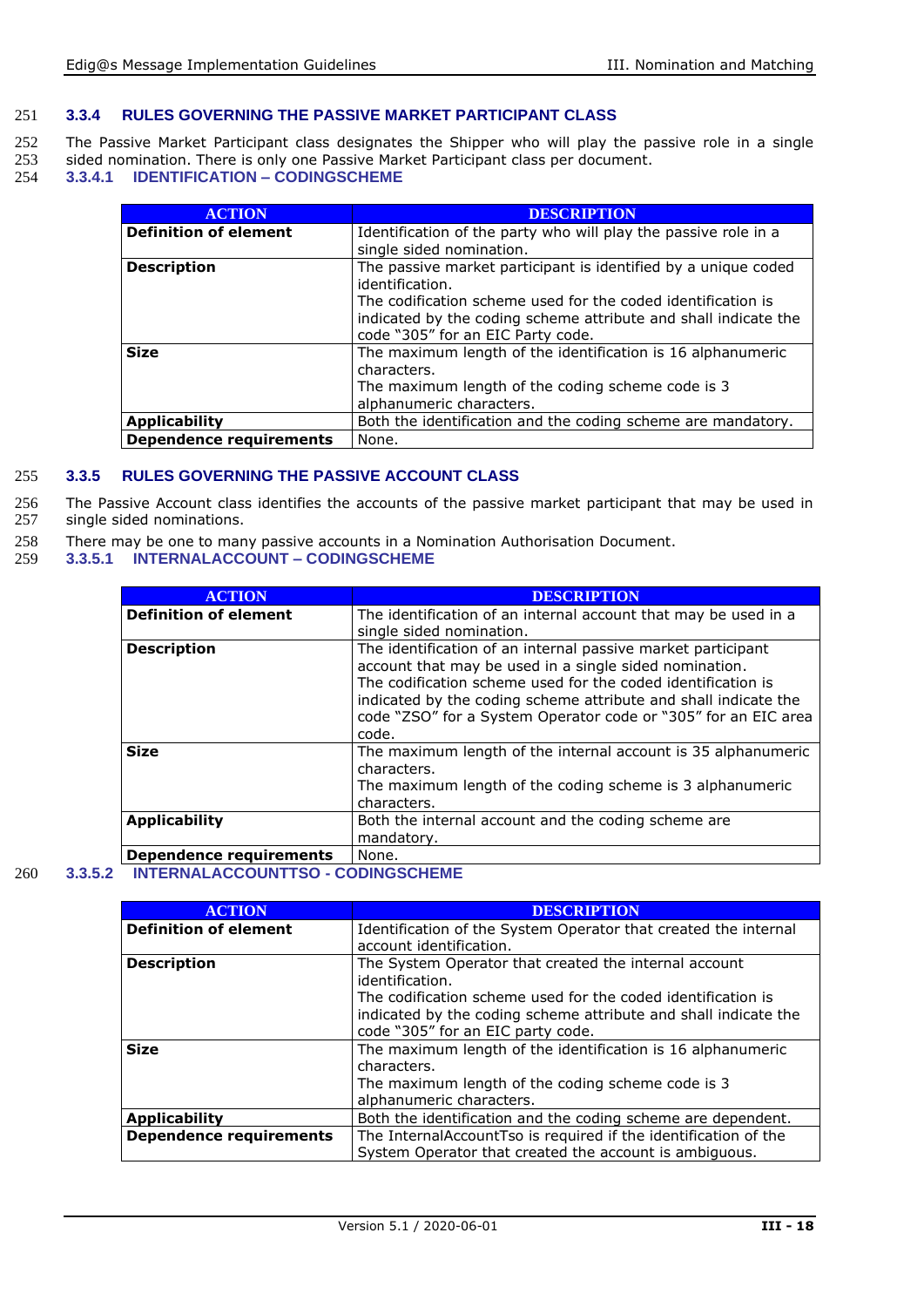#### 261 **3.3.6 RULES GOVERNING THE CONNECTION POINT CLASS**

- 262 There may be one to many connection points in a Nomination Authorisation Document.
- 263 There may only be one Connection Point class for a given Connection Point Identification.<br>264 3.3.6.1 IDENTIFICATION CODINGSCHEME

#### 264 **3.3.6.1 IDENTIFICATION – CODINGSCHEME**

| <b>ACTION</b>                  | <b>DESCRIPTION</b>                                                                                                                                                                                                                                                                                                 |
|--------------------------------|--------------------------------------------------------------------------------------------------------------------------------------------------------------------------------------------------------------------------------------------------------------------------------------------------------------------|
| <b>Definition of element</b>   | The identification of a connection point.                                                                                                                                                                                                                                                                          |
| <b>Description</b>             | The identification of a connection point within a System<br>Operator's system.<br>The codification scheme used for the coded identification is<br>indicated by the coding scheme attribute and shall indicate the<br>code "305" for an EIC measurement point code or the code<br>"ZSO" for a System Operator code. |
| <b>Size</b>                    | The maximum length of the connection point identification is 35<br>alphanumeric characters.<br>The maximum length of the coding scheme is 3 alphanumeric<br>characters.                                                                                                                                            |
| <b>Applicability</b>           | Both the connection point identification and the coding scheme<br>are mandatory.                                                                                                                                                                                                                                   |
| <b>Dependence requirements</b> | None.                                                                                                                                                                                                                                                                                                              |

#### 265 **3.3.7 RULES GOVERNING THE ACTIVE ACCOUNT CLASS**

266 The Active Account class identifies the accounts of the active market participant that may be used in 267 single sided nominations. single sided nominations.

- 268 There may be one to many active accounts in a Nomination Authorisation Document.<br>269 3.3.7.1 ACTIVE MARKETPARTICIPANT.IDENTIFICATION CODINGSCHEME
- 269 **3.3.7.1 ACTIVE\_MARKETPARTICIPANT.IDENTIFICATION – CODINGSCHEME**

| <b>ACTION</b>                  | <b>DESCRIPTION</b>                                                                                                                                                             |
|--------------------------------|--------------------------------------------------------------------------------------------------------------------------------------------------------------------------------|
| <b>Definition of element</b>   | Identification of the party who will play the active role in a                                                                                                                 |
|                                | single sided nomination.                                                                                                                                                       |
| <b>Description</b>             | The active market participant is identified by a unique coded<br>identification.                                                                                               |
|                                | It is the participant that may submit single sided nominations<br>on behalf of the passive market participant.<br>The codification scheme used for the coded identification is |
|                                | indicated by the coding scheme attribute and shall indicate the<br>code "305" for an EIC Party code.                                                                           |
| <b>Size</b>                    | The maximum length of the identification is 16 alphanumeric<br>characters.                                                                                                     |
|                                | The maximum length of the coding scheme code is 3<br>alphanumeric characters.                                                                                                  |
| <b>Applicability</b>           | Both the identification and the coding scheme are mandatory.                                                                                                                   |
| <b>Dependence requirements</b> | None.                                                                                                                                                                          |

#### 270 **3.3.7.2 EXTERNALACCOUNT – CODINGSCHEME**

| <b>ACTION</b>                  | <b>DESCRIPTION</b>                                                                                                                                                                                                                                                                                                                  |
|--------------------------------|-------------------------------------------------------------------------------------------------------------------------------------------------------------------------------------------------------------------------------------------------------------------------------------------------------------------------------------|
| <b>Definition of element</b>   | The identification of an external account that may be used in a                                                                                                                                                                                                                                                                     |
|                                | single sided nomination.                                                                                                                                                                                                                                                                                                            |
| <b>Description</b>             | The identification of an external active market participant<br>account that may be used in a single sided nomination.<br>The codification scheme used for the coded identification is<br>indicated by the coding scheme attribute and shall indicate the<br>code "ZSO" for a System Operator code or "305" for an EIC area<br>code. |
| <b>Size</b>                    | The maximum length of the external account is 35 alphanumeric<br>characters.<br>The maximum length of the coding scheme is 3 alphanumeric<br>characters.                                                                                                                                                                            |
| <b>Applicability</b>           | Both the external account and the coding scheme are<br>mandatory.                                                                                                                                                                                                                                                                   |
| <b>Dependence requirements</b> | None.                                                                                                                                                                                                                                                                                                                               |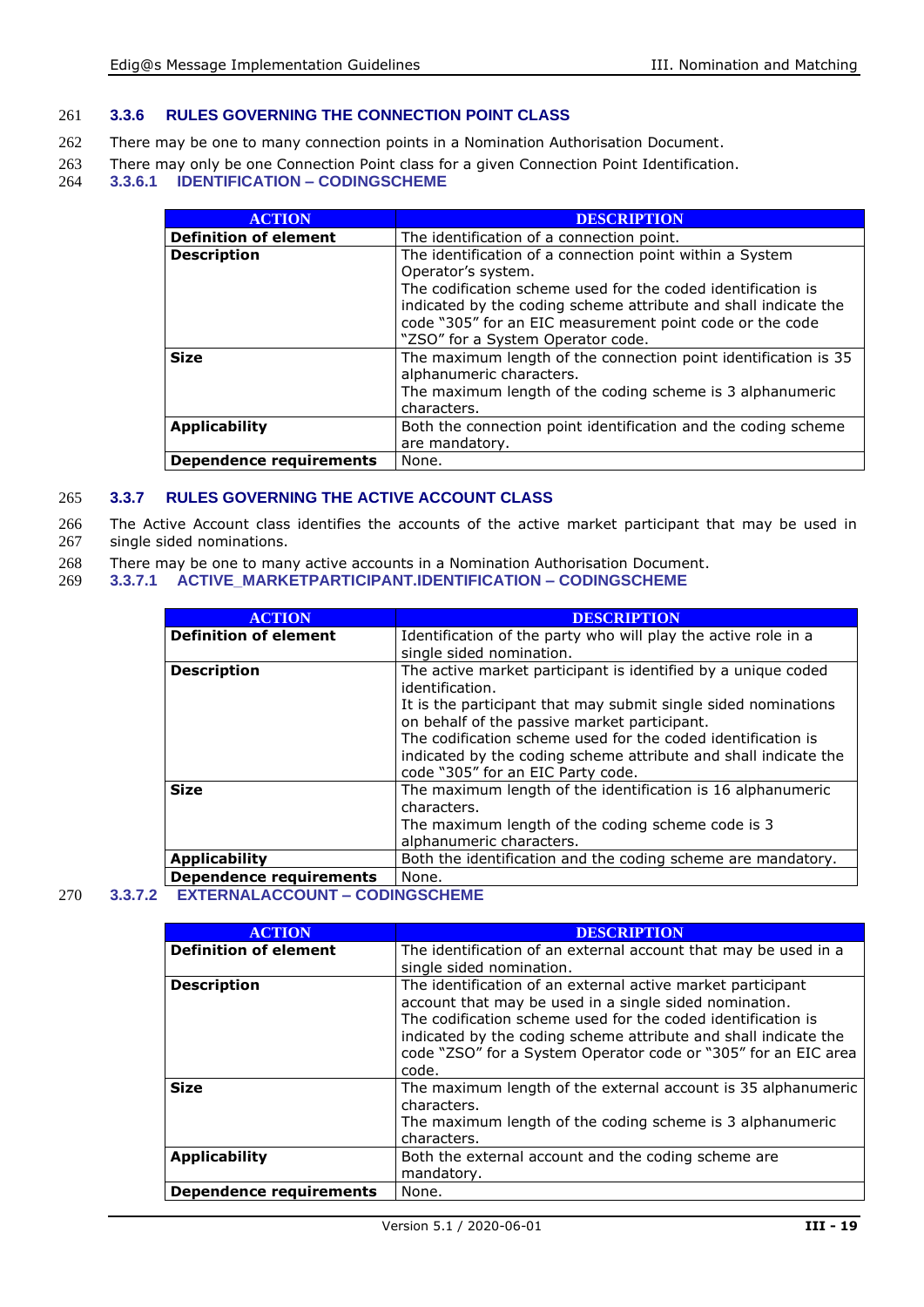#### 271 **3.3.7.3 EXTERNALACCOUNTTSO - CODINGSCHEME**

| <b>ACTION</b>                  | <b>DESCRIPTION</b>                                              |
|--------------------------------|-----------------------------------------------------------------|
| <b>Definition of element</b>   | Identification of the System Operator that created the external |
|                                | account identification.                                         |
| <b>Description</b>             | The System Operator that created the external account           |
|                                | identification.                                                 |
|                                | The codification scheme used for the coded identification is    |
|                                | indicated by the coding scheme attribute and shall indicate the |
|                                | code "305" for an EIC party code.                               |
| <b>Size</b>                    | The maximum length of the identification is 16 alphanumeric     |
|                                | characters.                                                     |
|                                | The maximum length of the coding scheme code is 3               |
|                                | alphanumeric characters.                                        |
| <b>Applicability</b>           | Both the identification and the coding scheme are dependent.    |
| <b>Dependence requirements</b> | The ExternalAccountTso is required if the identification of the |
|                                | System Operator that created the account is ambiguous.          |

#### 272 **3.3.7.4 PERIOD.TIMEINTERVAL**

| <b>ACTION</b>                  | <b>DESCRIPTION</b>                                                                                                                       |
|--------------------------------|------------------------------------------------------------------------------------------------------------------------------------------|
| <b>Definition of element</b>   | The start and end date and time of the period of validity where<br>the active market participant may submit single sided<br>nominations. |
| <b>Description</b>             | This information provides the start and end date and time<br>where single sided nominations may be submitted for the<br>account.         |
| <b>Size</b>                    | Refer to section 1.2 of the Edig@s General Guidelines for<br>information on the attribute structure.                                     |
| <b>Applicability</b>           | This information is mandatory.                                                                                                           |
| <b>Dependence requirements</b> | None.                                                                                                                                    |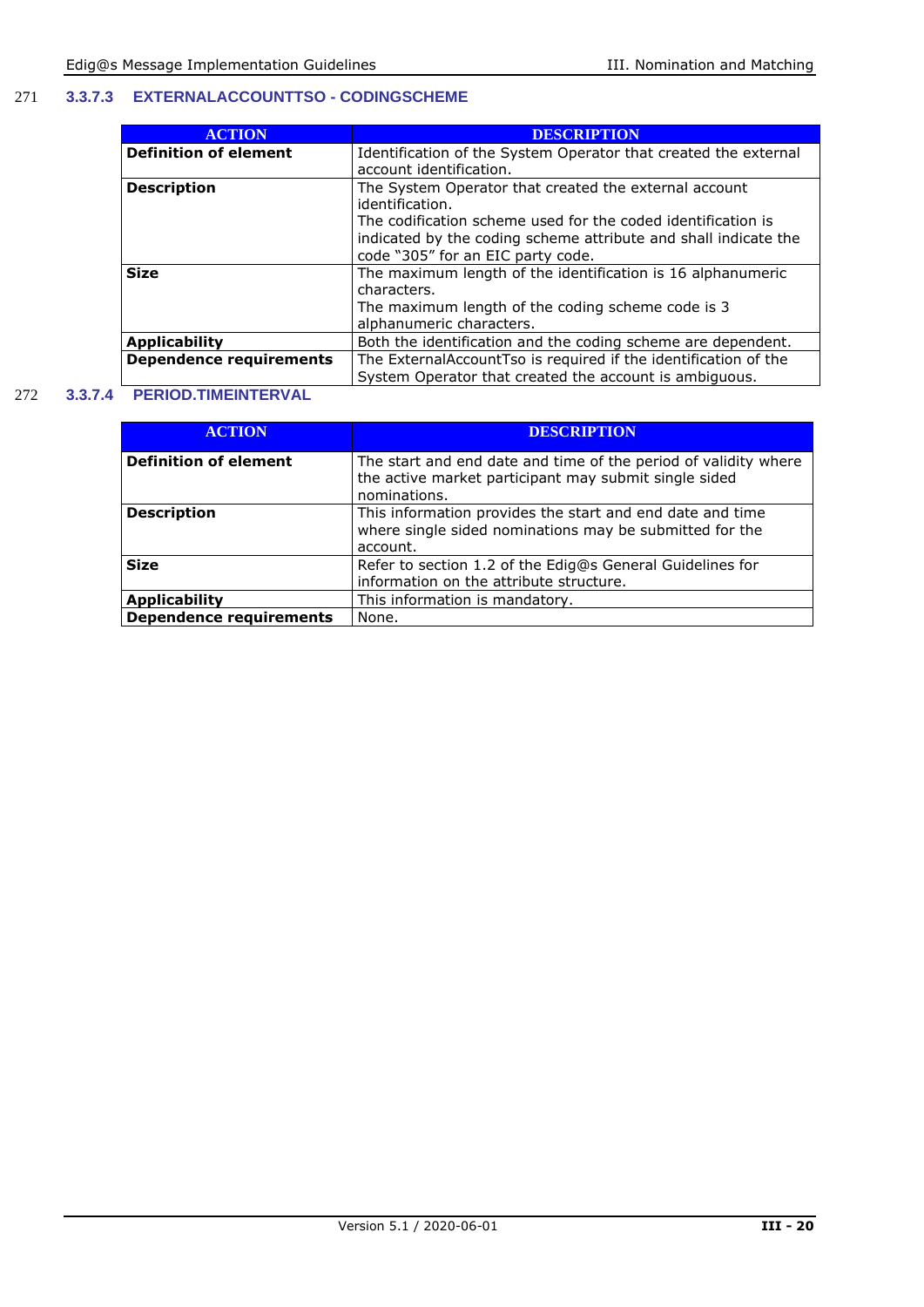#### 273 **3.4 CONTEXTUAL MODEL FOR THE NOMINATION DOCUMENT (NOMINT)**



274

<span id="page-20-0"></span>275 **FIGURE 9: NOMINATION DOCUMENT CONTEXTUEL MODEL**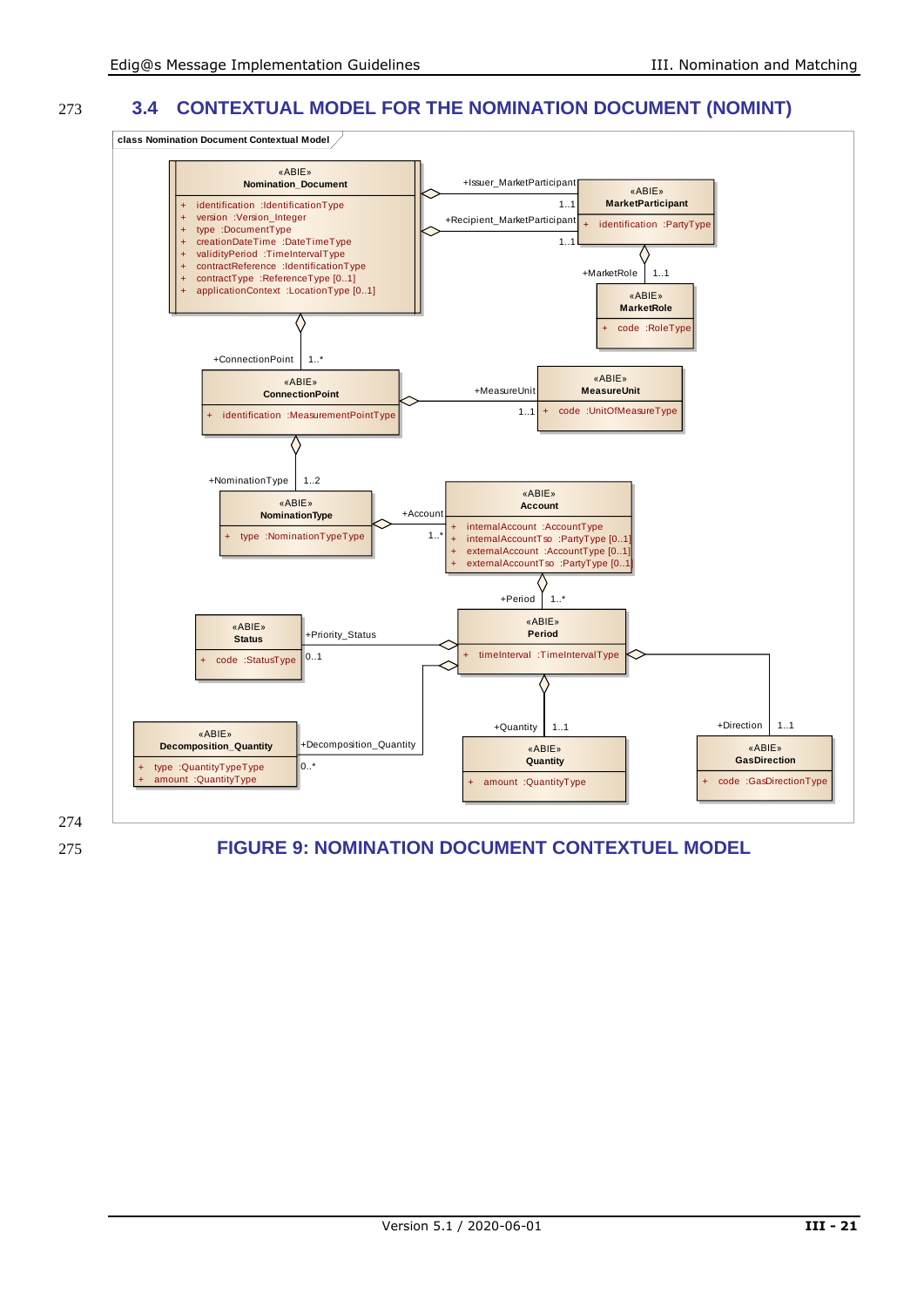#### 276 **3.4.1 INFORMATION MODEL STRUCTURE**

**class Nomination Document Assembly Model**



277

<span id="page-21-0"></span>278 **FIGURE 10: NOMINATION DOCUMENT ASSEMBLY MODEL**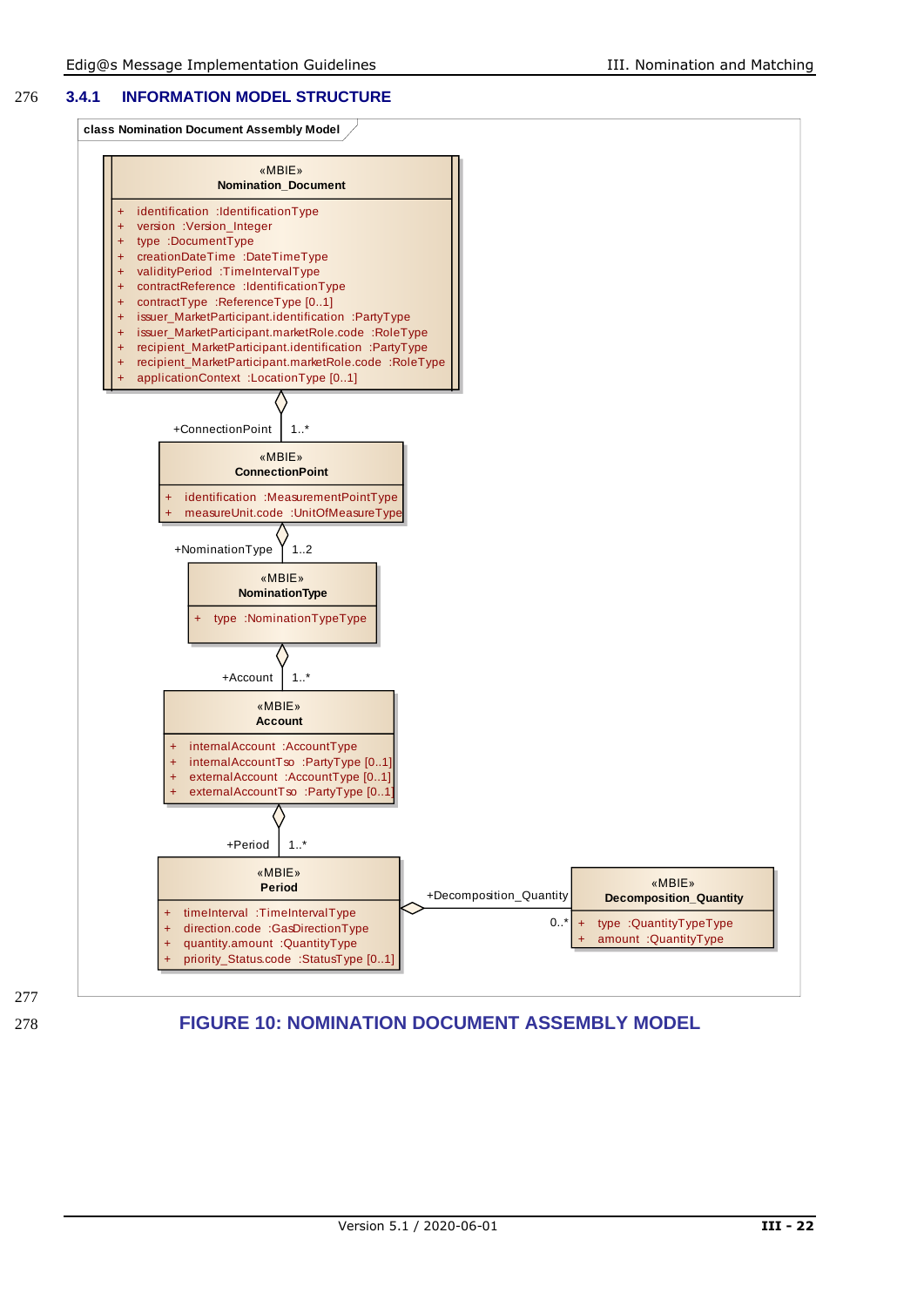#### 279 **3.4.2 INFORMATION MODEL DESCRIPTION**

280 A Nomination Document is used during the transport phase by a Shipper to send the initial nominations 281 and any rectifications after reception of the Nomination Confirmation Document following the initial 282 transmission.

#### 283 **3.4.3 RULES GOVERNING THE NOMINATION DOCUMENT CLASS**

## 284 A document is uniquely identified by:<br>285 • The identification of the do

- 285 The identification of the document<br>286 The issuer Identification
- 286 The issuer Identification<br>287 The identification of the
- 287 The identification of the version.<br>288 **3.4.3.1 IDENTIFICATION**
- 288 **3.4.3.1 IDENTIFICATION**

| <b>ACTION</b>                                                                | <b>DESCRIPTION</b>                                                                                                                                                                                                                        |
|------------------------------------------------------------------------------|-------------------------------------------------------------------------------------------------------------------------------------------------------------------------------------------------------------------------------------------|
| <b>Definition of element</b>                                                 | Identification of the document describing the Nomination<br>Document.                                                                                                                                                                     |
| Description                                                                  | A Nomination Document must have a unique identification<br>assigned by the issuer of the document to be sent to a<br>recipient for a given validity period.<br>The issuer must quarantee that this identification is unique<br>over time. |
| Size                                                                         | The identification of a Nomination Document may not exceed<br>35 alphanumeric characters.                                                                                                                                                 |
| <b>Applicability</b>                                                         | This information is mandatory.                                                                                                                                                                                                            |
| Dependence requirements                                                      | None.                                                                                                                                                                                                                                     |
| $\mathbf{r} = \mathbf{r} \cdot \mathbf{r} \cdot \mathbf{r} \cdot \mathbf{r}$ |                                                                                                                                                                                                                                           |

#### 289 **3.4.3.2 VERSION**

| <b>ACTION</b>                  | <b>DESCRIPTION</b>                                                                                                                                                                                                                        |
|--------------------------------|-------------------------------------------------------------------------------------------------------------------------------------------------------------------------------------------------------------------------------------------|
| <b>Definition of element</b>   | Version of the document being sent.                                                                                                                                                                                                       |
| <b>Description</b>             | The document version is used to identify a given version of a<br>Nomination Document.<br>The first version number for a given document identification<br>shall normally be 1.<br>The document version number must be incremented for each |
|                                | retransmission of a document that contains changes to the<br>previous version.<br>The receiving system shall only accept a document with a<br>version number which is greater than the previous version<br>number of the same document.   |
| <b>Size</b>                    | A version number may not exceed 3 numeric characters.                                                                                                                                                                                     |
| <b>Applicability</b>           | This information is mandatory.                                                                                                                                                                                                            |
| <b>Dependence requirements</b> | None.                                                                                                                                                                                                                                     |

#### 290 **3.4.3.3 TYPE**

| <b>ACTION</b>                  | <b>DESCRIPTION</b>                                            |
|--------------------------------|---------------------------------------------------------------|
| <b>Definition of element</b>   | The type of the document being sent.                          |
| <b>Description</b>             | This identifies the type of Nomination Document that is being |
|                                | sent.                                                         |
|                                | The following types of Nomination Document are permitted:     |
|                                | $01G =$ Nomination. A message used by a Shipper to nominate   |
|                                | the quantities to be transmitted within the stated period     |
|                                | (Reference Edig@s DocumentType code list).                    |
| <b>Size</b>                    | A type may not exceed 3 alphanumeric characters.              |
| <b>Applicability</b>           | This information is mandatory.                                |
| <b>Dependence requirements</b> | None.                                                         |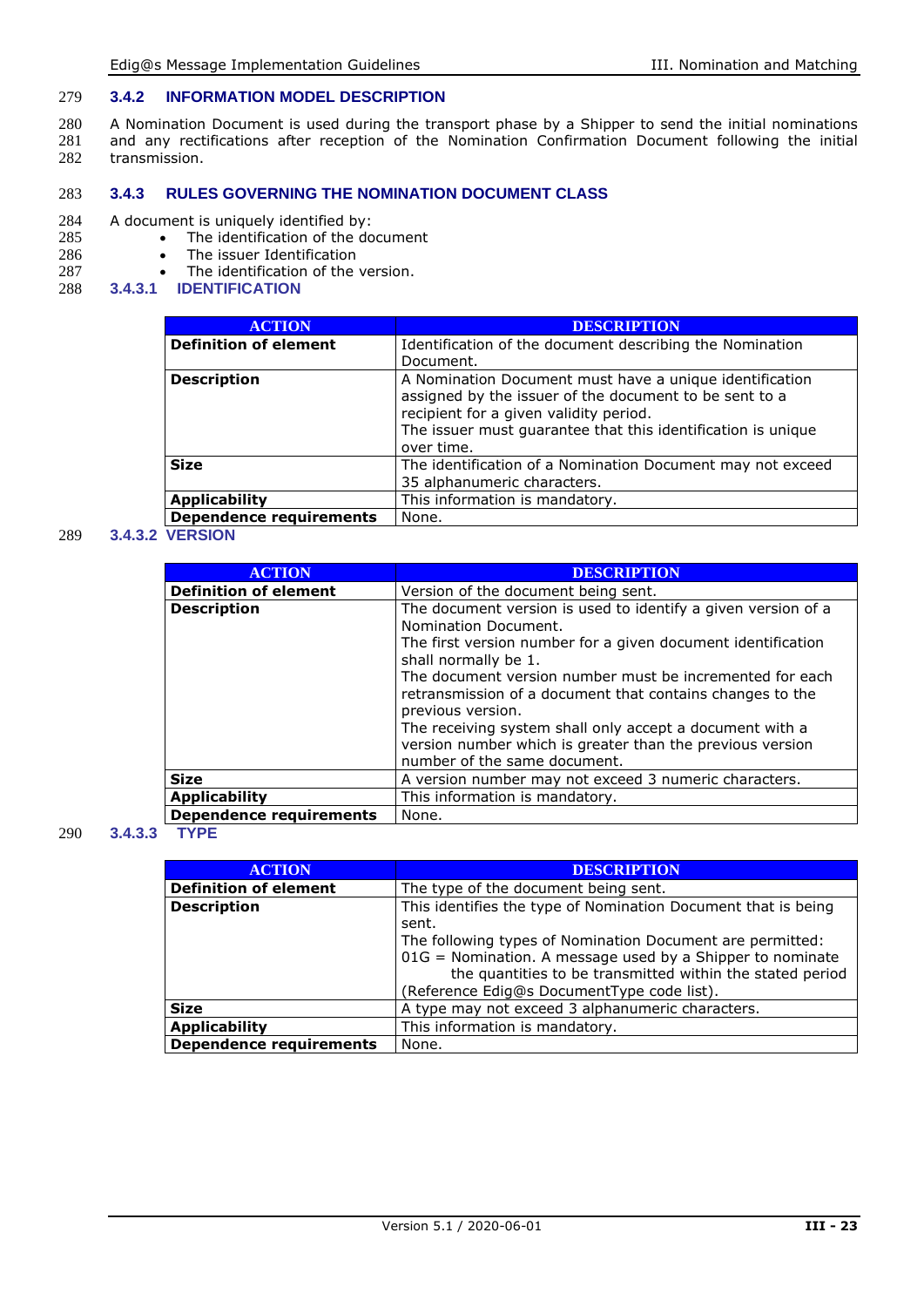#### 291 **3.4.3.4 CREATIONDATETIME**

| <b>ACTION</b>                  | <b>DESCRIPTION</b>                                                                                     |
|--------------------------------|--------------------------------------------------------------------------------------------------------|
| <b>Definition of element</b>   | Date and time of the creation of the document.                                                         |
| <b>Description</b>             | The date and time that the document was prepared for<br>transmission by the application of the issuer. |
| <b>Size</b>                    | Refer to section 1.2 of the Edig@s General Guidelines for<br>information on the attribute structure.   |
| <b>Applicability</b>           | This information is mandatory.                                                                         |
| <b>Dependence requirements</b> | None.                                                                                                  |

#### 292 **3.4.3.5 VALIDITYPERIOD**

| <b>ACTION</b>                  | <b>DESCRIPTION</b>                                                                                      |
|--------------------------------|---------------------------------------------------------------------------------------------------------|
| <b>Definition of element</b>   | The start and end date and time of the period of validity<br>covered in the document.                   |
| <b>Description</b>             | This information provides the start and end date and time of<br>the period of validity of the document. |
| <b>Size</b>                    | Refer to section 1.2 of the Edig@s General Guidelines for<br>information on the attribute structure.    |
| <b>Applicability</b>           | This information is mandatory.                                                                          |
| <b>Dependence requirements</b> | None.                                                                                                   |

#### 293 **3.4.3.6 CONTRACTREFERENCE**

| <b>ACTION</b>                  | <b>DESCRIPTION</b>                                                                              |
|--------------------------------|-------------------------------------------------------------------------------------------------|
| <b>Definition of element</b>   | Reference to a contract covering the Nomination Document.                                       |
| <b>Description</b>             | The contract reference provides the contract identification<br>relevant for the whole document. |
| <b>Size</b>                    | The contract reference may not exceed 35 alphanumeric<br>characters.                            |
| <b>Applicability</b>           | This information is mandatory.                                                                  |
| <b>Dependence requirements</b> | None.                                                                                           |
|                                |                                                                                                 |

#### 294 **3.4.3.7 CONTRACTTYPE**

| <b>ACTION</b>                | <b>DESCRIPTION</b>                                                                  |
|------------------------------|-------------------------------------------------------------------------------------|
| <b>Definition of element</b> | Identification of the type of contract covering the document.                       |
| <b>Description</b>           | The contract type identifies the nature of the contract defined<br>in the document. |
|                              | Refer to the Edigas Reference Type code list for the list of valid<br>codes.        |
| <b>Size</b>                  | The maximum length of the contract type is 3 alphanumeric<br>characters.            |
| <b>Applicability</b>         | This information is dependent.                                                      |
| Dependence requirements      | This information is used depending on local market rules.                           |
|                              | <b>ICCLIED MADKETDADTICIDANT INENTIEICATION _ CONINGCCUEME</b>                      |

#### 295 **3.4.3.8 ISSUER\_MARKETPARTICIPANT.IDENTIFICATION – CODINGSCHEME**

| <b>ACTION</b>                  | <b>DESCRIPTION</b>                                                                                                                                                                                                                                                                                                                                                |
|--------------------------------|-------------------------------------------------------------------------------------------------------------------------------------------------------------------------------------------------------------------------------------------------------------------------------------------------------------------------------------------------------------------|
| <b>Definition of element</b>   | Identification of the party who has issued the document.                                                                                                                                                                                                                                                                                                          |
| <b>Description</b>             | The issuer of the document is identified by a unique coded<br>identification. This code identifies the party that is the "owner"<br>of the information being transmitted in the document.<br>The codification scheme used for the coded identification is<br>indicated by the coding scheme attribute and shall indicate the<br>code "305" for an EIC party code. |
| <b>Size</b>                    | The maximum length of an issuer's identification is 16<br>alphanumeric characters.<br>The maximum length of the coding scheme code is 3<br>alphanumeric characters.                                                                                                                                                                                               |
| <b>Applicability</b>           | Both the identification and the coding scheme are mandatory.                                                                                                                                                                                                                                                                                                      |
| <b>Dependence requirements</b> | None.                                                                                                                                                                                                                                                                                                                                                             |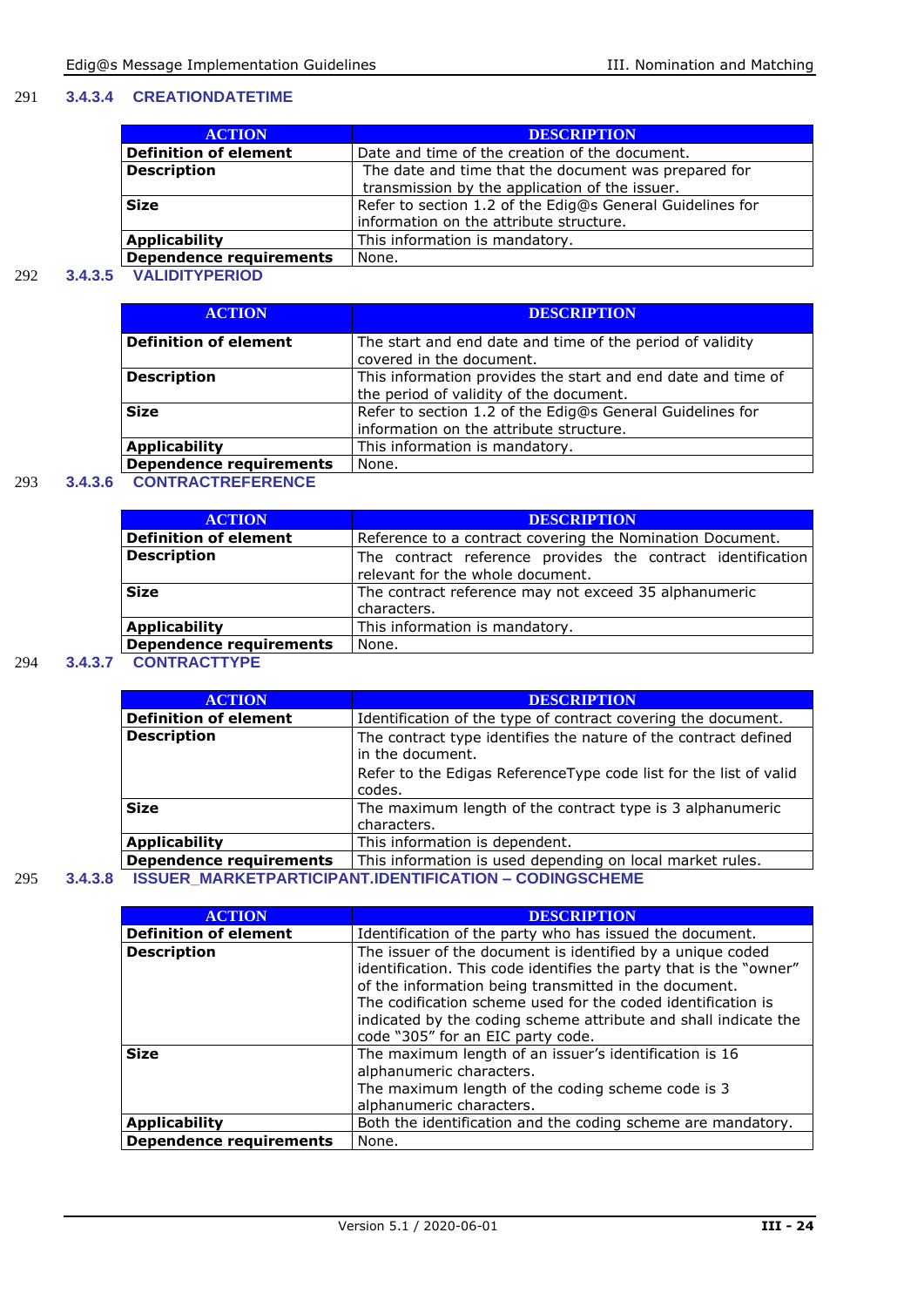#### 296 **3.4.3.9 ISSUER\_MARKETPARTICIPANT.MARKETROLE.CODE**

| <b>ACTION</b>                  | <b>DESCRIPTION</b>                                              |
|--------------------------------|-----------------------------------------------------------------|
| <b>Definition of element</b>   | Identification of the role that the party who has issued the    |
|                                | document is playing.                                            |
| <b>Description</b>             | The role being played by the issuer of the document for this    |
|                                | transmission.                                                   |
|                                | The following roles are permitted for this document:            |
|                                | $ZSH = Shipper$                                                 |
|                                | $ZSY =$ Balance Area Responsible (e.g. handles Shippers with no |
|                                | formal contract).                                               |
|                                | (Reference Edig@s RoleType code list)                           |
| <b>Size</b>                    | The maximum length of this information is 3 alphanumeric        |
|                                | characters.                                                     |
| <b>Applicability</b>           | This information is mandatory.                                  |
| <b>Dependence requirements</b> | None.                                                           |

297 **3.4.3.10 RECIPIENT\_MARKETPARTICIPANT.IDENTIFICATION – CODINGSCHEME**

| <b>ACTION</b>                  | <b>DESCRIPTION</b>                                                                                                                               |
|--------------------------------|--------------------------------------------------------------------------------------------------------------------------------------------------|
| <b>Definition of element</b>   | Identification of the party who is receiving the document.                                                                                       |
| <b>Description</b>             | The recipient of the document is identified by a unique coded<br>identification.<br>The codification scheme used for the coded identification is |
|                                | indicated by the coding scheme attribute and shall indicate the<br>code "305" for an EIC Party code.                                             |
| <b>Size</b>                    | The maximum length of a recipient's identification is 16<br>alphanumeric characters.                                                             |
|                                | The maximum length of the coding scheme code is 3<br>alphanumeric characters.                                                                    |
| <b>Applicability</b>           | Both the identification and the coding scheme are mandatory.                                                                                     |
| <b>Dependence requirements</b> | None.                                                                                                                                            |

#### 298 **3.4.3.11 RECIPIENT\_MARKETPARTICIPANT.MARKETROLE.CODE**

| <b>ACTION</b>                  | <b>DESCRIPTION</b>                                                                                                                                                                                         |
|--------------------------------|------------------------------------------------------------------------------------------------------------------------------------------------------------------------------------------------------------|
| <b>Definition of element</b>   | Identification of the role that the party who receives the<br>document is playing.                                                                                                                         |
| <b>Description</b>             | The role being played by the recipient of the document for this<br>transmission.<br>The following role is permitted for this document:<br>$ZSO = System Operator$<br>(Reference Edig@s RoleType code list) |
| <b>Size</b>                    | The maximum length of this information is 3 alphanumeric<br>characters.                                                                                                                                    |
| <b>Applicability</b>           | This information is mandatory.                                                                                                                                                                             |
| <b>Dependence requirements</b> | None.                                                                                                                                                                                                      |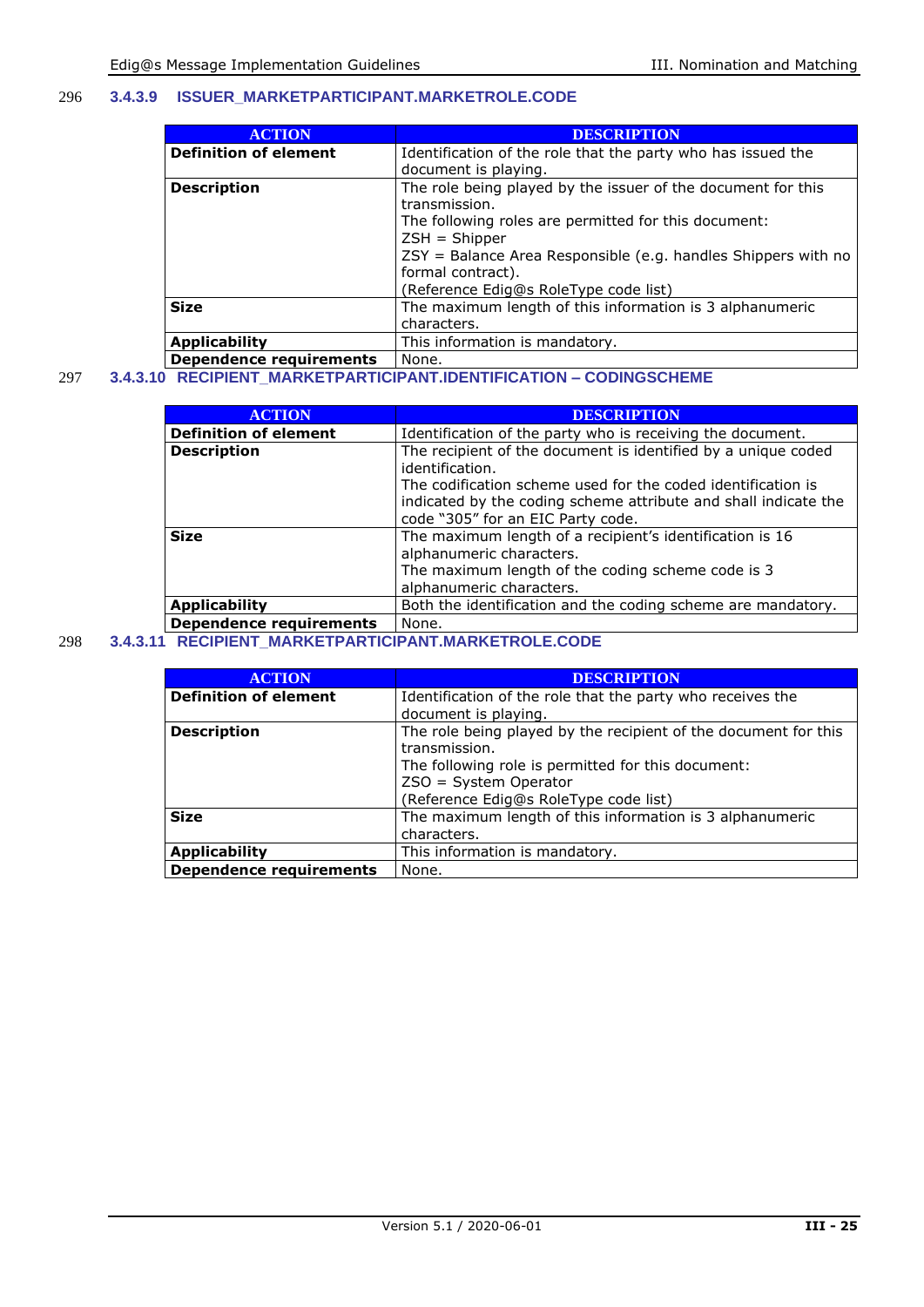#### 299 **3.4.3.12 APPLICATIONCONTEXT – CODINGSCHEME**

| <b>ACTION</b>                  | <b>DESCRIPTION</b>                                                 |
|--------------------------------|--------------------------------------------------------------------|
| <b>Definition of element</b>   | The identification of a particular context that is significant to  |
|                                | the recipient.                                                     |
| <b>Description</b>             | The Application Context is used to identify a particular context   |
|                                | (location, application, etc.) that is relevant to the recipient of |
|                                | the document.                                                      |
|                                | The codification scheme used for the coded identification is       |
|                                | indicated by the coding scheme attribute and shall indicate the    |
|                                | code "305" for an EIC Location code.                               |
| <b>Size</b>                    | The maximum length of an application context's is 16               |
|                                | alphanumeric characters.                                           |
|                                | The maximum length of the coding scheme code is 3                  |
|                                | alphanumeric characters.                                           |
| <b>Applicability</b>           | This information is dependent.                                     |
| <b>Dependence requirements</b> | The information is only provided when there is bi lateral          |
|                                | agreement between the parties.                                     |

#### 300 **3.4.4 RULES GOVERNING THE CONNECTION POINT CLASS**

- 301 There may be one to many connection points in a Nomination Document.
- 302 There may only be one Connection Point class for a given Connection Point Identification.<br>303 3.4.4.1 IDENTIFICATION CODINGSCHEME
- 303 **3.4.4.1 IDENTIFICATION – CODINGSCHEME**

| <b>ACTION</b>                | <b>DESCRIPTION</b>                                              |
|------------------------------|-----------------------------------------------------------------|
| <b>Definition of element</b> | The identification of a connection point.                       |
| <b>Description</b>           | The identification of a connection point within a System        |
|                              | Operator's system.                                              |
|                              | The codification scheme used for the coded identification is    |
|                              | indicated by the coding scheme attribute and shall indicate the |
|                              | code "305" for an EIC measurement point code or the code        |
|                              | "ZSO" for a System Operator code.                               |
| <b>Size</b>                  | The maximum length of the connection point identification is 35 |
|                              | alphanumeric characters.                                        |
|                              | The maximum length of the coding scheme is 3 alphanumeric       |
|                              | characters.                                                     |
| <b>Applicability</b>         | Both the connection point identification and the coding scheme  |
|                              | are mandatory.                                                  |
| Dependence requirements      | None.                                                           |

#### 304 **3.4.4.2 MEASUREUNIT.CODE**

| <b>ACTION</b>                  | <b>DESCRIPTION</b>                                                |
|--------------------------------|-------------------------------------------------------------------|
| <b>Definition of element</b>   | The unit of measure which is applied to all the quantities in the |
|                                | time series of the document.                                      |
| <b>Description</b>             | The unit of measurement used for all the quantities expressed     |
|                                | within a time series.                                             |
|                                | The following are the codes recommended for use:                  |
|                                | $KW1 = Kilowatt-hour per hour (kWh/h)$                            |
|                                | $KW2 = Kilowatt-hour per day (kWh/d)$                             |
|                                | (Reference Edig@s UnitOfMeasure code list)                        |
| <b>Size</b>                    | The maximum length of this information is 3 alphanumeric          |
|                                | characters.                                                       |
| <b>Applicability</b>           | This information is mandatory.                                    |
| <b>Dependence requirements</b> | None.                                                             |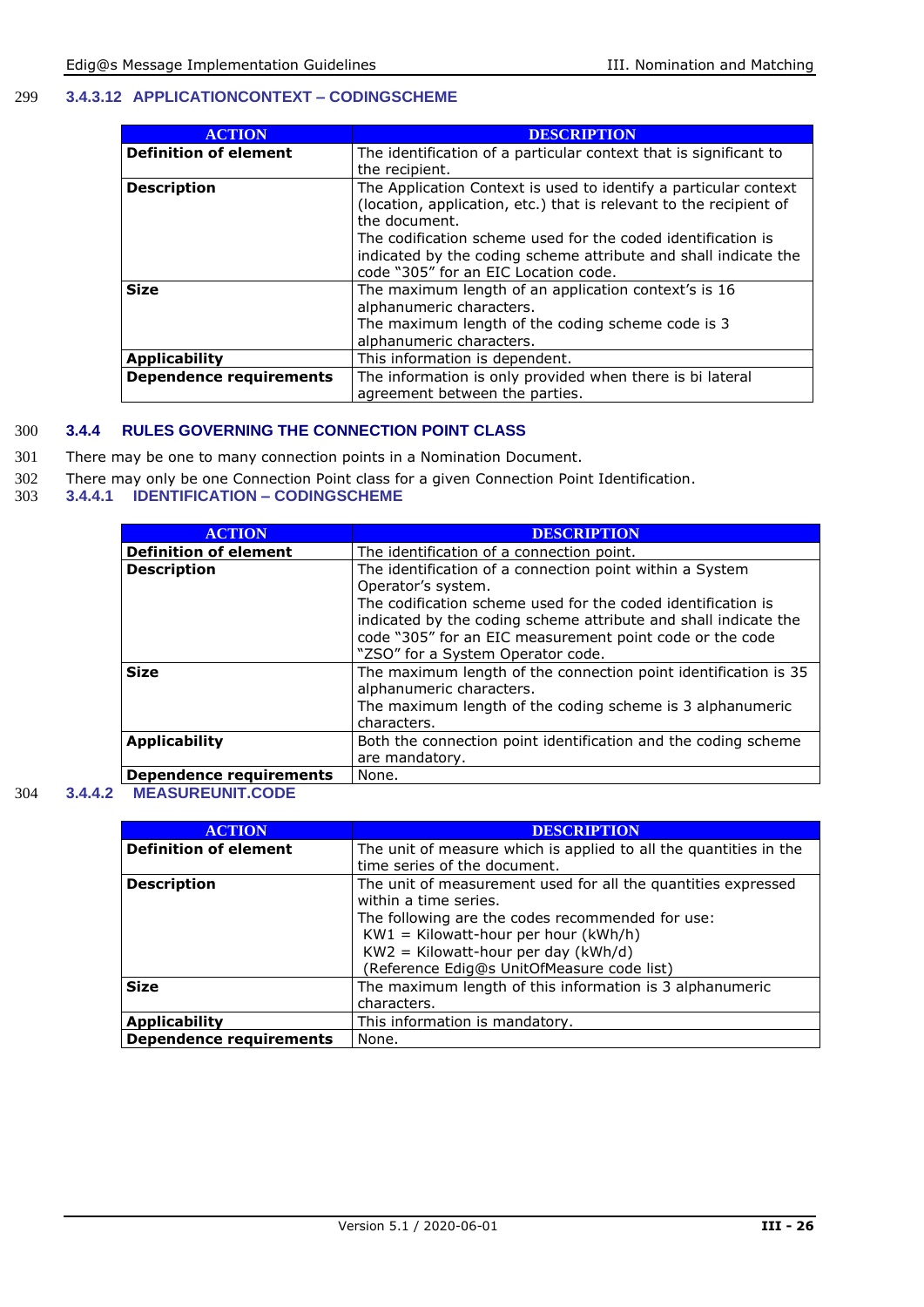#### 305 **3.4.5 RULES GOVERNING THE NOMINATIONTYPE CLASS**

306 The Nomination Type class is used to identify if the time series is being provided as a single sided 307 nomination or a double sided nomination.<br>308 3.4.5.1 TYPE

308 **3.4.5.1 TYPE**

| <b>ACTION</b>                  | <b>DESCRIPTION</b>                                               |
|--------------------------------|------------------------------------------------------------------|
| <b>Definition of element</b>   | The identification of whether the underlying information refers  |
|                                | to a single sided nomination or a double sided nomination.       |
| <b>Description</b>             | The type indicating a single sided or a double sided nomination. |
|                                | $A01 =$ Single sided                                             |
|                                | $A02 = Double side$                                              |
|                                | (Reference Edig@s NominationType code list)                      |
| <b>Size</b>                    | The maximum length of this information is 3 alphanumeric         |
|                                | characters.                                                      |
| Applicability                  | This information is mandatory.                                   |
| <b>Dependence requirements</b> | None.                                                            |

#### 309 **3.4.6 RULES GOVERNING THE ACCOUNT CLASS**

- 310 The Account class is used to identify a Shipper pair. In the case of End User schedules, the external 311 account attribute is not used.
- 311 account attribute is not used.<br>312 3.4.6.1 INTERNALACCOUN

#### 312 **3.4.6.1 INTERNALACCOUNT – CODINGSCHEME**

| <b>ACTION</b>                  | <b>DESCRIPTION</b>                                               |
|--------------------------------|------------------------------------------------------------------|
| <b>Definition of element</b>   | The identification of an internal account that is defined by the |
|                                | recipient System Operator.                                       |
| <b>Description</b>             | The identification of an internal account that is defined by the |
|                                | recipient System Operator.                                       |
|                                | The codification scheme used for the coded identification is     |
|                                | indicated by the coding scheme attribute and shall indicate the  |
|                                | code "ZSO" for a System Operator code or "305" for an EIC area   |
|                                | code.                                                            |
|                                |                                                                  |
| <b>Size</b>                    | The maximum length of the internal account is 35 alphanumeric    |
|                                | characters.                                                      |
|                                | The maximum length of the coding scheme is 3 alphanumeric        |
|                                | characters.                                                      |
| <b>Applicability</b>           | Both the internal account and the coding scheme are              |
|                                |                                                                  |
|                                | mandatory.                                                       |
| <b>Dependence requirements</b> | None.                                                            |

#### 313 **3.4.6.2 INTERNALACCOUNTTSO - CODINGSCHEME**

| <b>ACTION</b>                  | <b>DESCRIPTION</b>                                              |
|--------------------------------|-----------------------------------------------------------------|
| <b>Definition of element</b>   | Identification of the System Operator that created the internal |
|                                | account identification.                                         |
| <b>Description</b>             | The System Operator that created the internal account           |
|                                | identification.                                                 |
|                                | The codification scheme used for the coded identification is    |
|                                | indicated by the coding scheme attribute and shall indicate the |
|                                | code "305" for an EIC party code.                               |
| <b>Size</b>                    | The maximum length of the identification is 16 alphanumeric     |
|                                | characters.                                                     |
|                                | The maximum length of the coding scheme code is 3               |
|                                | alphanumeric characters.                                        |
| <b>Applicability</b>           | Both the identification and the coding scheme are dependent.    |
| <b>Dependence requirements</b> | The InternalAccountTso is required if the identification of the |
|                                | System Operator that created the account is ambiguous.          |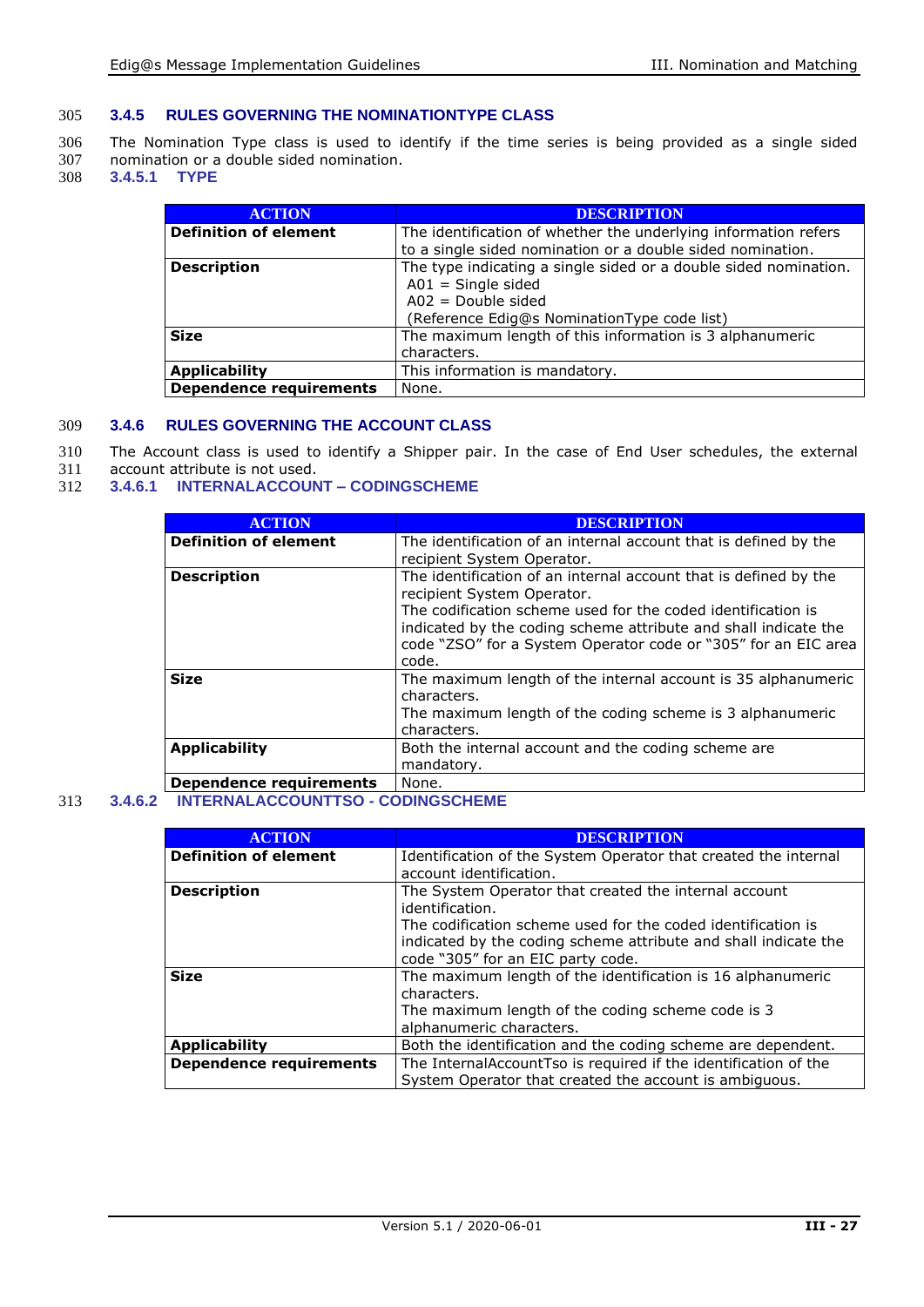#### 314 **3.4.6.3 EXTERNALACCOUNT – CODINGSCHEME**

| <b>ACTION</b>                  | <b>DESCRIPTION</b>                                                |
|--------------------------------|-------------------------------------------------------------------|
| <b>Definition of element</b>   | The identification of the external account that is defined by the |
|                                | adjacent System Operator.                                         |
| <b>Description</b>             | The identification of the external account that is defined by the |
|                                | adjacent System Operator.                                         |
|                                | The codification scheme used for the coded identification is      |
|                                | indicated by the coding scheme attribute and shall indicate the   |
|                                | code "ZSO" for a System Operator code or "305" for an EIC area    |
|                                | code.                                                             |
| <b>Size</b>                    | The maximum length of the external account is 35 alphanumeric     |
|                                | characters.                                                       |
|                                | The maximum length of the coding scheme is 3 alphanumeric         |
|                                | characters.                                                       |
| <b>Applicability</b>           | This information is dependent.                                    |
| <b>Dependence requirements</b> | The external account is not always used in the case of End User   |
|                                | schedules.                                                        |

#### 315 **3.4.6.4 EXTERNALACCOUNTTSO - CODINGSCHEME**

| <b>ACTION</b>                  | <b>DESCRIPTION</b>                                              |
|--------------------------------|-----------------------------------------------------------------|
| <b>Definition of element</b>   | Identification of the System Operator that created the external |
|                                | account identification.                                         |
| <b>Description</b>             | The System Operator that created the external account           |
|                                | identification.                                                 |
|                                | The codification scheme used for the coded identification is    |
|                                | indicated by the coding scheme attribute and shall indicate the |
|                                | code "305" for an EIC party code.                               |
| <b>Size</b>                    | The maximum length of the identification is 16 alphanumeric     |
|                                | characters.                                                     |
|                                | The maximum length of the coding scheme code is 3               |
|                                | alphanumeric characters.                                        |
| <b>Applicability</b>           | Both the identification and the coding scheme are dependent.    |
| <b>Dependence requirements</b> | The ExternalAccountTso is required if the identification of the |
|                                | System Operator that created the account is ambiguous.          |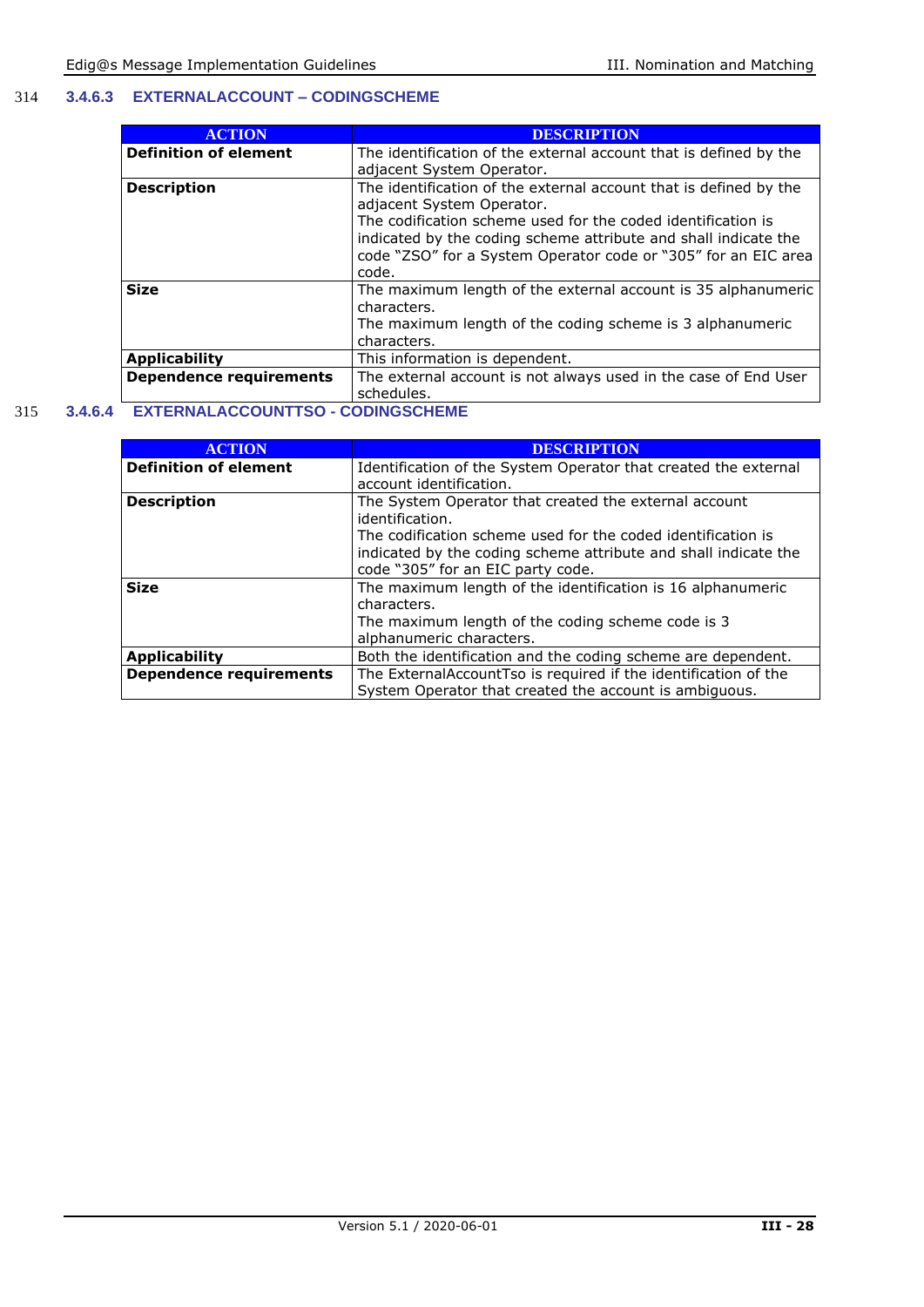#### 316 **3.4.7 RULES GOVERNING THE PERIOD CLASS**

- 317 There must always be a Period class. A time interval instance value (e.g. 2012-05-23T01:00Z/2012-05-<br>318 23T02:00Z) may only appear once within an Account class.
- 23T02:00Z) may only appear once within an Account class.
- 319 The Period shall cover one or multiple intervals od a whole gas day.<br>320 3.4.7.1 TIMEINTERVAL
- 320 **3.4.7.1 TIMEINTERVAL**

| <b>ACTION</b>                  | <b>DESCRIPTION</b>                                                                                                                           |
|--------------------------------|----------------------------------------------------------------------------------------------------------------------------------------------|
| <b>Definition of element</b>   | The start and end date and time of the time interval of the<br>period in question.                                                           |
| <b>Description</b>             | This information provides the start and end date and time of<br>the period being reported.<br>The time interval shall cover a whole gas day. |
| <b>Size</b>                    | Refer to section 1.2 of the Edig@s General Guidelines for<br>information on the attribute structure.                                         |
| <b>Applicability</b>           | This information is mandatory.                                                                                                               |
| <b>Dependence requirements</b> | None.                                                                                                                                        |

#### 321 **3.4.7.2 DIRECTION.CODE**

| <b>ACTION</b>                | <b>DESCRIPTION</b>                                       |
|------------------------------|----------------------------------------------------------|
| <b>Definition of element</b> | Identifies how the energy flow is to be seen from the    |
|                              | perspective of the System Operator's area.               |
| <b>Description</b>           | This identifies the direction of the energy flow.        |
|                              | Permitted codes are:                                     |
|                              | $Z02 = Input$                                            |
|                              | $Z03 =$ Output                                           |
|                              | (Reference Edig@s GasDirectionType code list)            |
| <b>Size</b>                  | The maximum length of this information is 3 alphanumeric |
|                              | characters.                                              |
| <b>Applicability</b>         | This information is mandatory.                           |
| Dependence requirements      | None.                                                    |

#### 322 **3.4.7.3 QUANTITY.AMOUNT**

| <b>ACTION</b>                  | <b>DESCRIPTION</b>                                                                                                                                                                                                                                                                                                                                                                                                                      |
|--------------------------------|-----------------------------------------------------------------------------------------------------------------------------------------------------------------------------------------------------------------------------------------------------------------------------------------------------------------------------------------------------------------------------------------------------------------------------------------|
| <b>Definition of element</b>   | The quantity for the connection point within the time interval in<br>question.                                                                                                                                                                                                                                                                                                                                                          |
| <b>Description</b>             | This information defines the quantity for the connection point<br>within the time interval period.<br>A decimal point value may be used to express values that are<br>inferior to the defined unit of measurement.<br>The decimal mark that separates the digits forming the integral<br>part of a number from those forming the fractional part (ISO<br>6093) shall always be a period (".").<br>All quantities are non-signed values. |
| <b>Size</b>                    | The maximum length of this information is 17 numeric<br>characters (decimal mark included). All leading zeros are to be<br>suppressed.<br>The number of decimal places identifying the fractional part of<br>the quantity depends on local market rules.                                                                                                                                                                                |
| Applicability                  | This information is mandatory.                                                                                                                                                                                                                                                                                                                                                                                                          |
| <b>Dependence requirements</b> | None.                                                                                                                                                                                                                                                                                                                                                                                                                                   |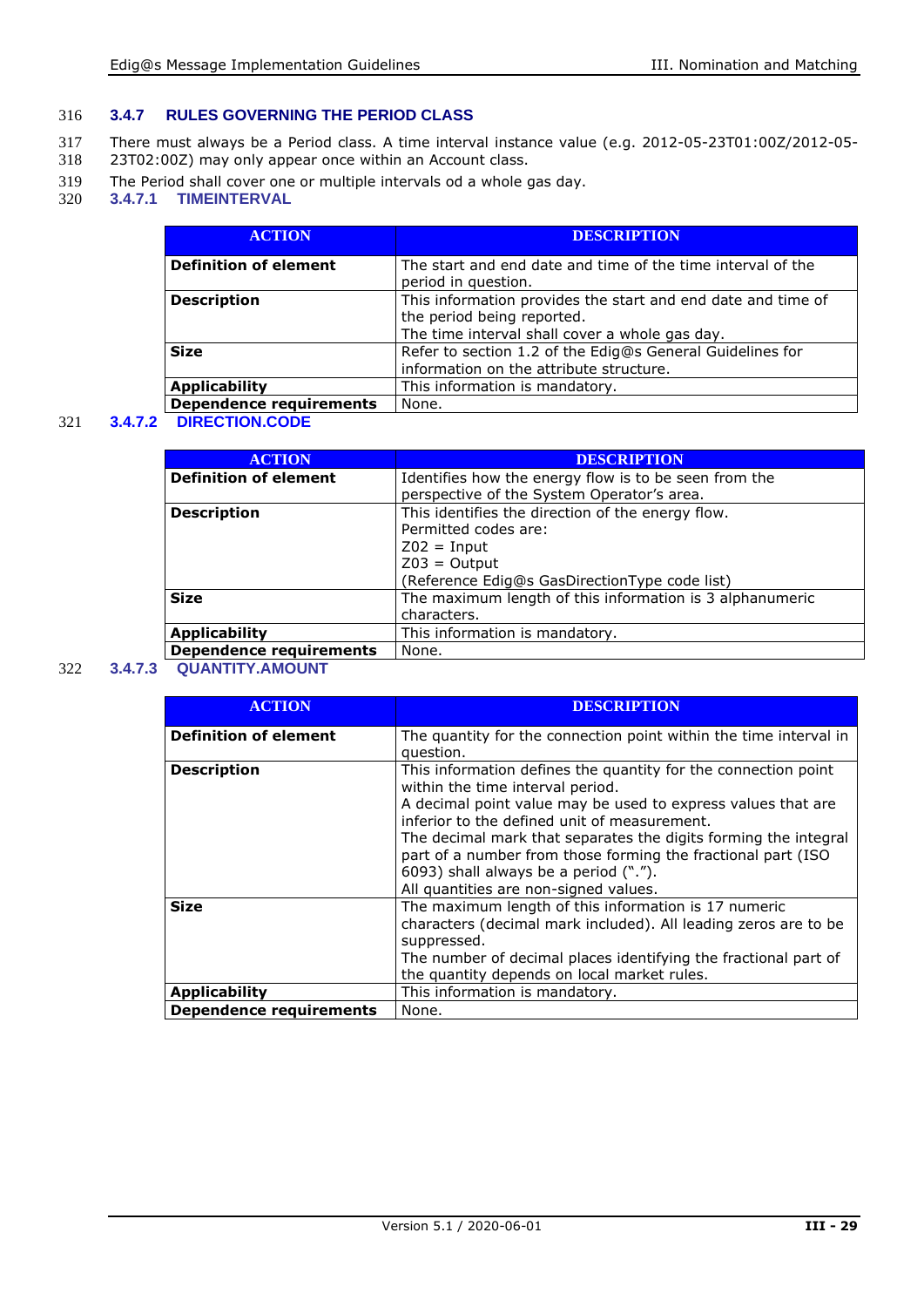#### 323 **3.4.7.4 PRIORITY\_STATUS.CODE**

| <b>ACTION</b>                  | <b>DESCRIPTION</b>                                                                                                                                                                                                                                                                                                                                                                |
|--------------------------------|-----------------------------------------------------------------------------------------------------------------------------------------------------------------------------------------------------------------------------------------------------------------------------------------------------------------------------------------------------------------------------------|
| <b>Definition of element</b>   | The priority status of given quantity within a time interval.                                                                                                                                                                                                                                                                                                                     |
| <b>Description</b>             | This information provides the priority status of the quantity for<br>the time interval being reported.<br>Only Interruptible Priority values as defined in the Edig@s<br>codelist are permitted (codes from 30G on where the name<br>corresponds to "Interruptible priority xx" where XX equals the<br>interruptible priority number).<br>(Reference Edig@s StatusType code list) |
| <b>Size</b>                    | The maximum length of this information is 3 alphanumeric<br>characters.                                                                                                                                                                                                                                                                                                           |
| <b>Applicability</b>           | This information is dependent.                                                                                                                                                                                                                                                                                                                                                    |
| <b>Dependence requirements</b> | This is only used depending on local market rules.                                                                                                                                                                                                                                                                                                                                |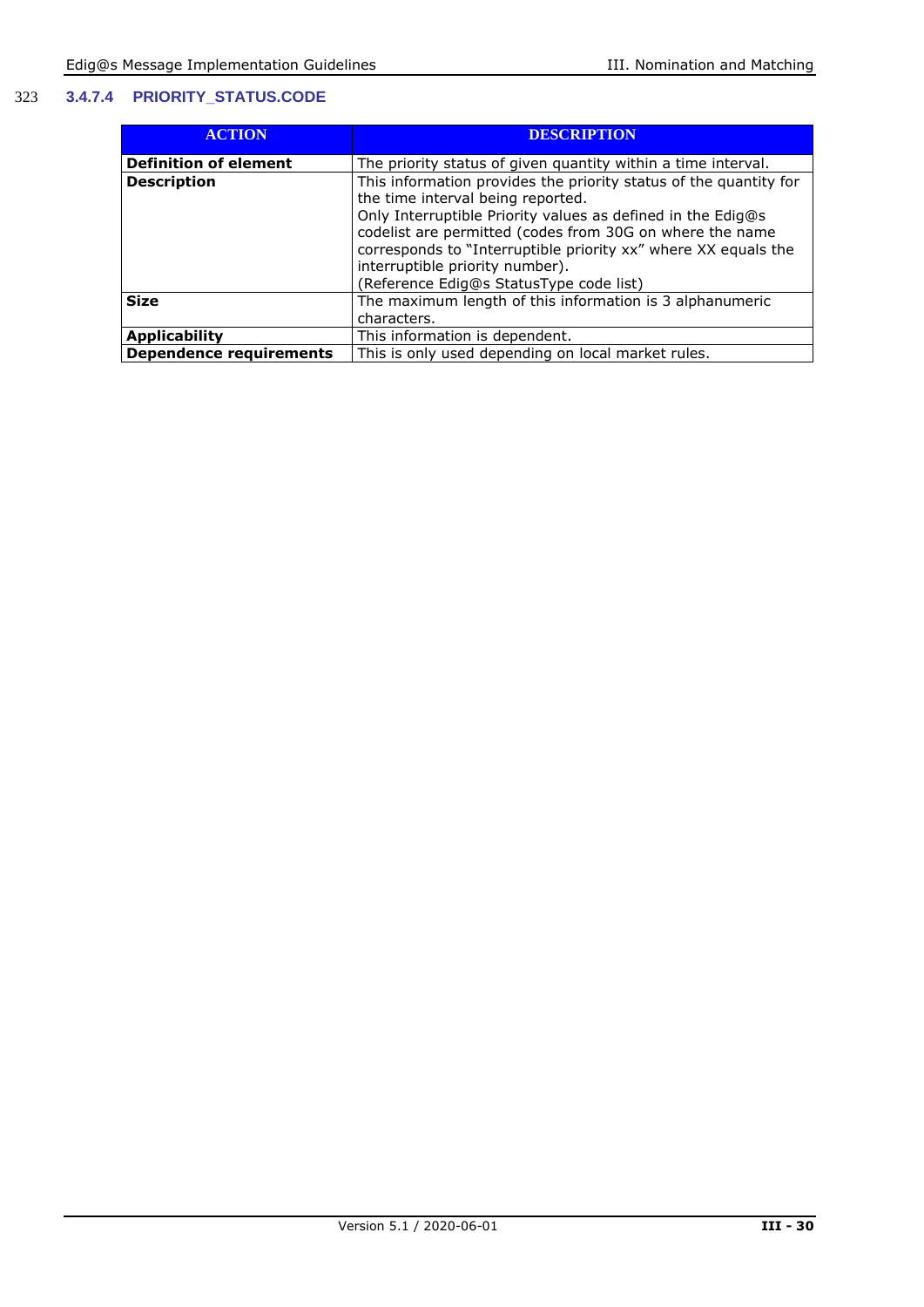#### 324 **3.4.8 RULES GOVERNING THE DECOMPOSITION\_QUANTITY CLASS**

325 A Decomposition\_Quantity class is only used whenever the quantities nominated have to be distributed 326 by type of contract to which they are being nominated. This is used only in the case where local market rules require it and is restricted to LNG Connection Points. rules require it and is restricted to LNG Connection Points.

- 328 The sum of the quantities in the Decomposition\_Quantity class instances must correspond to the total 329 quantity that is being nominated in the Period class. quantity that is being nominated in the Period class.
- 330 The unit of measure must be identical to the unit of measure identified in the Connection Point class.
- 331 The direction must be identical to the direction identified in the Period class.<br>332 3.4.8.1 TYPE
- **3.4.8.1**

| <b>ACTION</b>                  | <b>DESCRIPTION</b>                                                                                                                                                                                                                                                                    |
|--------------------------------|---------------------------------------------------------------------------------------------------------------------------------------------------------------------------------------------------------------------------------------------------------------------------------------|
| <b>Definition of element</b>   | The type of the contract that the quantity is being nominated<br>from.                                                                                                                                                                                                                |
| <b>Description</b>             | This information provides the type of the contract that the<br>quantity is being extracted from.<br>The current types permitted for this code are:<br>$ZXD = Firm$<br>$ZXE = Makeup$<br>$ZXF = Interruptible$<br>$ZXG = Conditional$<br>(Reference Edig@s QuantityTypeType code list) |
| <b>Size</b>                    | The maximum length of this information is 3 alphanumeric<br>characters.                                                                                                                                                                                                               |
| <b>Applicability</b>           | This information is mandatory.                                                                                                                                                                                                                                                        |
| <b>Dependence requirements</b> | None.                                                                                                                                                                                                                                                                                 |

#### 333 **3.4.8.2 AMOUNT**

| <b>ACTION</b>                  | <b>DESCRIPTION</b>                                                                                                                                                       |
|--------------------------------|--------------------------------------------------------------------------------------------------------------------------------------------------------------------------|
| <b>Definition of element</b>   | The quantity that is being used for the type of contract in                                                                                                              |
|                                | question.                                                                                                                                                                |
| <b>Description</b>             | This information provides the quantity that is being extracted<br>from a given type of contract.                                                                         |
|                                | A decimal point value may be used to express values that are<br>inferior to the defined unit of measurement.                                                             |
|                                | The decimal mark that separates the digits forming the integral<br>part of a number from those forming the fractional part (ISO<br>6093) shall always be a period ("."). |
|                                | All quantities are non-signed values.                                                                                                                                    |
| <b>Size</b>                    | The maximum length of this information is 17 numeric<br>characters (decimal mark included). All leading zeros are to be<br>suppressed.                                   |
|                                | The number of decimal places identifying the fractional part of                                                                                                          |
|                                | the quantity depends on local market rules.                                                                                                                              |
| <b>Applicability</b>           | This information is mandatory.                                                                                                                                           |
| <b>Dependence requirements</b> | None.                                                                                                                                                                    |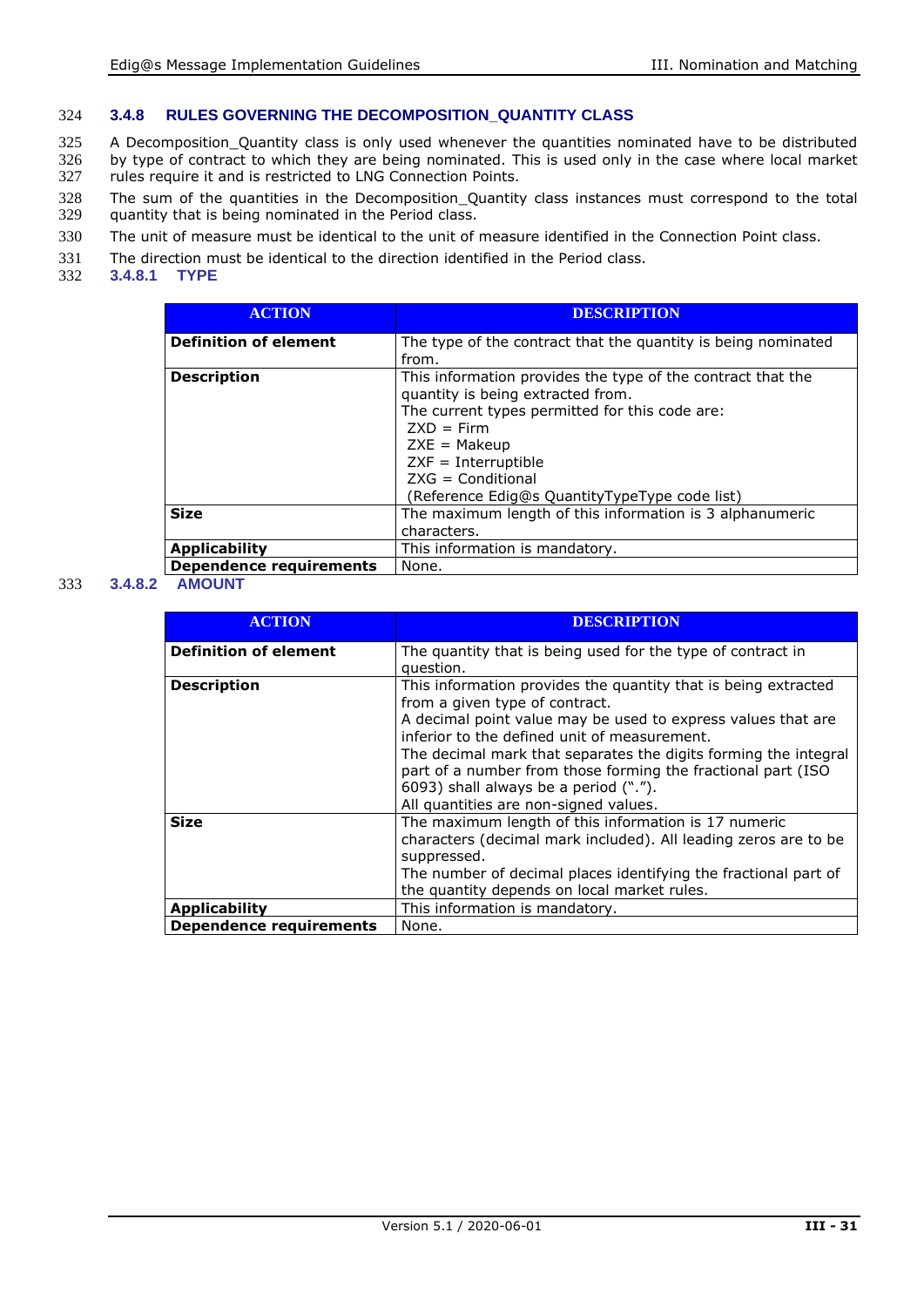334 **3.5 CONTEXTUAL MODEL FOR DELIVERY ORDER DOCUMENT (DELORD)**





<span id="page-31-0"></span>337 **FIGURE 11: DELIVERY ORDER DOCUMENT CONTEXTUAL MODEL**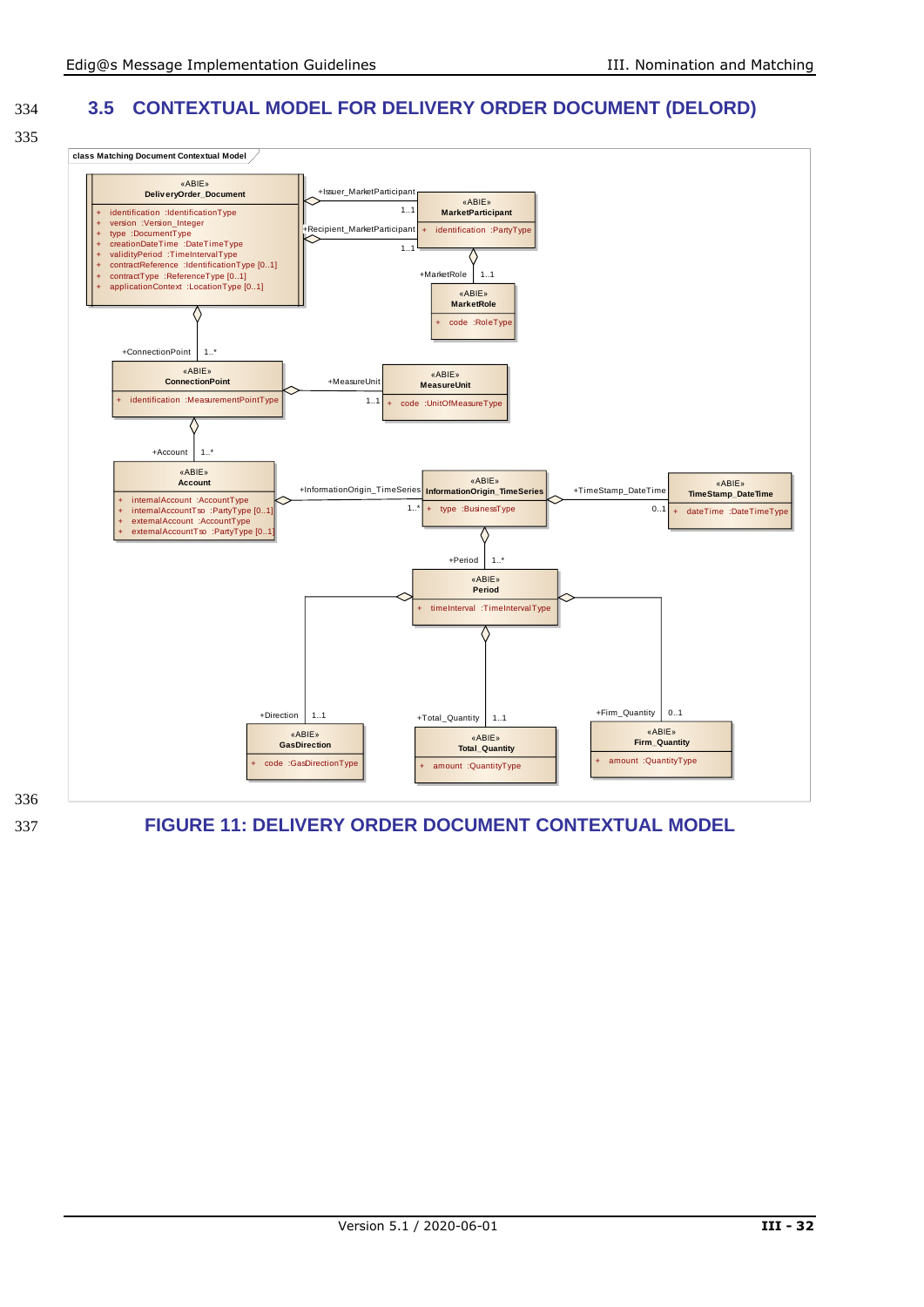#### 338 **3.5.1 INFORMATION MODEL STRUCTURE**



<span id="page-32-0"></span>339

#### 340 **FIGURE 12: DELIVERY ORDER DOCUMENT ASSEMBLY MODEL**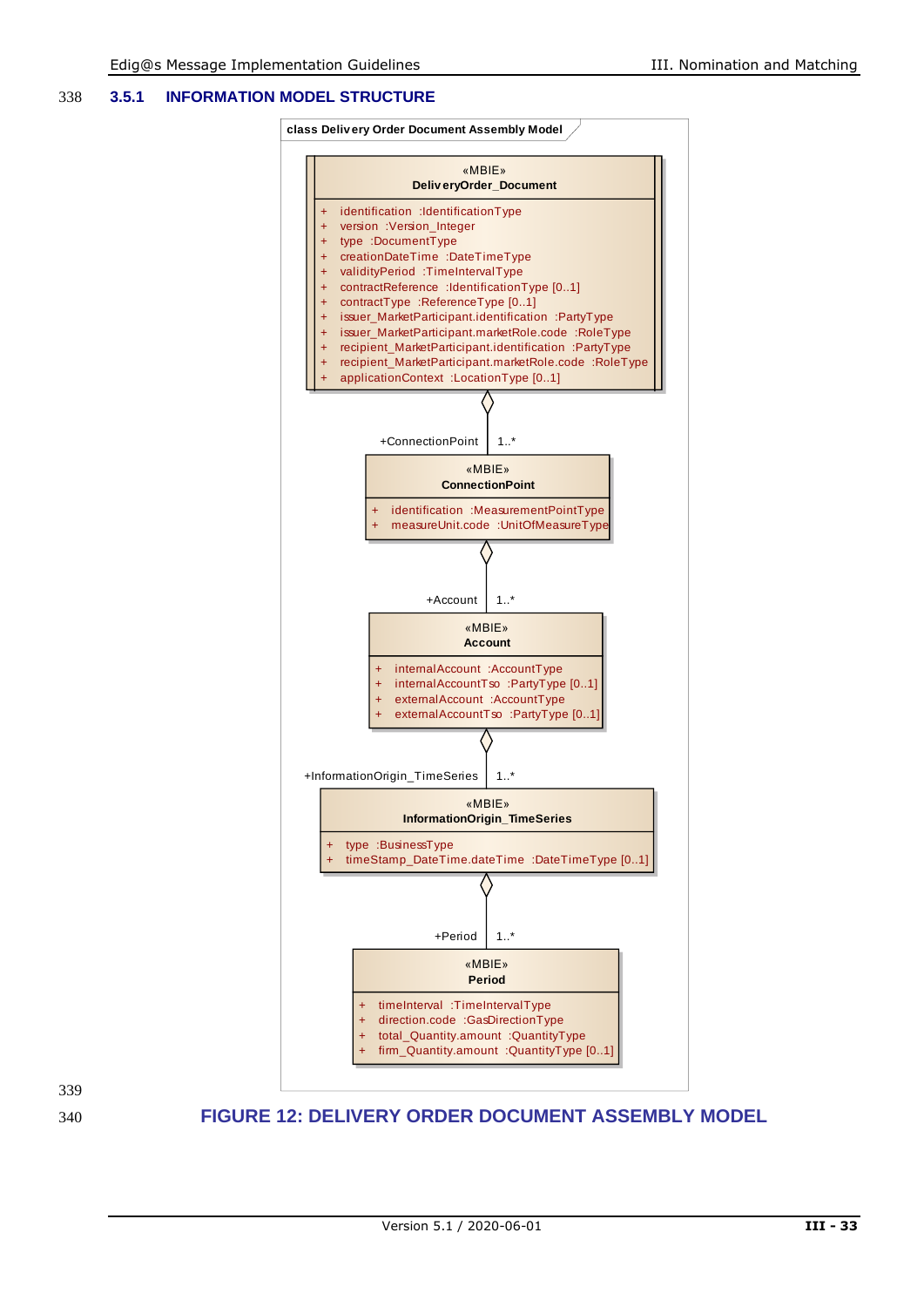#### 341 **3.5.2 INFORMATION MODEL DESCRIPTION**

342 A Delivery Order Document is used by coordinating System Operators to exchange Shipper nomination<br>343 information. information.

#### 344 **3.5.3 RULES GOVERNING THE DELIVERY ORDER DOCUMENT CLASS**

## 345 A document is uniquely identified by:<br>346 • The identification of the do

- 346 The identification of the document<br>347 The issuer identification
- 347 The issuer identification<br>348 The identification of the
- 348 The identification of the version.<br>349 3.5.3.1 IDENTIFICATION
- 349 **3.5.3.1 IDENTIFICATION**

| <b>ACTION</b>                  | <b>DESCRIPTION</b>                                                                                                                                                                                                                            |
|--------------------------------|-----------------------------------------------------------------------------------------------------------------------------------------------------------------------------------------------------------------------------------------------|
| <b>Definition of element</b>   | Identification of the document describing the Delivery Order<br>Document.                                                                                                                                                                     |
| <b>Description</b>             | A Delivery Order Document must have a unique identification<br>assigned by the issuer of the document to be sent to a<br>recipient for a given validity period.<br>The issuer must quarantee that this identification is unique<br>over time. |
| <b>Size</b>                    | The identification of a Delivery Order Document may not<br>exceed 35 alphanumeric characters.                                                                                                                                                 |
| <b>Applicability</b>           | This information is mandatory.                                                                                                                                                                                                                |
| <b>Dependence requirements</b> | None.                                                                                                                                                                                                                                         |

#### 350 **3.5.3.2 VERSION**

| <b>ACTION</b>                  | <b>DESCRIPTION</b>                                                                                                                         |
|--------------------------------|--------------------------------------------------------------------------------------------------------------------------------------------|
|                                |                                                                                                                                            |
| <b>Definition of element</b>   | Version of the document being sent.                                                                                                        |
| <b>Description</b>             | The document version is used to identify a given version of a<br>Delivery Order Document.                                                  |
|                                | The first version number for a given document identification<br>shall normally be 1.                                                       |
|                                | The document version number must be incremented for each<br>retransmission of a document that contains changes to the<br>previous version. |
|                                | The receiving system shall only accept a document with a<br>version number which is greater than the previous version                      |
|                                | number of the same document.                                                                                                               |
| <b>Size</b>                    | A version number may not exceed 3 numeric characters.                                                                                      |
| <b>Applicability</b>           | This information is mandatory.                                                                                                             |
| <b>Dependence requirements</b> | None.                                                                                                                                      |

#### 351 **3.5.3.3 TYPE**

| <b>ACTION</b>                  | <b>DESCRIPTION</b>                                                                                                      |
|--------------------------------|-------------------------------------------------------------------------------------------------------------------------|
| <b>Definition of element</b>   | The type of the document being sent.                                                                                    |
| <b>Description</b>             | This identifies the type of Delivery Order Document that is<br>being sent.                                              |
|                                | The following types of Delivery Order Document are currently<br>permitted:                                              |
|                                | $26G =$ Callup notice. A message to indicate the quantities that<br>the System Operator is able to transmit or process. |
|                                | $ANC = Forwarded single sided nonination. A message to$                                                                 |
|                                | provide single sided nomination information to an                                                                       |
|                                | adjacent System Operator.                                                                                               |
|                                | (Reference Edig@s DocumentType code list).                                                                              |
| <b>Size</b>                    | A type may not exceed 3 alphanumeric characters.                                                                        |
| <b>Applicability</b>           | This information is mandatory.                                                                                          |
| <b>Dependence requirements</b> | None.                                                                                                                   |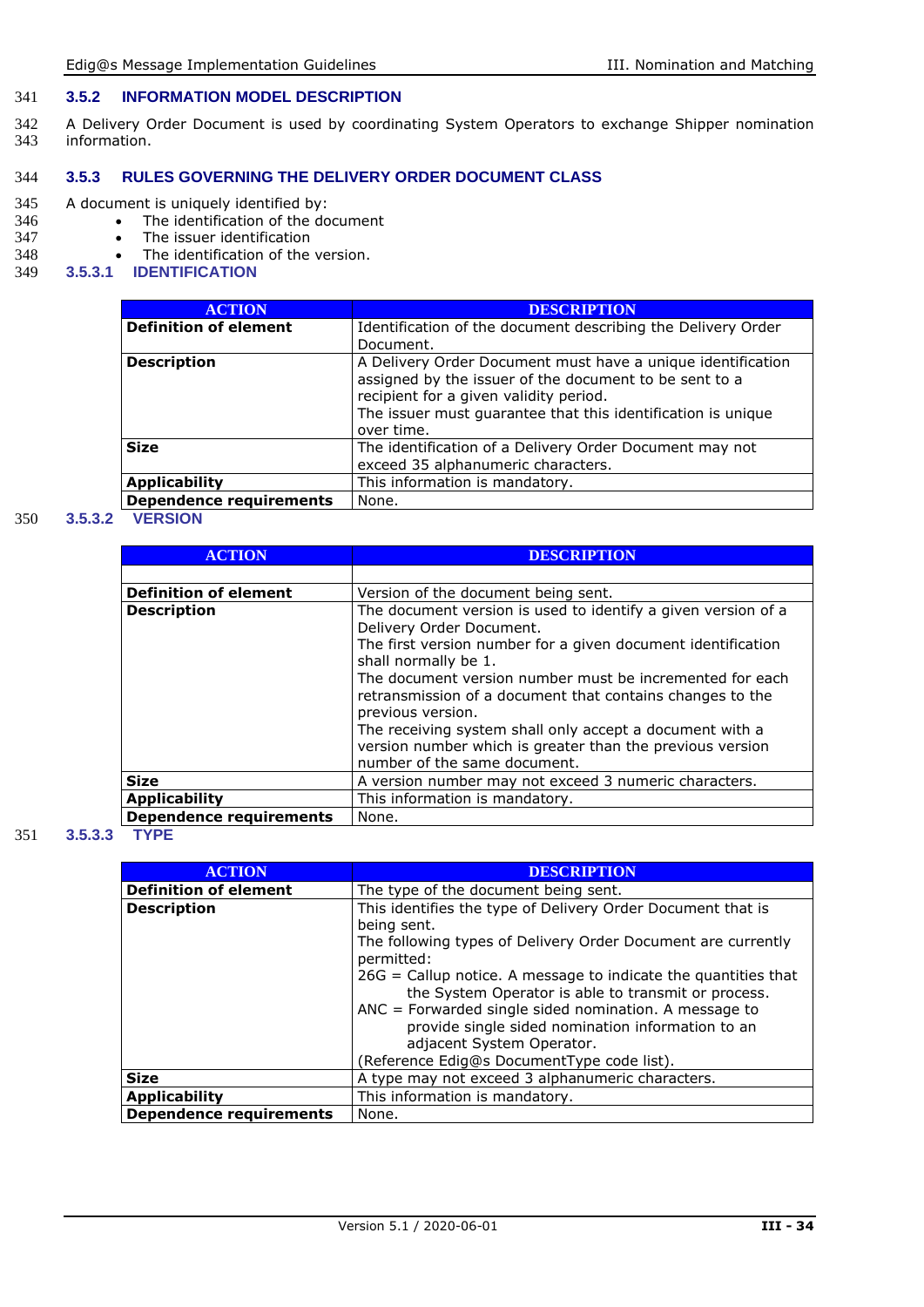#### 352 **3.5.3.4 CREATIONDATETIME**

| <b>ACTION</b>                  | <b>DESCRIPTION</b>                                        |
|--------------------------------|-----------------------------------------------------------|
| <b>Definition of element</b>   | Date and time of the creation of the document.            |
| <b>Description</b>             | The date and time that the document was prepared for      |
|                                | transmission by the application of the issuer.            |
| <b>Size</b>                    | Refer to section 1.2 of the Edig@s General Guidelines for |
|                                | information on the attribute structure.                   |
| <b>Applicability</b>           | This information is mandatory.                            |
| <b>Dependence requirements</b> | None.                                                     |

#### 353 **3.5.3.5 VALIDITYPERIOD**

| <b>ACTION</b>                  | <b>DESCRIPTION</b>                                           |
|--------------------------------|--------------------------------------------------------------|
| <b>Definition of element</b>   | The start and end date and time of the period of validity    |
|                                | covered in the document.                                     |
| <b>Description</b>             | This information provides the start and end date and time of |
|                                | the period of validity of the document.                      |
| <b>Size</b>                    | Refer to section 1.2 of the Edig@s General Guidelines for    |
|                                | information on the attribute structure.                      |
| <b>Applicability</b>           | This information is mandatory.                               |
| <b>Dependence requirements</b> | None.                                                        |

#### 354 **3.5.3.6 CONTRACTREFERENCE**

| <b>DESCRIPTION</b>                                                                                                                                                 |
|--------------------------------------------------------------------------------------------------------------------------------------------------------------------|
| Identification of the contract reference that governs the                                                                                                          |
| documents contents.                                                                                                                                                |
| The contract reference identifies the interconnection agreement<br>under which the conditions of the content and transmission of<br>the document have been agreed. |
| The maximum length of the contract reference identification is<br>35 alphanumeric characters.                                                                      |
| This information is dependent.                                                                                                                                     |
| The information is dependent on mutual agreement between<br>the involved parties.                                                                                  |
|                                                                                                                                                                    |

#### 355 **3.5.3.7 CONTRACTTYPE**

| <b>ACTION</b>                | <b>DESCRIPTION</b>                                                                  |
|------------------------------|-------------------------------------------------------------------------------------|
| <b>Definition of element</b> | Identification of the type of contract covering the document.                       |
| <b>Description</b>           | The contract type identifies the nature of the contract defined<br>in the document. |
|                              | Refer to the Edigas Reference Type code list for the list of valid                  |
|                              | codes.                                                                              |
| <b>Size</b>                  | The maximum length of the contract type is 3 alphanumeric                           |
|                              | characters.                                                                         |
| <b>Applicability</b>         | This information is dependent.                                                      |
| Dependence requirements      | This information is used depending on local market rules.                           |
|                              | ICCHED MADKETDADTICIDANT INENTIEICATION _ CONINGCCUEME                              |

#### 356 **3.5.3.8 ISSUER\_MARKETPARTICIPANT.IDENTIFICATION – CODINGSCHEME**

| <b>ACTION</b>                  | <b>DESCRIPTION</b>                                                                                                                                                                                                                                                                                                                                                |
|--------------------------------|-------------------------------------------------------------------------------------------------------------------------------------------------------------------------------------------------------------------------------------------------------------------------------------------------------------------------------------------------------------------|
| <b>Definition of element</b>   | Identification of the party who has issued the document.                                                                                                                                                                                                                                                                                                          |
| <b>Description</b>             | The issuer of the document is identified by a unique coded<br>identification. This code identifies the party that is the "owner"<br>of the information being transmitted in the document.<br>The codification scheme used for the coded identification is<br>indicated by the coding scheme attribute and shall indicate the<br>code "305" for an EIC party code. |
| <b>Size</b>                    | The maximum length of an issuer's identification is 16<br>alphanumeric characters.<br>The maximum length of the coding scheme code is 3<br>alphanumeric characters.                                                                                                                                                                                               |
| <b>Applicability</b>           | Both the identification and the coding scheme are mandatory.                                                                                                                                                                                                                                                                                                      |
| <b>Dependence requirements</b> | None.                                                                                                                                                                                                                                                                                                                                                             |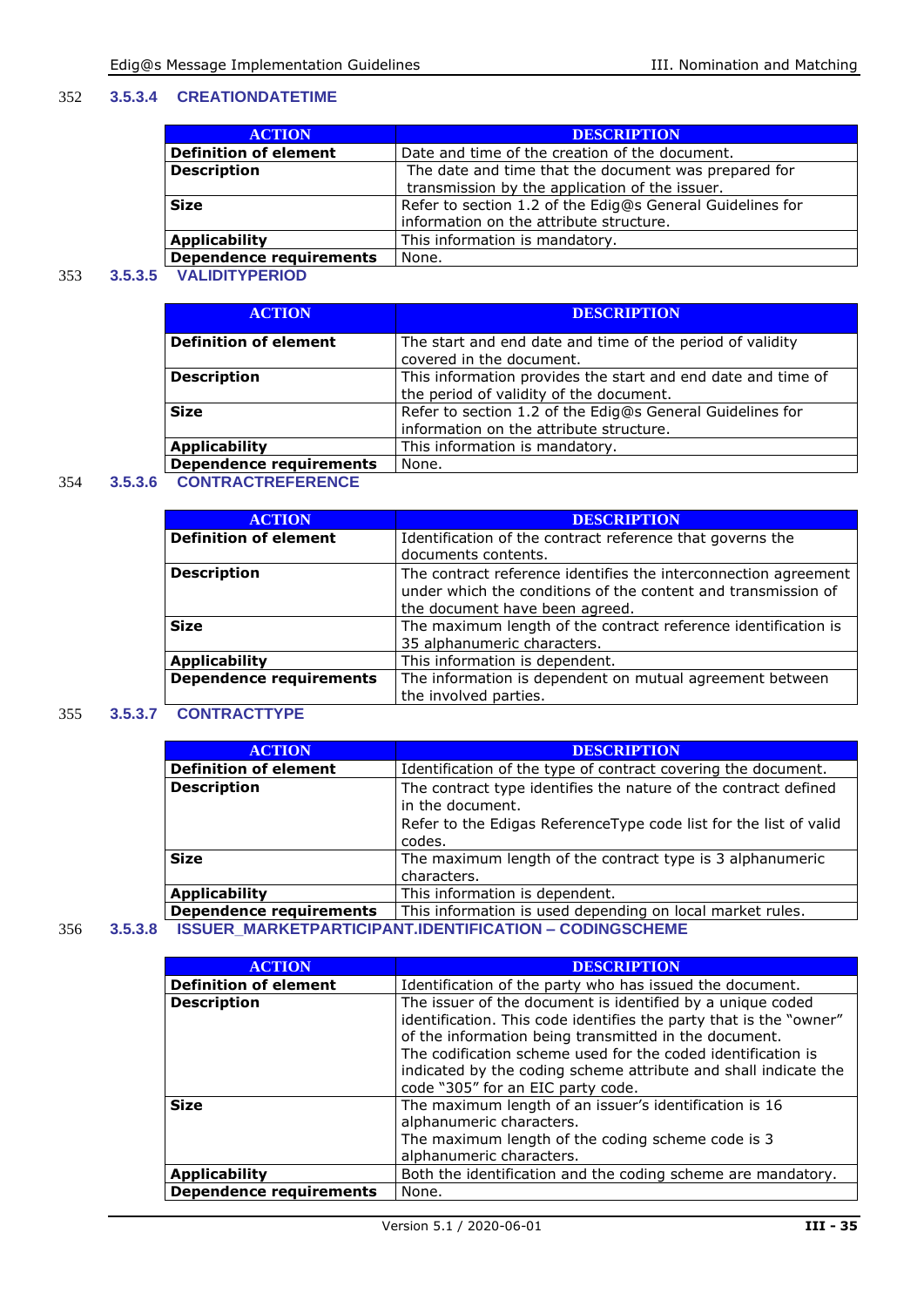#### 357 **3.5.3.9 ISSUER\_MARKETPARTICIPANT.MARKETROLE.CODE**

| <b>ACTION</b>                | <b>DESCRIPTION</b>                                           |
|------------------------------|--------------------------------------------------------------|
| <b>Definition of element</b> | Identification of the role that the party who has issued the |
|                              | document is playing.                                         |
| <b>Description</b>           | The role being played by the issuer of the document for this |
|                              | transmission.                                                |
|                              | The following role is permitted for this document:           |
|                              | $ZSO = System Operator.$                                     |
|                              | (Reference Edig@s RoleType code list).                       |
| <b>Size</b>                  | The maximum length of this information is 3 alphanumeric     |
|                              | characters.                                                  |
| <b>Applicability</b>         | This information is mandatory.                               |
| Dependence requirements      | None.                                                        |

#### 358 **3.5.3.10 RECIPIENT\_MARKETPARTICIPANT.IDENTIFICATION – CODINGSCHEME**

| <b>ACTION</b>                  | <b>DESCRIPTION</b>                                                                                                                                                                                                  |
|--------------------------------|---------------------------------------------------------------------------------------------------------------------------------------------------------------------------------------------------------------------|
| <b>Definition of element</b>   | Identification of the party who is receiving the document.                                                                                                                                                          |
| <b>Description</b>             | The recipient of the document is identified by a unique coded<br>identification.<br>The codification scheme used for the coded identification is<br>indicated by the coding scheme attribute and shall indicate the |
|                                | code "305" for an EIC party code.                                                                                                                                                                                   |
| <b>Size</b>                    | The maximum length of a recipient's identification is 16<br>alphanumeric characters.<br>The maximum length of the coding scheme code is 3<br>alphanumeric characters.                                               |
| <b>Applicability</b>           | Both the identification and the coding scheme are mandatory.                                                                                                                                                        |
| <b>Dependence requirements</b> | None.                                                                                                                                                                                                               |

#### 359 **3.5.3.11 RECIPIENT\_MARKETPARTICIPANT.MARKETROLE.CODE**

| <b>ACTION</b>                  | <b>DESCRIPTION</b>                                              |
|--------------------------------|-----------------------------------------------------------------|
| <b>Definition of element</b>   | Identification of the role that the party who receives the      |
|                                | document is playing.                                            |
| <b>Description</b>             | The role being played by the recipient of the document for this |
|                                | transmission.                                                   |
|                                | The following role is permitted for this document:              |
|                                | ZSO = System Operator                                           |
|                                | (Reference Edig@s RoleType code list).                          |
| <b>Size</b>                    | The maximum length of this information is 3 alphanumeric        |
|                                | characters.                                                     |
| <b>Applicability</b>           | This information is mandatory.                                  |
| <b>Dependence requirements</b> | None.                                                           |

#### 360 **3.5.3.12 APPLICATIONCONTEXT – CODINGSCHEME**

| <b>ACTION</b>                  | <b>DESCRIPTION</b>                                                                                                                                                               |
|--------------------------------|----------------------------------------------------------------------------------------------------------------------------------------------------------------------------------|
| <b>Definition of element</b>   | The identification of a particular context that is significant to                                                                                                                |
|                                | the recipient.                                                                                                                                                                   |
| <b>Description</b>             | The Application Context is used to identify a particular context<br>(location, application, etc.) that is relevant to the recipient of<br>the document.                          |
|                                | The codification scheme used for the coded identification is<br>indicated by the coding scheme attribute and shall indicate the<br>code "305" for an EIC Location code.          |
| <b>Size</b>                    | The maximum length of an application context's identification is<br>16 alphanumeric characters.<br>The maximum length of the coding scheme code is 3<br>alphanumeric characters. |
| <b>Applicability</b>           | This information is dependent.                                                                                                                                                   |
| <b>Dependence requirements</b> | The information is only provided when there is bi lateral<br>agreement between the parties.                                                                                      |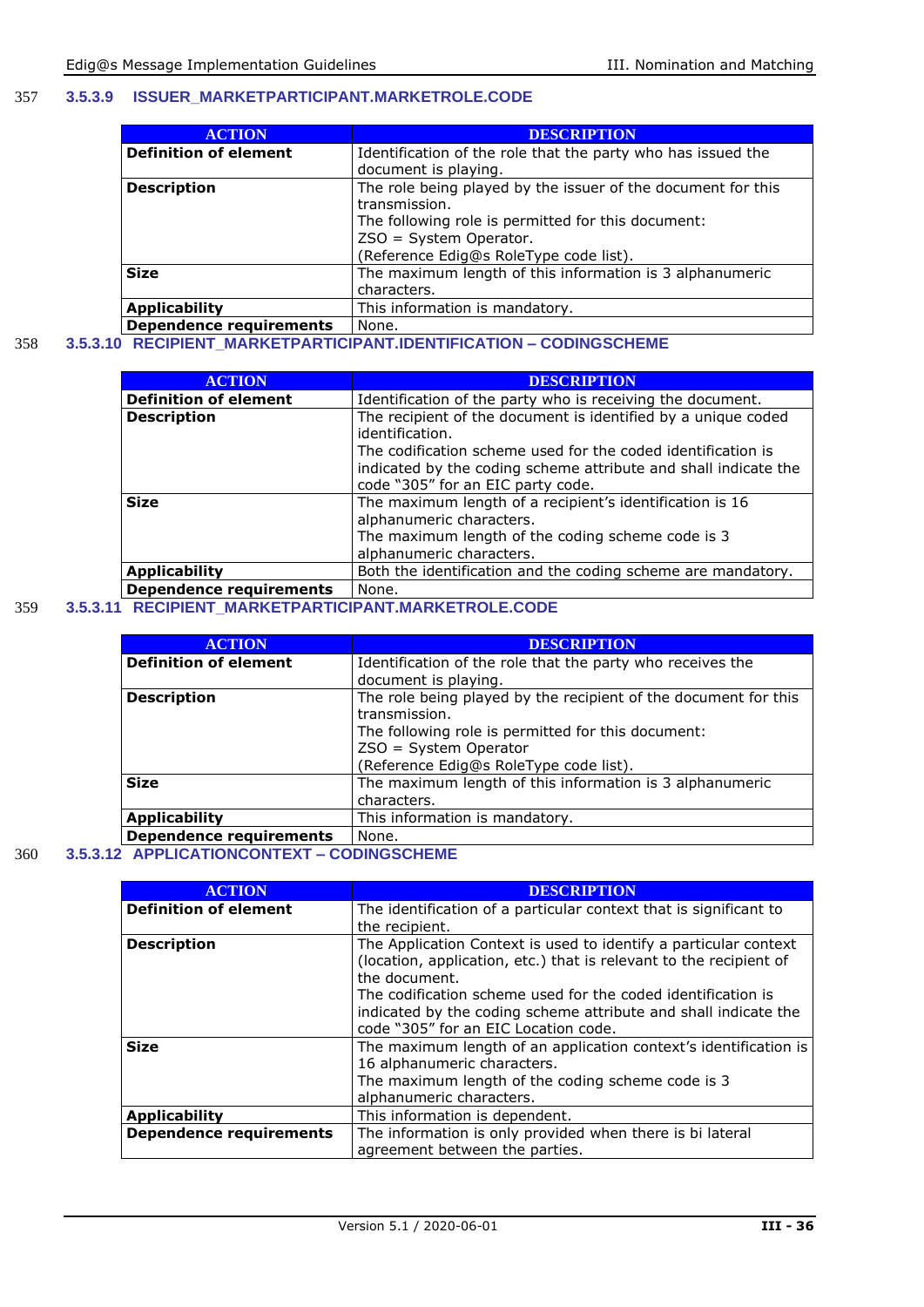#### 361 **3.5.4 RULES GOVERNING THE CONNECTION POINT CLASS**

- 362 There may be one to many connection points in a Delivery Order Document.
- 363 **3.5.4.1 IDENTIFICATION – CODINGSCHEME**

| <b>ACTION</b>                | <b>DESCRIPTION</b>                                                                                                                                                                                                                |
|------------------------------|-----------------------------------------------------------------------------------------------------------------------------------------------------------------------------------------------------------------------------------|
| <b>Definition of element</b> | The identification of a connection point.                                                                                                                                                                                         |
| <b>Description</b>           | The identification of a connection point within a System<br>Operator's system.                                                                                                                                                    |
|                              | The codification scheme used for the coded identification is<br>indicated by the coding scheme attribute and shall indicate the<br>code "305" for an EIC measurement point code, or the code<br>"ZSO" for a System Operator code. |
| <b>Size</b>                  | The maximum length of the connection point identification is 35<br>alphanumeric characters.<br>The maximum length of the coding scheme is 3 alphanumeric<br>characters.                                                           |
| <b>Applicability</b>         | Both the connection point identification and the coding scheme<br>are mandatory.                                                                                                                                                  |
| Dependence requirements      | None.                                                                                                                                                                                                                             |

#### 364 **3.5.4.2 MEASUREUNIT.CODE**

| <b>ACTION</b>                  | <b>DESCRIPTION</b>                                                |
|--------------------------------|-------------------------------------------------------------------|
|                                |                                                                   |
| <b>Definition of element</b>   | The unit of measure which is applied to all the quantities in the |
|                                | time series of the document.                                      |
| <b>Description</b>             | The unit of measurement used for all the quantities expressed     |
|                                | within a time series.                                             |
|                                | The following are the codes recommended for use:                  |
|                                | $KW1 = Kilowatt-hour per hour (kWh/h)$                            |
|                                | $KW2 = Kilowatt-hour per day (kWh/d)$                             |
|                                | (Reference Edig@s UnitOfMeasure code list).                       |
| <b>Size</b>                    | The maximum length of this information is 3 alphanumeric          |
|                                | characters.                                                       |
| <b>Applicability</b>           | This information is mandatory.                                    |
| <b>Dependence requirements</b> | None.                                                             |

#### 365 **3.5.5 RULES GOVERNING THE ACCOUNT CLASS**

- 366 The Account class is used to identify the shipper pair relative to the nomination.
- 367 **3.5.5.1 INTERNALACCOUNT – CODINGSCHEME**

| <b>ACTION</b>                | <b>DESCRIPTION</b>                                                                                                                                                                                                                                                                                                                |
|------------------------------|-----------------------------------------------------------------------------------------------------------------------------------------------------------------------------------------------------------------------------------------------------------------------------------------------------------------------------------|
| <b>Definition of element</b> | The identification of the internal account that is defined by the<br>transmitting System Operator.                                                                                                                                                                                                                                |
| <b>Description</b>           | The identification of the internal account within a System<br>Operator's system that is relevant to the nomination.<br>The codification scheme used for the coded identification is<br>indicated by the coding scheme attribute and shall indicate the<br>code "ZSO" for a System Operator code or "305" for an EIC area<br>code. |
| <b>Size</b>                  | The maximum length of the internal shipper account is 35<br>alphanumeric characters.<br>The maximum length of the coding scheme is 3 alphanumeric<br>characters.                                                                                                                                                                  |
| <b>Applicability</b>         | Both the internal account and the coding scheme are<br>mandatory.                                                                                                                                                                                                                                                                 |
| Dependence requirements      | None.                                                                                                                                                                                                                                                                                                                             |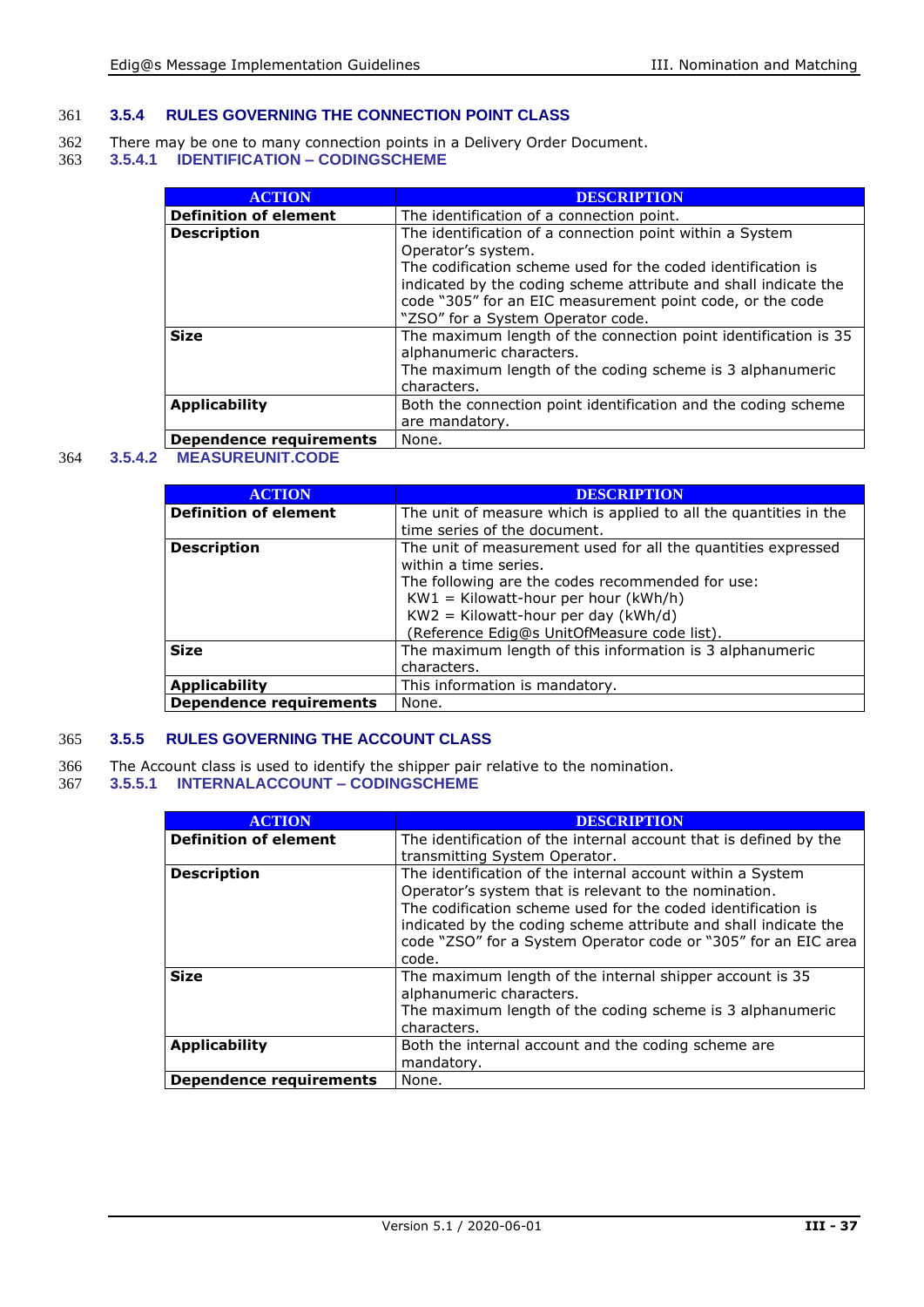#### 368 **3.5.5.2 INTERNALACCOUNTTSO - CODINGSCHEME**

| <b>ACTION</b>                  | <b>DESCRIPTION</b>                                              |
|--------------------------------|-----------------------------------------------------------------|
| <b>Definition of element</b>   | Identification of the System Operator that created the internal |
|                                | account identification.                                         |
| <b>Description</b>             | The System Operator that created the internal account           |
|                                | identification.                                                 |
|                                | The codification scheme used for the coded identification is    |
|                                | indicated by the coding scheme attribute and shall indicate the |
|                                | code "305" for an EIC party code.                               |
| <b>Size</b>                    | The maximum length of the identification is 16 alphanumeric     |
|                                | characters.                                                     |
|                                | The maximum length of the coding scheme code is 3               |
|                                | alphanumeric characters.                                        |
| <b>Applicability</b>           | Both the identification and the coding scheme are dependent.    |
| <b>Dependence requirements</b> | The InternalAccountTso is required if the identification of the |
|                                | System Operator that created the account is ambiguous.          |

#### 369 **3.5.5.3 EXTERNALACCOUNT – CODINGSCHEME**

| <b>ACTION</b>                  | <b>DESCRIPTION</b>                                                                                                                                                                                         |
|--------------------------------|------------------------------------------------------------------------------------------------------------------------------------------------------------------------------------------------------------|
| <b>Definition of element</b>   | The identification of the external account that is defined by the                                                                                                                                          |
|                                | adjacent System Operator.                                                                                                                                                                                  |
| <b>Description</b>             | The identification of the external account that is defined by the<br>adjacent System Operator that has been used in the<br>nomination.                                                                     |
|                                | The codification scheme used for the coded identification is<br>indicated by the coding scheme attribute and shall indicate the<br>code "ZSO" for a System Operator code or "305" for an EIC area<br>code. |
| <b>Size</b>                    | The maximum length of the external shipper account is 35<br>alphanumeric characters.<br>The maximum length of the coding scheme is 3 alphanumeric                                                          |
|                                | characters.                                                                                                                                                                                                |
| <b>Applicability</b>           | Both the External Account and the coding scheme are                                                                                                                                                        |
|                                | mandatory.                                                                                                                                                                                                 |
| <b>Dependence requirements</b> | None.                                                                                                                                                                                                      |

#### 370 **3.5.5.4 EXTERNALACCOUNTTSO - CODINGSCHEME**

| <b>ACTION</b>                  | <b>DESCRIPTION</b>                                                       |
|--------------------------------|--------------------------------------------------------------------------|
| <b>Definition of element</b>   | Identification of the System Operator that created the external          |
|                                | account identification.                                                  |
| <b>Description</b>             | The System Operator that created the external account<br>identification. |
|                                |                                                                          |
|                                | The codification scheme used for the coded identification is             |
|                                | indicated by the coding scheme attribute and shall indicate the          |
|                                | code "305" for an EIC party code.                                        |
| <b>Size</b>                    | The maximum length of the identification is 16 alphanumeric              |
|                                | characters.                                                              |
|                                | The maximum length of the coding scheme code is 3                        |
|                                | alphanumeric characters.                                                 |
| <b>Applicability</b>           | Both the identification and the coding scheme are dependent.             |
| <b>Dependence requirements</b> | The ExternalAccountTso is required if the identification of the          |
|                                | System Operator that created the account is ambiguous.                   |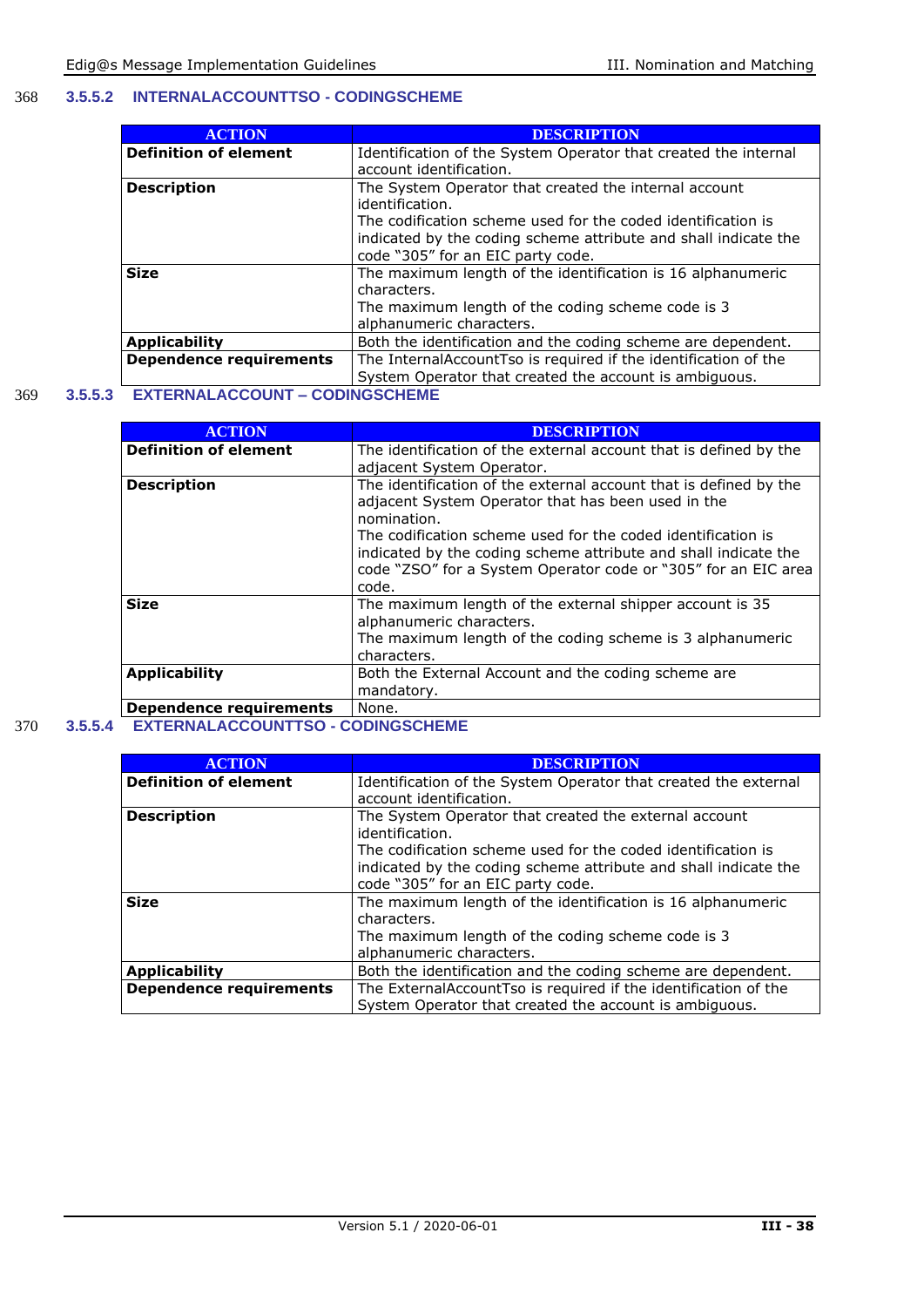#### 371 **3.5.6 RULES GOVERNING THE INFORMATION ORIGIN CLASS**

- 372 There must always be an Information Origin TimeSeries class.<br>373 3.5.6.1 TYPE
- 373 **3.5.6.1 TYPE**

| <b>ACTION</b>                | <b>DESCRIPTION</b>                                              |
|------------------------------|-----------------------------------------------------------------|
| <b>Definition of element</b> | The identification of the origin of the information in the time |
|                              | series                                                          |
| <b>Description</b>           | The identification of the source of the information that is     |
|                              | provided in the Period class and its dependents                 |
|                              | The following Types are permitted:                              |
|                              | 12G = Accepted by System Operator                               |
|                              | 14G = Processed by System Operator                              |
|                              | Note:                                                           |
|                              | 14G is mandatory in the Callup Notice.                          |
|                              | 12G is mandatory in the forwarded single sided nomination.      |
|                              | 12G is used in the callup notice when initial nomination        |
|                              | values are required to satisfy specific market rules.           |
|                              | (Reference Edig@s BusinessType code list).                      |
| <b>Size</b>                  | The maximum length of the type is 3 alphanumeric characters.    |
| <b>Applicability</b>         | This information is mandatory.                                  |
| Dependence requirements      | None.                                                           |

#### 374 **3.5.6.2 TIMESTAMP\_DATETIME.DATETIME**

| <b>ACTION</b>                  | <b>DESCRIPTION</b>                                              |
|--------------------------------|-----------------------------------------------------------------|
| <b>Definition of element</b>   | Date and time timestamp of the reception of a single sided      |
|                                | nomination by an active System Operator.                        |
| <b>Description</b>             | The date and time timestamp that an active System Operator      |
|                                | recorded for a single sided nomination.                         |
| <b>Size</b>                    | Refer to section 1.2 of the Edig@s General Guidelines for       |
|                                | information on the attribute structure.                         |
| <b>Applicability</b>           | This information is dependent.                                  |
| <b>Dependence requirements</b> | The timestamp is only required in the case where a single sided |
|                                | nomination is forwarded to the passive System Operator and it   |
|                                | is required by the passive System Operator.                     |

#### 375 **3.5.7 RULES GOVERNING THE PERIOD CLASS**

- 376 There must always be a Period class. A time interval instance value (e.g. 2012-05-23T01:00Z/2012-05-
- 377 23T02:00Z) may only appear once within an Account class.
- 378 The Period shall cover one or multiple intervals of a whole gas day.<br>379 3.5.7.1 TIMEINTERVAL
- **3.5.7.1 TIMEINTERVAL**

| <b>ACTION</b>                | <b>DESCRIPTION</b>                                                                                   |
|------------------------------|------------------------------------------------------------------------------------------------------|
| <b>Definition of element</b> | The start and end date and time of the time interval of the<br>period in question.                   |
| <b>Description</b>           | This information provides the start and end date and time of<br>the period being reported.           |
| <b>Size</b>                  | Refer to section 1.2 of the Edig@s General Guidelines for<br>information on the attribute structure. |
| <b>Applicability</b>         | This information is mandatory.                                                                       |
| Dependence requirements      | None.                                                                                                |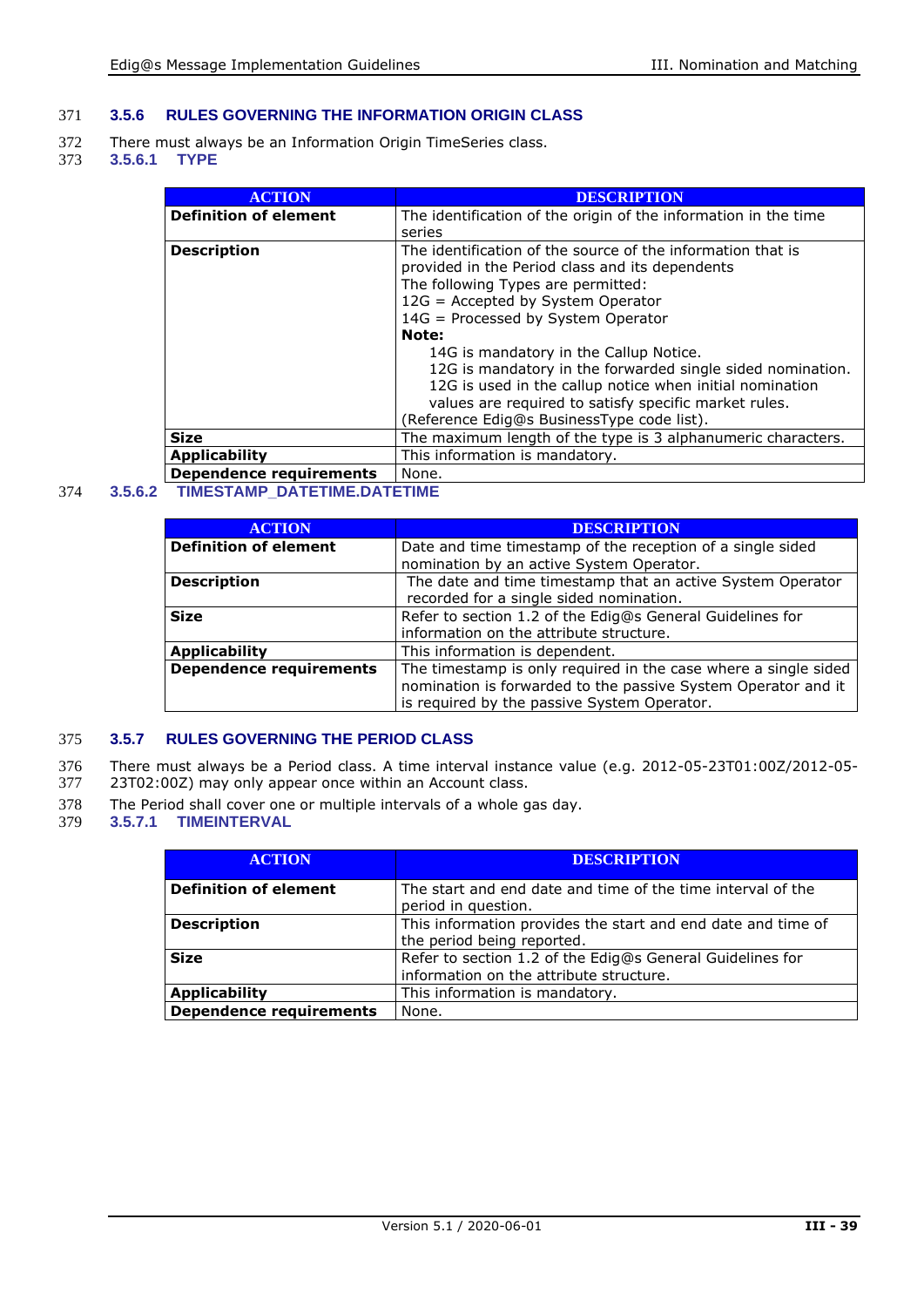#### 380 **3.5.7.2 DIRECTION.CODE**

| <b>ACTION</b>                  | <b>DESCRIPTION</b>                                       |
|--------------------------------|----------------------------------------------------------|
| <b>Definition of element</b>   | Identifies how the energy flow is to be seen from the    |
|                                | perspective of the transmitting System Operator's area.  |
| <b>Description</b>             | This identifies the direction of the energy flow.        |
|                                | Permitted codes are:                                     |
|                                | $Z02 = Input$                                            |
|                                | $Z03 = Output$                                           |
|                                | (Reference Edig@s GasDirectionType code list).           |
| <b>Size</b>                    | The maximum length of this information is 3 alphanumeric |
|                                | characters.                                              |
| <b>Applicability</b>           | This information is mandatory.                           |
| <b>Dependence requirements</b> | None.                                                    |

#### 381 **3.5.7.3 TOTAL\_QUANTITY.AMOUNT**

| <b>ACTION</b>                     | DESCRIPTION                                                                                                                                                                                                                                                                                                                                                                                                                                   |
|-----------------------------------|-----------------------------------------------------------------------------------------------------------------------------------------------------------------------------------------------------------------------------------------------------------------------------------------------------------------------------------------------------------------------------------------------------------------------------------------------|
| <b>Definition of element</b>      | The total quantity for the connection point within the time<br>interval in question.                                                                                                                                                                                                                                                                                                                                                          |
| <b>Description</b>                | This information defines the total quantity for the connection<br>point within the time interval period.<br>A decimal point value may be used to express values that are<br>inferior to the defined unit of measurement.<br>The decimal mark that separates the digits forming the integral<br>part of a number from those forming the fractional part (ISO<br>6093) shall always be a period (".").<br>All quantities are non-signed values. |
| <b>Size</b>                       | The maximum length of this information is 17 numeric characters<br>(decimal mark included). All leading zeros are to be suppressed.<br>The number of decimal places identifying the fractional part of the<br>quantity depends on local market rules.                                                                                                                                                                                         |
| <b>Applicability</b>              | This information is mandatory.                                                                                                                                                                                                                                                                                                                                                                                                                |
| <b>Dependence</b><br>requirements | None.                                                                                                                                                                                                                                                                                                                                                                                                                                         |

#### 382 **3.5.7.4 FIRM\_QUANTITY.AMOUNT**

| <b>ACTION</b>                  | <b>DESCRIPTION</b>                                                                                                                                                                                                                                                                                                                                                                                                                                                                                      |
|--------------------------------|---------------------------------------------------------------------------------------------------------------------------------------------------------------------------------------------------------------------------------------------------------------------------------------------------------------------------------------------------------------------------------------------------------------------------------------------------------------------------------------------------------|
| <b>Definition of element</b>   | The firm processed quantity for the connection point within the<br>time interval in question.                                                                                                                                                                                                                                                                                                                                                                                                           |
| <b>Description</b>             | This information defines the firm processed quantity for the<br>connection point within the time interval period. This<br>represents a part of the total quantity.<br>A decimal point value may be used to express values that are<br>inferior to the defined unit of measurement.<br>The decimal mark that separates the digits forming the integral<br>part of a number from those forming the fractional part (ISO<br>6093) shall always be a period (".").<br>All quantities are non-signed values. |
| <b>Size</b>                    | The maximum length of this information is 17 numeric<br>characters (decimal mark included). All leading zeros are to be<br>suppressed.<br>The number of decimal places identifying the fractional part of<br>the quantity depends on local market rules.                                                                                                                                                                                                                                                |
| <b>Applicability</b>           | This information is dependent.                                                                                                                                                                                                                                                                                                                                                                                                                                                                          |
| <b>Dependence requirements</b> | This attribute may only be used in the case of an information<br>origin "14G" and where specific capacity allocation rules require<br>this information.                                                                                                                                                                                                                                                                                                                                                 |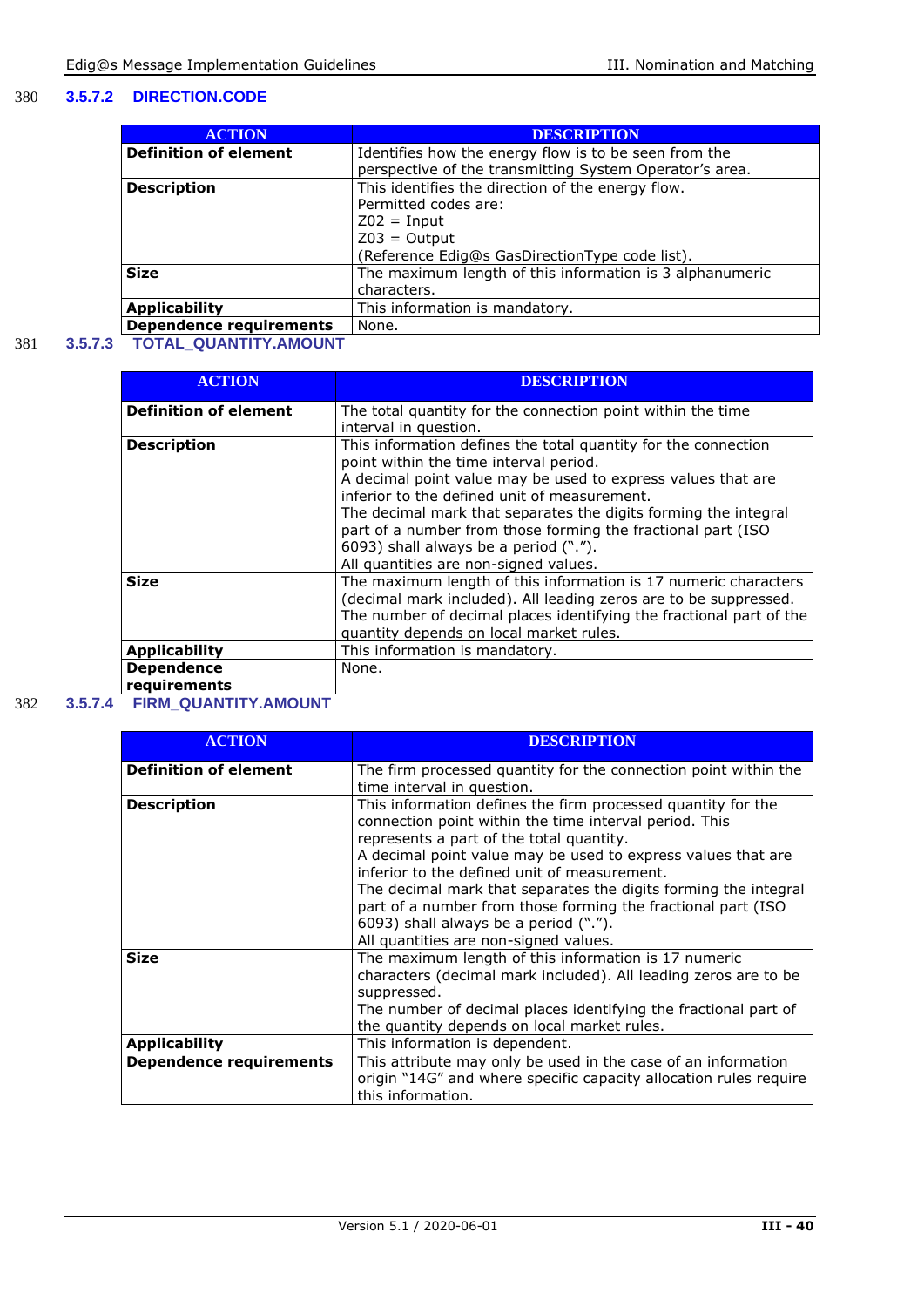<span id="page-40-0"></span>385

#### 383 **3.6 CONTEXTUAL MODEL FOR THE DELIVERY RESPONSE DOCUMENT**  384 **(DELRES)**

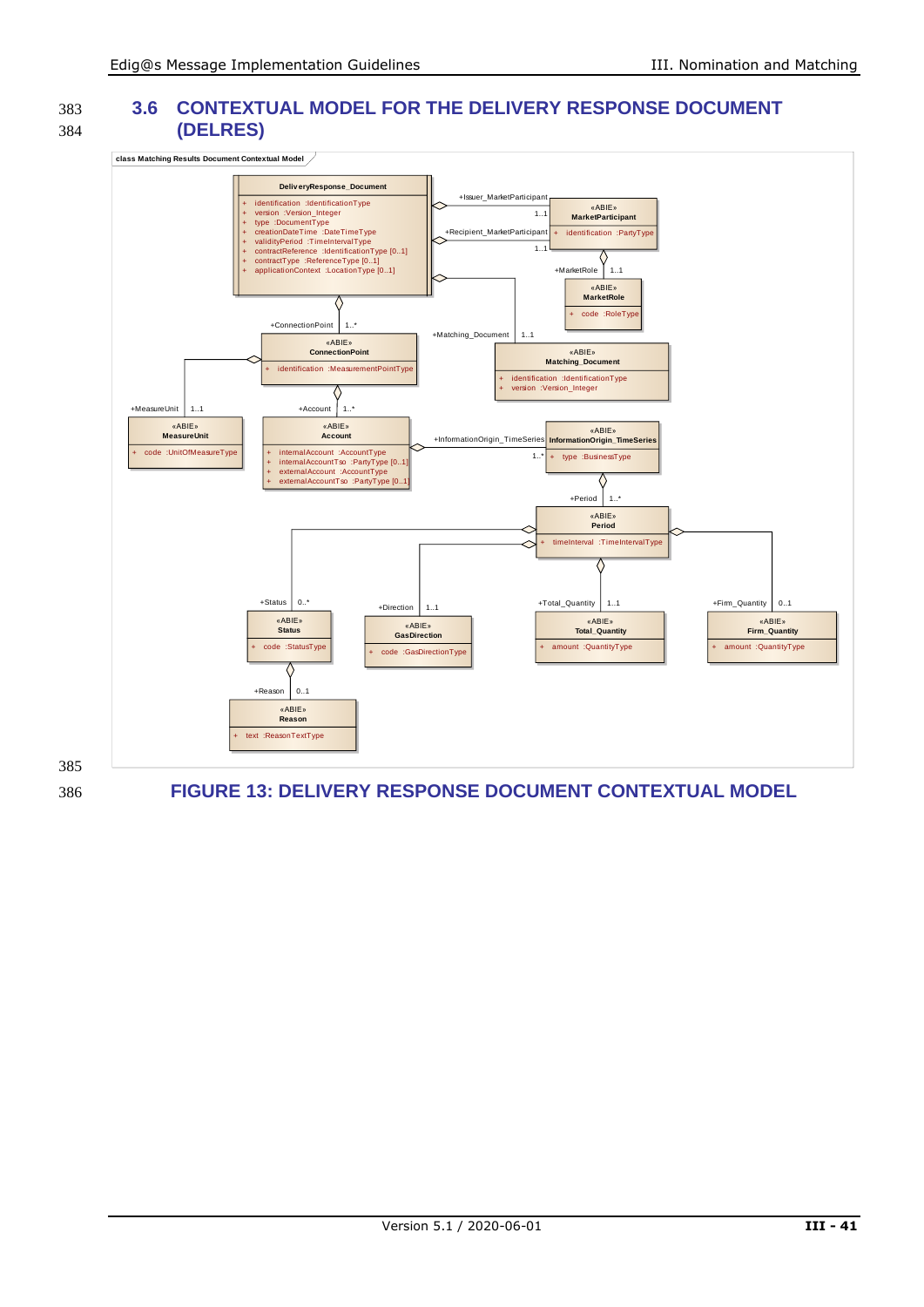#### 387 **3.6.1 INFORMATION MODEL STRUCTURE**





<span id="page-41-0"></span>389 **FIGURE 14: DELIVERY RESPONSE DOCUMENT ASSEMBLY MODEL**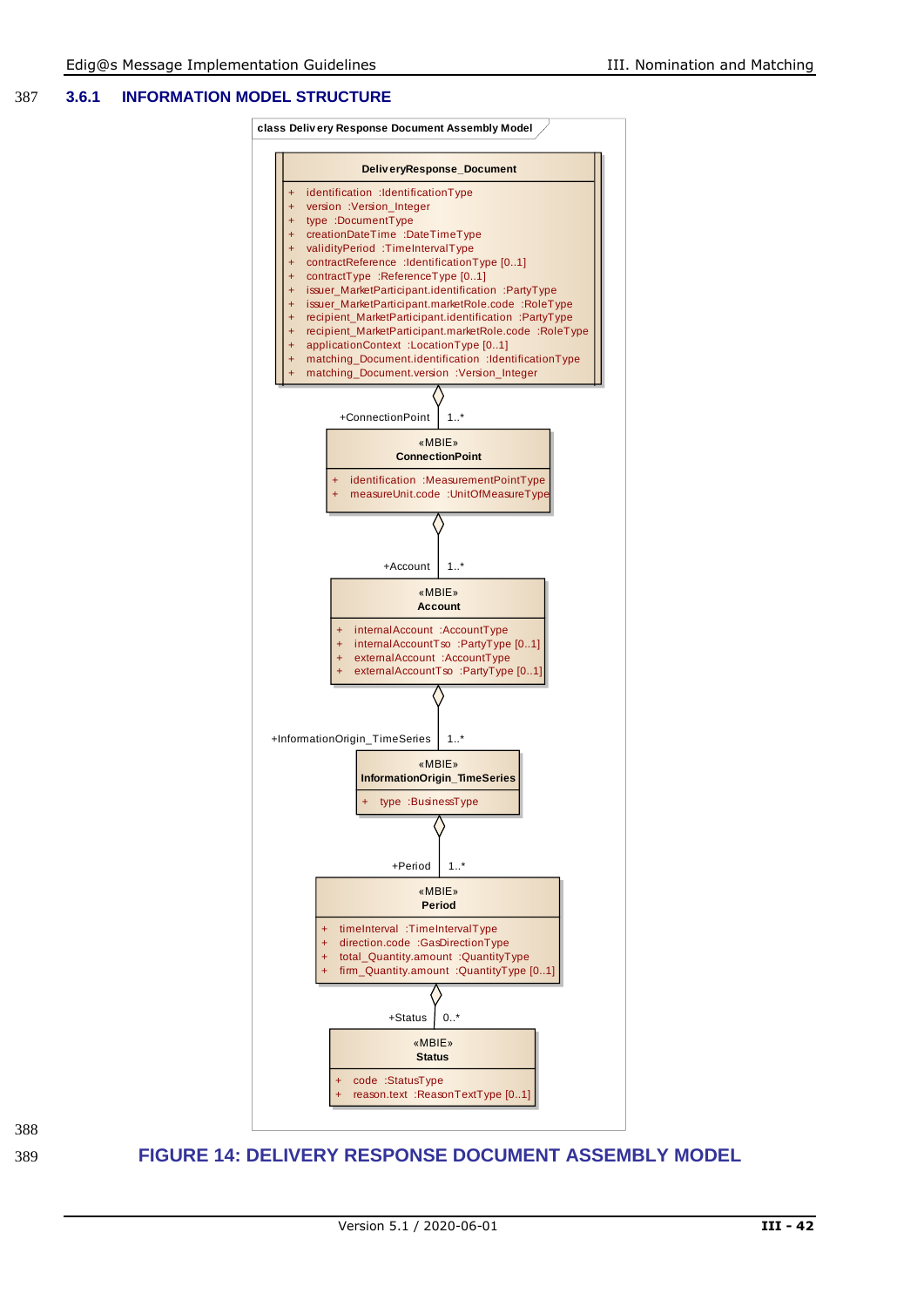#### 390 **3.6.2 INFORMATION MODEL DESCRIPTION**

391 A Delivery Response Document is used by a System Operator to send a Delivery Order Response 392 Document to a System Operator in reply to a System Operator Delivery Order Callup notice Document.

#### 393 **3.6.3 RULES GOVERNING THE DELIVERY RESPONSE DOCUMENT CLASS**

- 394 A document is uniquely identified by:<br>395 The identification of the do
- 395 The identification of the document<br>396 The issuer identification
- 396 The issuer identification<br>397 The identification of the
- 397 The identification of the version.<br>398 3.6.3.1 **IDENTIFICATION**
- 398 **3.6.3.1 IDENTIFICATION**

| <b>ACTION</b>                  | <b>DESCRIPTION</b>                                               |
|--------------------------------|------------------------------------------------------------------|
| <b>Definition of element</b>   | Identification of the document describing the Delivery           |
|                                | Response Document.                                               |
| <b>Description</b>             | A Delivery Response Document must have a unique                  |
|                                | identification assigned by the issuer of the document to be sent |
|                                | to a recipient for a given validity period.                      |
|                                | The issuer must quarantee that this identification is unique     |
|                                | over time.                                                       |
| <b>Size</b>                    | The identification of a Delivery Response Document may not       |
|                                | exceed 35 alphanumeric characters.                               |
| <b>Applicability</b>           | This information is mandatory.                                   |
| <b>Dependence requirements</b> | None.                                                            |

#### 399 **3.6.3.2 VERSION**

| <b>ACTION</b>                  | <b>DESCRIPTION</b>                                                                                                                                                                                                                                                                                                                 |
|--------------------------------|------------------------------------------------------------------------------------------------------------------------------------------------------------------------------------------------------------------------------------------------------------------------------------------------------------------------------------|
| <b>Definition of element</b>   | Version of the document being sent.                                                                                                                                                                                                                                                                                                |
| <b>Description</b>             | The document version is used to identify a given version of a<br>Delivery Response Document.<br>The first version number for a given document identification<br>shall normally be 1.<br>The document version number must be incremented for each<br>retransmission of a document that contains changes to the<br>previous version. |
|                                | The receiving system shall only accept a document with a<br>version number which is greater than the previous version<br>number of the same document.                                                                                                                                                                              |
| <b>Size</b>                    | A version number may not exceed 3 numeric characters.                                                                                                                                                                                                                                                                              |
| <b>Applicability</b>           | This information is mandatory.                                                                                                                                                                                                                                                                                                     |
| <b>Dependence requirements</b> | None.                                                                                                                                                                                                                                                                                                                              |

#### 400 **3.6.3.3 TYPE**

| <b>ACTION</b>                  | <b>DESCRIPTION</b>                                                                                                   |
|--------------------------------|----------------------------------------------------------------------------------------------------------------------|
| <b>Definition of element</b>   | The type of the document being sent.                                                                                 |
| <b>Description</b>             | This identifies the type of Delivery Response Document that is<br>being sent.                                        |
|                                | The following type of Delivery Response Document is currently<br>permitted:                                          |
|                                | 27G = Callup response: A message used by a matching System<br>Operator to inform the adjacent System Operator of the |
|                                | Shipper nominated values matching results.                                                                           |
|                                | (Reference Edig@s DocumentType code list).                                                                           |
| <b>Size</b>                    | A type may not exceed 3 alphanumeric characters.                                                                     |
| <b>Applicability</b>           | This information is mandatory.                                                                                       |
| <b>Dependence requirements</b> | None.                                                                                                                |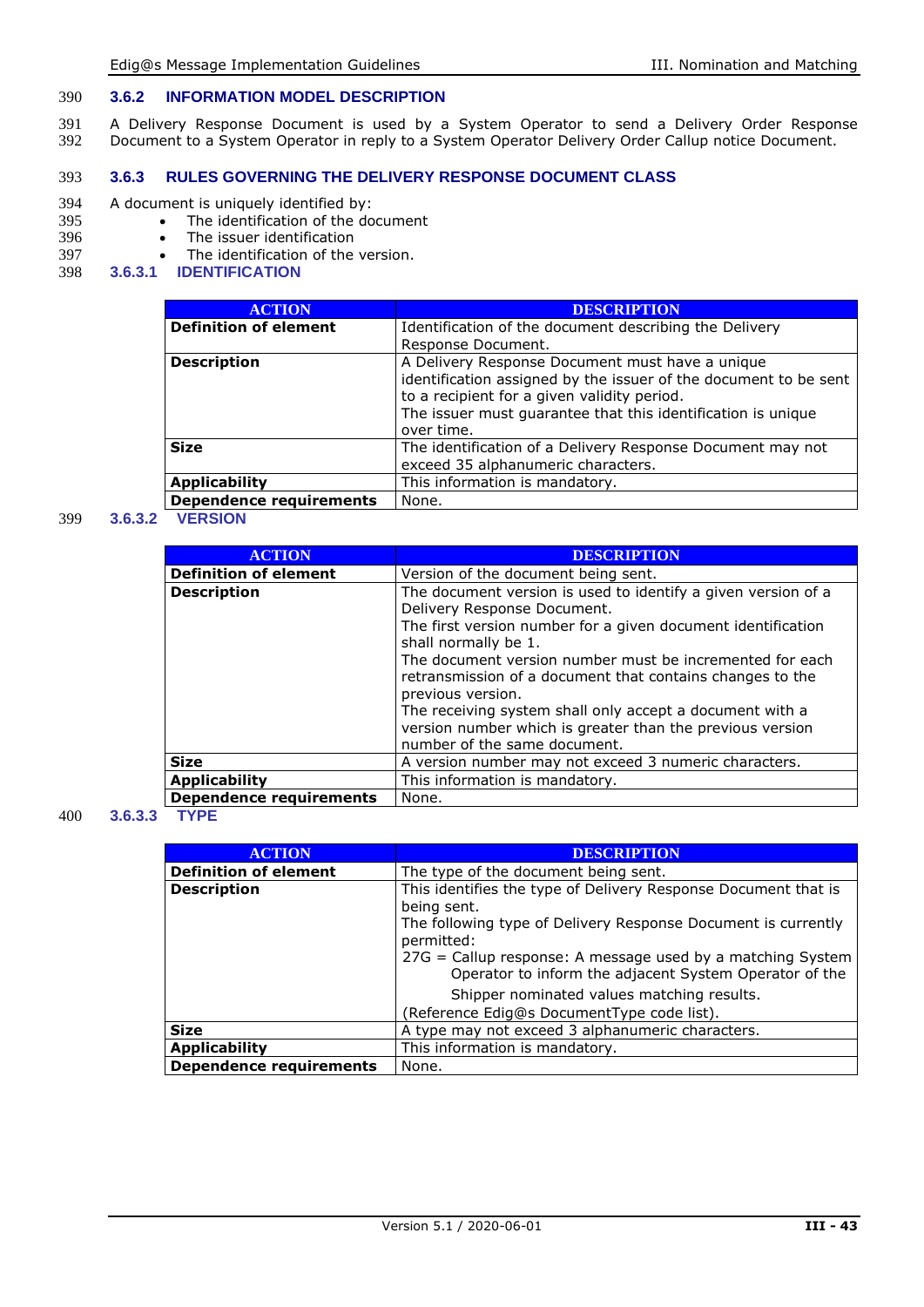#### 401 **3.6.3.4 CREATIONDATETIME**

| <b>ACTION</b>                  | <b>DESCRIPTION</b>                                                                                     |
|--------------------------------|--------------------------------------------------------------------------------------------------------|
| <b>Definition of element</b>   | Date and time of the creation of the document.                                                         |
| <b>Description</b>             | The date and time that the document was prepared for<br>transmission by the application of the issuer. |
| <b>Size</b>                    | Refer to section 1.2 of the Edig@s General Guidelines for<br>information on the attribute structure.   |
| <b>Applicability</b>           | This information is mandatory.                                                                         |
| <b>Dependence requirements</b> | None.                                                                                                  |

#### 402 **3.6.3.5 VALIDITYPERIOD**

| <b>ACTION</b>                  | <b>DESCRIPTION</b>                                           |
|--------------------------------|--------------------------------------------------------------|
| <b>Definition of element</b>   | The start and end date and time of the period of validity    |
|                                | covered in the document.                                     |
| <b>Description</b>             | This information provides the start and end date and time of |
|                                | the period of validity of the document.                      |
| <b>Size</b>                    | Refer to section 1.2 of the Edig@s General Guidelines for    |
|                                | information on the attribute structure.                      |
| <b>Applicability</b>           | This information is mandatory.                               |
| <b>Dependence requirements</b> | None.                                                        |

#### 403 **3.6.3.6 CONTRACTREFERENCE**

| <b>ACTION</b>                  | <b>DESCRIPTION</b>                                                                                                                                                 |
|--------------------------------|--------------------------------------------------------------------------------------------------------------------------------------------------------------------|
| <b>Definition of element</b>   | Identification of the contract reference that governs the                                                                                                          |
|                                | documents contents.                                                                                                                                                |
| <b>Description</b>             | The contract reference identifies the interconnection agreement<br>under which the conditions of the content and transmission of<br>the document have been agreed. |
| <b>Size</b>                    | The maximum length of the contract reference identification is<br>35 alphanumeric characters.                                                                      |
| <b>Applicability</b>           | This information is dependent.                                                                                                                                     |
| <b>Dependence requirements</b> | The information is only provided if it is provided in the related<br>Delivery Order Document.                                                                      |

#### 404 **3.6.3.7 CONTRACTTYPE**

| <b>DESCRIPTION</b>                                                                            |
|-----------------------------------------------------------------------------------------------|
| Identification of the type of contract covering the document.                                 |
| The contract type identifies the nature of the contract defined<br>in the document.           |
| Refer to the Edigas ReferenceType codelist for the list of valid<br>codes.                    |
| The maximum length of the contract type is 3 alphanumeric<br>characters.                      |
| This information is dependent.                                                                |
| The information is only provided if it is provided in the related<br>Delivery Order Document. |
|                                                                                               |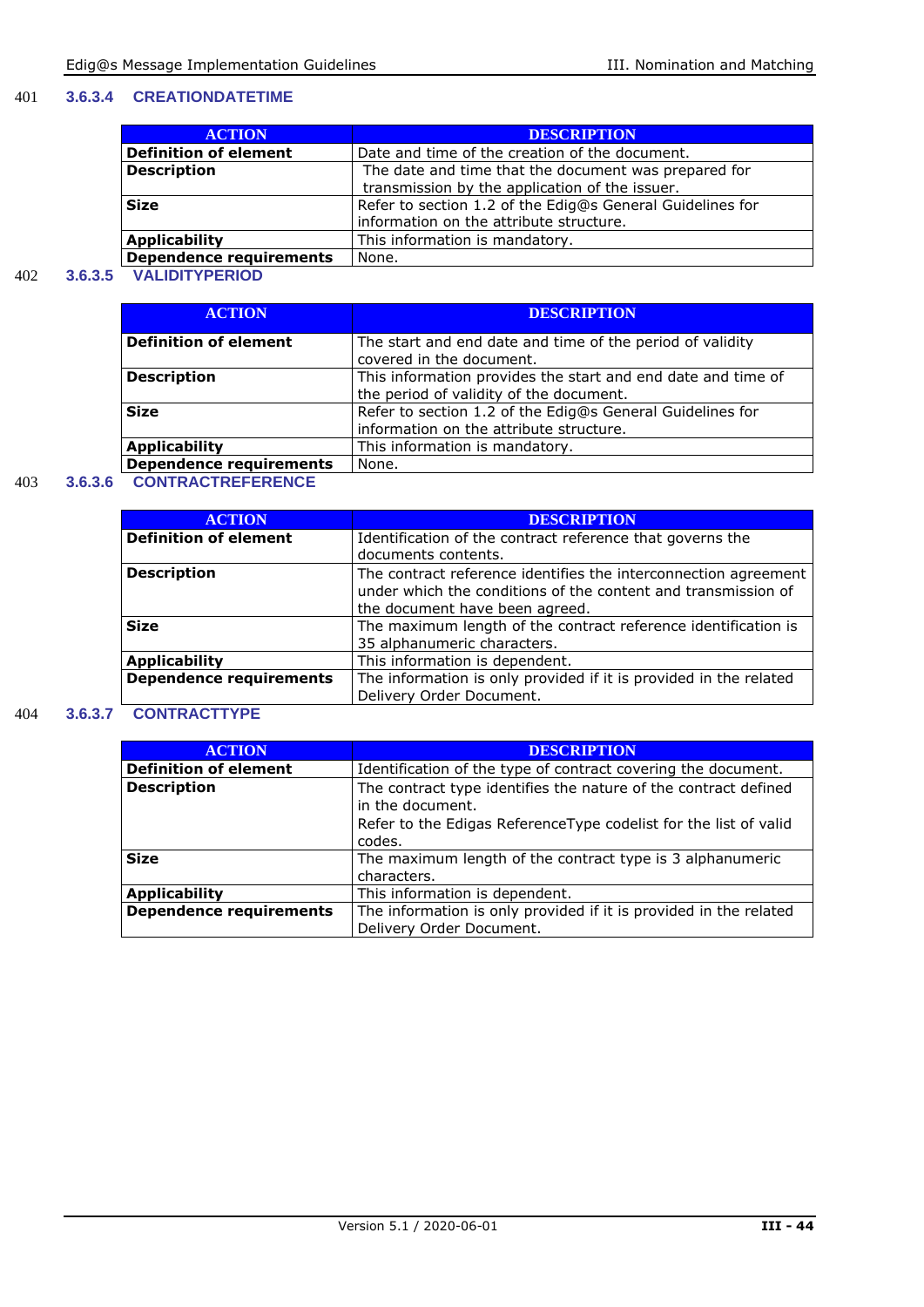#### 405 **3.6.3.8 ISSUER\_MARKETPARTICIPANT.IDENTIFICATION – CODINGSCHEME**

| <b>ACTION</b>                | <b>DESCRIPTION</b>                                                                                                                                                                                                                                                                                                                                                |
|------------------------------|-------------------------------------------------------------------------------------------------------------------------------------------------------------------------------------------------------------------------------------------------------------------------------------------------------------------------------------------------------------------|
| <b>Definition of element</b> | Identification of the party who has issued the document.                                                                                                                                                                                                                                                                                                          |
| <b>Description</b>           | The issuer of the document is identified by a unique coded<br>identification. This code identifies the party that is the "owner"<br>of the information being transmitted in the document.<br>The codification scheme used for the coded identification is<br>indicated by the coding scheme attribute and shall indicate the<br>code "305" for an EIC party code. |
| <b>Size</b>                  | The maximum length of an issuer's identification is 16<br>alphanumeric characters.<br>The maximum length of the coding scheme code is 3<br>alphanumeric characters.                                                                                                                                                                                               |
| <b>Applicability</b>         | Both the identification and the coding scheme are mandatory.                                                                                                                                                                                                                                                                                                      |
| Bonandonos usantusmos        | N <sub>an</sub>                                                                                                                                                                                                                                                                                                                                                   |

#### **Dependence requirements** None. 406 **3.6.3.9 ISSUER\_MARKETPARTICIPANT.MARKETROLE.CODE**

| <b>ACTION</b>                  | <b>DESCRIPTION</b>                                           |
|--------------------------------|--------------------------------------------------------------|
| <b>Definition of element</b>   | Identification of the role that the party who has issued the |
|                                | document is playing.                                         |
| <b>Description</b>             | The role being played by the issuer of the document for this |
|                                | transmission.                                                |
|                                | The following role is permitted for this document:           |
|                                | $ZSO = System Operator$                                      |
|                                | (Reference Edig@s RoleType code list).                       |
| <b>Size</b>                    | The maximum length of this information is 3 alphanumeric     |
|                                | characters.                                                  |
| <b>Applicability</b>           | This information is mandatory.                               |
| <b>Dependence requirements</b> | None.                                                        |
|                                |                                                              |

#### 407 **3.6.3.10 RECIPIENT\_MARKETPARTICIPANT.IDENTIFICATION – CODINGSCHEME**

| <b>ACTION</b>                  | <b>DESCRIPTION</b>                                                                                                                                                                                                                                       |
|--------------------------------|----------------------------------------------------------------------------------------------------------------------------------------------------------------------------------------------------------------------------------------------------------|
| <b>Definition of element</b>   | Identification of the party who is receiving the document.                                                                                                                                                                                               |
| <b>Description</b>             | The recipient of the document is identified by a unique coded<br>identification.<br>The codification scheme used for the coded identification is<br>indicated by the coding scheme attribute and shall indicate the<br>code "305" for an EIC Party code. |
| <b>Size</b>                    | The maximum length of a recipient's identification is 16<br>alphanumeric characters.<br>The maximum length of the coding scheme code is 3<br>alphanumeric characters.                                                                                    |
| <b>Applicability</b>           | Both the identification and the coding scheme are mandatory.                                                                                                                                                                                             |
| <b>Dependence requirements</b> | None.                                                                                                                                                                                                                                                    |

#### 408 **3.6.3.11 RECIPIENT\_MARKETPARTICIPANT.MARKETROLE.CODE**

| <b>ACTION</b>                | <b>DESCRIPTION</b>                                                                                                                                                                                        |
|------------------------------|-----------------------------------------------------------------------------------------------------------------------------------------------------------------------------------------------------------|
| <b>Definition of element</b> | Identification of the role that the party who receives the<br>document is playing.                                                                                                                        |
| <b>Description</b>           | The role being played by the recipient of the document for this<br>transmission.<br>The following role is permitted for this document:<br>ZSO = System Operator<br>(Reference Edig@s RoleType code list). |
| <b>Size</b>                  | The maximum length of this information is 3 alphanumeric<br>characters.                                                                                                                                   |
| <b>Applicability</b>         | This information is mandatory.                                                                                                                                                                            |
| Dependence requirements      | None.                                                                                                                                                                                                     |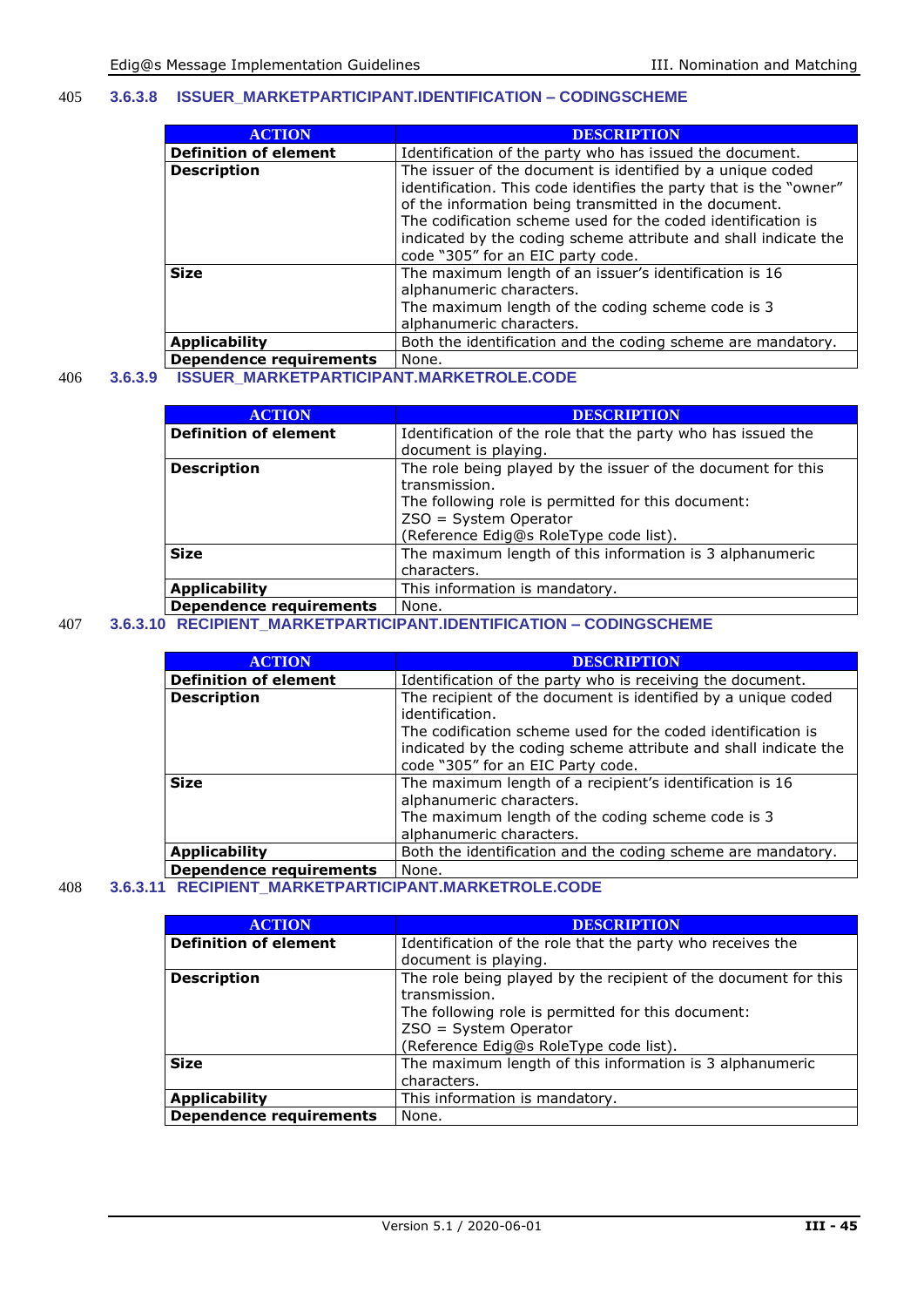#### 409 **3.6.3.12 APPLICATIONCONTEXT – CODINGSCHEME**

| <b>ACTION</b>                  | <b>DESCRIPTION</b>                                                 |
|--------------------------------|--------------------------------------------------------------------|
| <b>Definition of element</b>   | The identification of a particular context that is significant to  |
|                                | the recipient.                                                     |
| <b>Description</b>             | The Application Context is used to identify a particular context   |
|                                | (location, application, etc.) that is relevant to the recipient of |
|                                | the document.                                                      |
|                                | The codification scheme used for the coded identification is       |
|                                | indicated by the coding scheme attribute and shall indicate the    |
|                                | code "305" for an EIC Location code.                               |
| <b>Size</b>                    | The maximum length of an application context's identification is   |
|                                | 16 alphanumeric characters.                                        |
|                                | The maximum length of the coding scheme code is 3                  |
|                                | alphanumeric characters.                                           |
| <b>Applicability</b>           | This information is dependent.                                     |
| <b>Dependence requirements</b> | The information is only provided when there is bi lateral          |
|                                | agreement between the parties.                                     |

#### 410 **3.6.3.13 MATCHING\_DOCUMENT.IDENTIFICATION**

| <b>ACTION</b>                  | <b>DESCRIPTION</b>                                              |
|--------------------------------|-----------------------------------------------------------------|
| <b>Definition of element</b>   | The identification of the Delivery Order Document sent by the   |
|                                | recipient.                                                      |
| <b>Description</b>             | A Delivery Order Document must have been previously sent by     |
|                                | the recipient.                                                  |
|                                | If no initialising electronic XML document has been received    |
|                                | prior to the emission of the current document or if it is based |
|                                | on the contents of a paper document then this attribute shall   |
|                                | contain the word "DEFAULT"                                      |
| <b>Size</b>                    | The identification of a Delivery Order Response Document may    |
|                                | not exceed 35 alphanumeric characters.                          |
| <b>Applicability</b>           | This information is mandatory.                                  |
| <b>Dependence requirements</b> | None.                                                           |

#### 411 **3.6.3.14 MATCHING\_DOCUMENT.VERSION**

| <b>ACTION</b>                  | <b>DESCRIPTION</b>                                                                                                                                                                |
|--------------------------------|-----------------------------------------------------------------------------------------------------------------------------------------------------------------------------------|
| <b>Definition of element</b>   | The version of the Delivery Order Document sent by the<br>recipient.                                                                                                              |
| <b>Description</b>             | The version of the Delivery Order Document sent by the<br>recipient.<br>If no electronic XML document is used then the<br>matching_Document. Version shall contain the number "1" |
| <b>Size</b>                    | A version number may not exceed 3 numeric characters.                                                                                                                             |
| <b>Applicability</b>           | This information is mandatory.                                                                                                                                                    |
| <b>Dependence requirements</b> | None.                                                                                                                                                                             |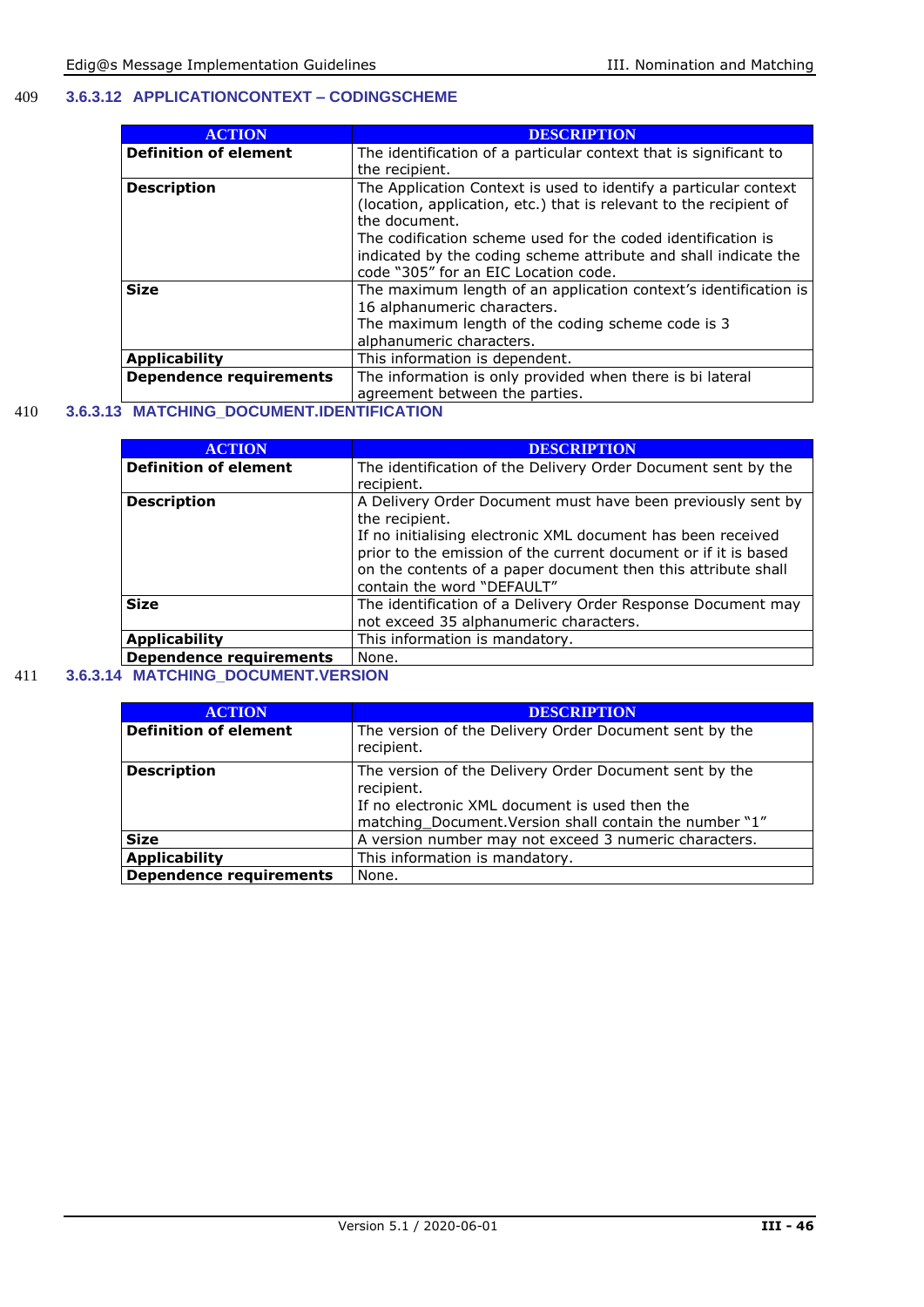#### 412 **3.6.4 RULES GOVERNING THE CONNECTION POINT CLASS**

- 413 There may be one to many connection points in a Delivery Response Document.
- 414 **3.6.4.1 IDENTIFICATION – CODINGSCHEME**

| <b>ACTION</b>                | <b>DESCRIPTION</b>                                              |
|------------------------------|-----------------------------------------------------------------|
| <b>Definition of element</b> | The identification of a connection point.                       |
| <b>Description</b>           | The identification of a connection point within a System        |
|                              | Operator's system.                                              |
|                              | The codification scheme used for the coded identification is    |
|                              | indicated by the coding scheme attribute and shall indicate the |
|                              | code "305" for an EIC measurement point code or the code        |
|                              | "ZSO" for a System Operator code.                               |
| <b>Size</b>                  | The maximum length of the connection point identification is 35 |
|                              | alphanumeric characters.                                        |
|                              | The maximum length of the coding scheme is 3 alphanumeric       |
|                              | characters.                                                     |
| <b>Applicability</b>         | Both the connection point identification and the coding scheme  |
|                              | are mandatory.                                                  |
| Dependence requirements      | None.                                                           |

#### 415 **3.6.4.2 MEASUREUNIT.CODE**

| <b>ACTION</b>                  | <b>DESCRIPTION</b>                                                |
|--------------------------------|-------------------------------------------------------------------|
| <b>Definition of element</b>   | The unit of measure which is applied to all the quantities in the |
|                                | time series of the document.                                      |
| <b>Description</b>             | The unit of measurement used for all the quantities expressed     |
|                                | within a time series.                                             |
|                                | The following are the codes recommended for use:                  |
|                                | $KW1 = Kilowatt-hour per hour (kWh/h)$                            |
|                                | $KW2 = Kilowatt-hour per day (kWh/d)$                             |
|                                | (Reference Edig@s UnitOfMeasureType code list).                   |
| <b>Size</b>                    | The maximum length of this information is 3 alphanumeric          |
|                                | characters.                                                       |
| <b>Applicability</b>           | This information is mandatory.                                    |
| <b>Dependence requirements</b> | None.                                                             |

#### 416 **3.6.5 RULES GOVERNING THE ACCOUNT CLASS**

- 417 The Account class is used to identify the shipper pair relative to the nomination.
- 418 **3.6.5.1 INTERNALACCOUNT – CODINGSCHEME**

| <b>ACTION</b>                  | <b>DESCRIPTION</b>                                                |
|--------------------------------|-------------------------------------------------------------------|
| <b>Definition of element</b>   | The identification of the internal account that is defined by the |
|                                | transmitting System Operator.                                     |
| <b>Description</b>             | The identification of the internal account within a System        |
|                                | Operator's system that is relevant to the nomination.             |
|                                | The codification scheme used for the coded identification is      |
|                                | indicated by the coding scheme attribute and shall indicate the   |
|                                | code "ZSO" for a System Operator code or "305" for an EIC area    |
|                                | code                                                              |
| <b>Size</b>                    | The maximum length of the internal account is 35 alphanumeric     |
|                                | characters.                                                       |
|                                | The maximum length of the coding scheme is 3 alphanumeric         |
|                                | characters.                                                       |
| <b>Applicability</b>           | Both the internal account and the coding scheme are               |
|                                | mandatory.                                                        |
|                                |                                                                   |
| <b>Dependence requirements</b> | None.                                                             |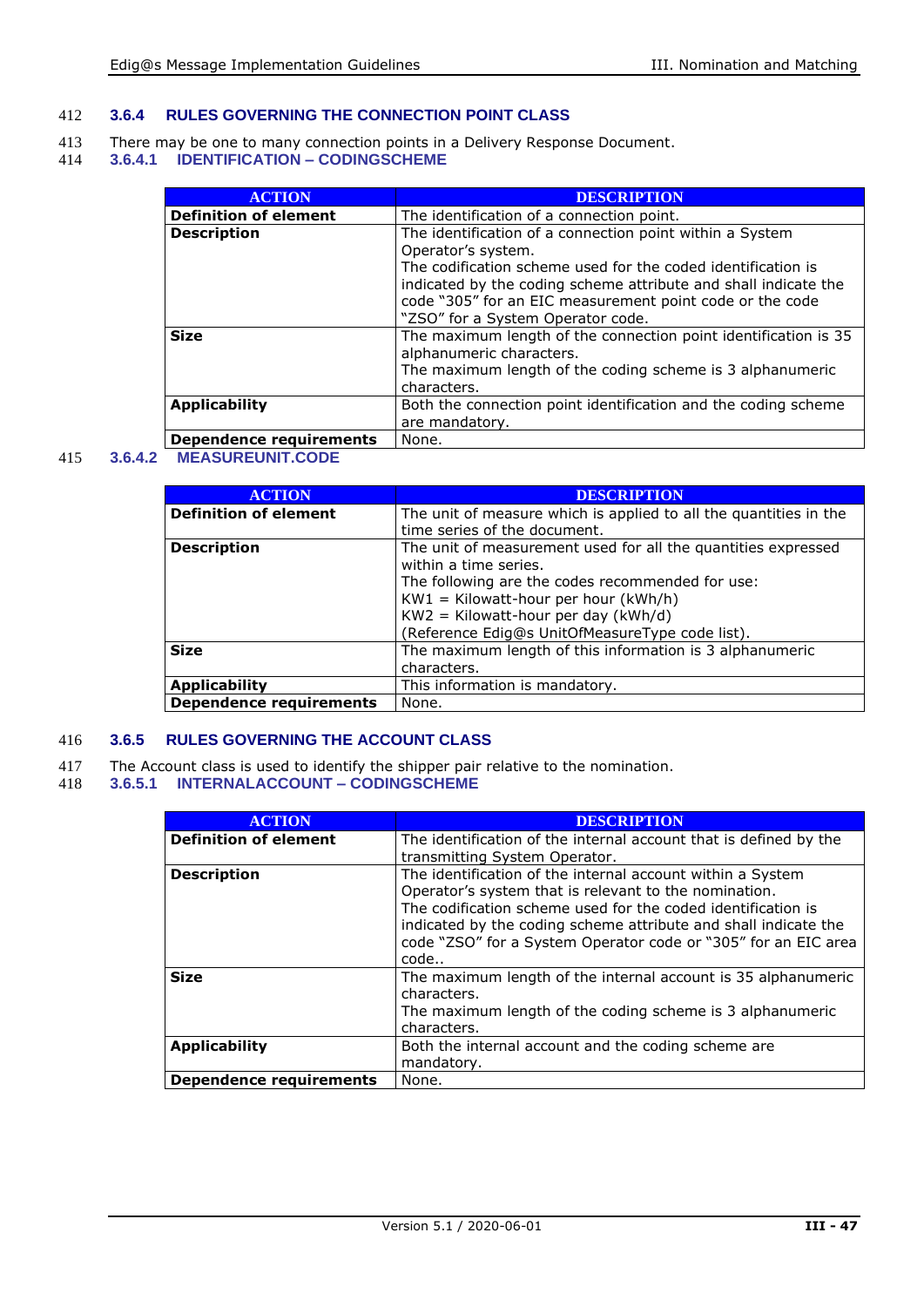#### 419 **3.6.5.2 INTERNALACCOUNTTSO - CODINGSCHEME**

| <b>ACTION</b>                  | <b>DESCRIPTION</b>                                              |
|--------------------------------|-----------------------------------------------------------------|
| <b>Definition of element</b>   | Identification of the System Operator that created the internal |
|                                | account identification.                                         |
| <b>Description</b>             | The System Operator that created the internal account           |
|                                | identification.                                                 |
|                                | The codification scheme used for the coded identification is    |
|                                | indicated by the coding scheme attribute and shall indicate the |
|                                | code "305" for an EIC party code.                               |
| <b>Size</b>                    | The maximum length of the identification is 16 alphanumeric     |
|                                | characters.                                                     |
|                                | The maximum length of the coding scheme code is 3               |
|                                | alphanumeric characters.                                        |
| <b>Applicability</b>           | Both the identification and the coding scheme are dependent.    |
| <b>Dependence requirements</b> | The InternalAccountTso is required if the identification of the |
|                                | System Operator that created the account is ambiguous.          |

#### 420 **3.6.5.3 EXTERNALACCOUNT – CODINGSCHEME**

| <b>ACTION</b>                  | <b>DESCRIPTION</b>                                                |
|--------------------------------|-------------------------------------------------------------------|
| <b>Definition of element</b>   | The identification of the external account that is defined by the |
|                                | adjacent System Operator.                                         |
| <b>Description</b>             | The identification of the external account that is defined by the |
|                                | adjacent System Operator that has been used in the                |
|                                | nomination.                                                       |
|                                | The codification scheme used for the coded identification is      |
|                                | indicated by the coding scheme attribute and shall indicate the   |
|                                | code "ZSO" for a System Operator code or "305" for an EIC area    |
|                                | code.                                                             |
| <b>Size</b>                    | The maximum length of the external account is 35 alphanumeric     |
|                                | characters.                                                       |
|                                | The maximum length of the coding scheme is 3 alphanumeric         |
|                                | characters.                                                       |
| <b>Applicability</b>           | Both the external account and the coding scheme are               |
|                                | mandatory.                                                        |
| <b>Dependence requirements</b> | None.                                                             |

#### 421 **3.6.5.4 EXTERNALACCOUNTTSO - CODINGSCHEME**

| <b>ACTION</b>                  | <b>DESCRIPTION</b>                                                       |
|--------------------------------|--------------------------------------------------------------------------|
| <b>Definition of element</b>   | Identification of the System Operator that created the external          |
|                                | account identification.                                                  |
| <b>Description</b>             | The System Operator that created the external account<br>identification. |
|                                |                                                                          |
|                                | The codification scheme used for the coded identification is             |
|                                | indicated by the coding scheme attribute and shall indicate the          |
|                                | code "305" for an EIC party code.                                        |
| <b>Size</b>                    | The maximum length of the identification is 16 alphanumeric              |
|                                | characters.                                                              |
|                                | The maximum length of the coding scheme code is 3                        |
|                                | alphanumeric characters.                                                 |
| <b>Applicability</b>           | Both the identification and the coding scheme are dependent.             |
| <b>Dependence requirements</b> | The ExternalAccountTso is required if the identification of the          |
|                                | System Operator that created the account is ambiguous.                   |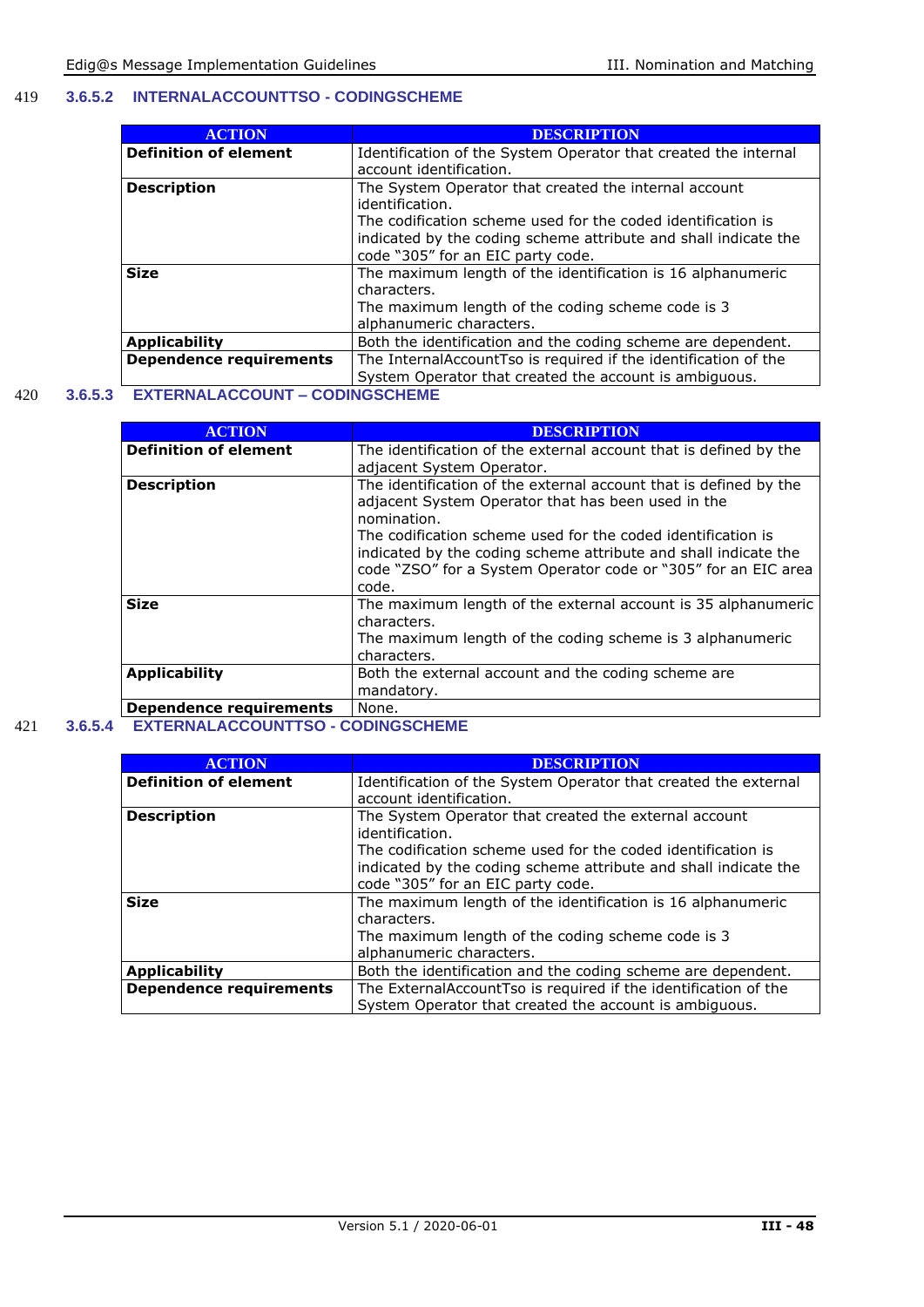#### 422 **3.6.6 RULES GOVERNING THE INFORMATION ORIGIN TIMESERIES CLASS**

- 423 There must always be an Information Origin TimeSeries class.<br>424 3.6.6.1 TYPE
- 424 **3.6.6.1 TYPE**

| <b>ACTION</b>                  | DESCRIPTION                                                                                                                                                                                                                                                                                                                                                                                                                                                                |
|--------------------------------|----------------------------------------------------------------------------------------------------------------------------------------------------------------------------------------------------------------------------------------------------------------------------------------------------------------------------------------------------------------------------------------------------------------------------------------------------------------------------|
| <b>Definition of element</b>   | The identification of the origin of the information in the time<br>series                                                                                                                                                                                                                                                                                                                                                                                                  |
| <b>Description</b>             | The identification of the source of the information that is<br>provided in the Period class and its dependents<br>The following Types are permitted:<br>12G = Accepted by System Operator<br>14G = Processed by System Operator<br>$16G =$ Confirmed<br>Note:<br>14G and 16G are mandatory in the Callup response.<br>12G is mandatory only when initial nomination values are<br>required to satisfy specific market rules.<br>(Reference Edig@s BusinessType code list). |
| <b>Size</b>                    | The maximum length of the Account Role is 3 alphanumeric<br>characters.                                                                                                                                                                                                                                                                                                                                                                                                    |
| <b>Applicability</b>           | This information is mandatory.                                                                                                                                                                                                                                                                                                                                                                                                                                             |
| <b>Dependence requirements</b> | None.                                                                                                                                                                                                                                                                                                                                                                                                                                                                      |

#### 425 **3.6.7 RULES GOVERNING THE PERIOD CLASS**

- 426 There must always be a Period class. A time interval instance value (e.g. 2012-05-23T01:00Z/2012-05-<br>427 23T02:00Z) may only appear once within an Information Origin class.
- 23T02:00Z) may only appear once within an Information Origin class.
- 428 The Period shall cover one or multiple intervals of a whole gas day.
- 429 **3.6.7.1 TIMEINTERVAL**

| <b>ACTION</b>                  | <b>DESCRIPTION</b>                                                                                   |
|--------------------------------|------------------------------------------------------------------------------------------------------|
| <b>Definition of element</b>   | The start and end date and time of the time interval of the<br>period in question.                   |
| <b>Description</b>             | This information provides the start and end date and time of<br>the period being reported.           |
| <b>Size</b>                    | Refer to section 1.2 of the Edig@s General Guidelines for<br>information on the attribute structure. |
| <b>Applicability</b>           | This information is mandatory.                                                                       |
| <b>Dependence requirements</b> | None.                                                                                                |

430 **3.6.7.2 DIRECTION.CODE**

| <b>ACTION</b>                  | <b>DESCRIPTION</b>                                       |
|--------------------------------|----------------------------------------------------------|
| <b>Definition of element</b>   | Identifies how the energy flow is to be seen from the    |
|                                | perspective of the Transmitting System Operator's area.  |
| <b>Description</b>             | This identifies the direction of the energy flow.        |
|                                | Permitted codes are:                                     |
|                                | $Z02 = Input$                                            |
|                                | $Z03 =$ Output                                           |
|                                | (Reference Edig@s GasDirectionType code list).           |
| <b>Size</b>                    | The maximum length of this information is 3 alphanumeric |
|                                | characters.                                              |
| <b>Applicability</b>           | This information is mandatory.                           |
| <b>Dependence requirements</b> | None.                                                    |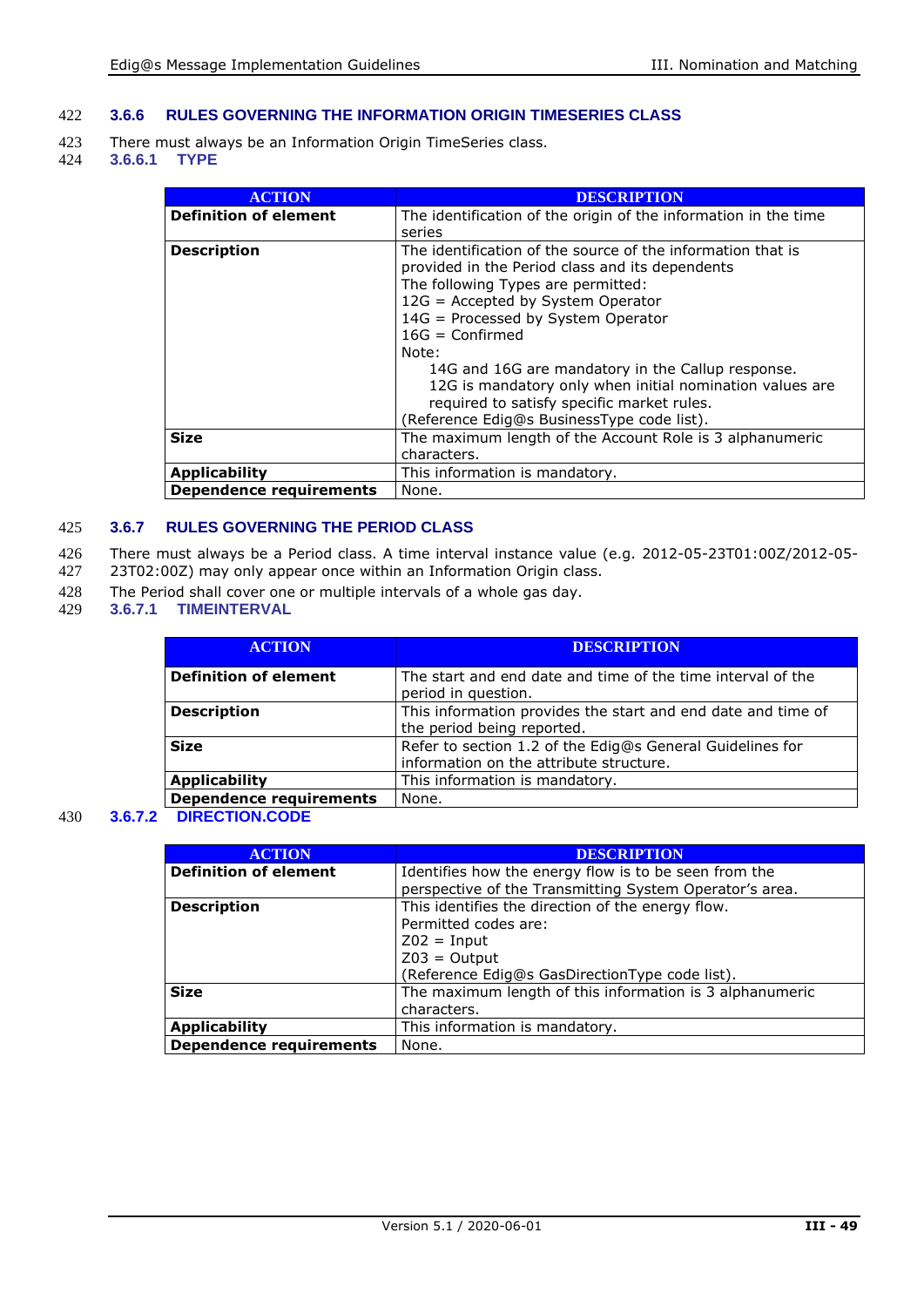#### 431 **3.6.7.3 TOTAL\_QUANTITY.AMOUNT**

| <b>ACTION</b>                  | <b>DESCRIPTION</b>                                                                                                                                                                                                                                                                                                                                                                                                                            |
|--------------------------------|-----------------------------------------------------------------------------------------------------------------------------------------------------------------------------------------------------------------------------------------------------------------------------------------------------------------------------------------------------------------------------------------------------------------------------------------------|
| <b>Definition of element</b>   | The total quantity for the connection point within the time<br>interval in question.                                                                                                                                                                                                                                                                                                                                                          |
| <b>Description</b>             | This information defines the total quantity for the connection<br>point within the time interval period.<br>A decimal point value may be used to express values that are<br>inferior to the defined unit of measurement.<br>The decimal mark that separates the digits forming the integral<br>part of a number from those forming the fractional part (ISO<br>6093) shall always be a period (".").<br>All quantities are non-signed values. |
| <b>Size</b>                    | The maximum length of this information is 17 numeric<br>characters (decimal mark included). All leading zeros are to be<br>suppressed.<br>The number of decimal places identifying the fractional part of<br>the quantity depends on local market rules.                                                                                                                                                                                      |
| <b>Applicability</b>           | This information is mandatory.                                                                                                                                                                                                                                                                                                                                                                                                                |
| <b>Dependence requirements</b> | None.                                                                                                                                                                                                                                                                                                                                                                                                                                         |

### 432 **3.6.7.4 FIRM\_QUANTITY.AMOUNT**

| <b>ACTION</b>                  | <b>DESCRIPTION</b>                                                                                                                                                                                                                                                                                                                                                                                                                                                                                      |
|--------------------------------|---------------------------------------------------------------------------------------------------------------------------------------------------------------------------------------------------------------------------------------------------------------------------------------------------------------------------------------------------------------------------------------------------------------------------------------------------------------------------------------------------------|
| <b>Definition of element</b>   | The firm processed quantity for the connection point within the<br>time interval in question.                                                                                                                                                                                                                                                                                                                                                                                                           |
| <b>Description</b>             | This information defines the firm processed quantity for the<br>connection point within the time interval period. This<br>represents a part of the total quantity.<br>A decimal point value may be used to express values that are<br>inferior to the defined unit of measurement.<br>The decimal mark that separates the digits forming the integral<br>part of a number from those forming the fractional part (ISO<br>6093) shall always be a period (".").<br>All quantities are non-signed values. |
| <b>Size</b>                    | The maximum length of this information is 17 numeric<br>characters (decimal mark included). All leading zeros are to be<br>suppressed.<br>The number of decimal places identifying the fractional part of<br>the quantity depends on local market rules.                                                                                                                                                                                                                                                |
| <b>Applicability</b>           | This information is dependent.                                                                                                                                                                                                                                                                                                                                                                                                                                                                          |
| <b>Dependence requirements</b> | This attribute may only be used in the case of an information<br>origin "14G" and where specific capacity allocation rules require<br>this information.                                                                                                                                                                                                                                                                                                                                                 |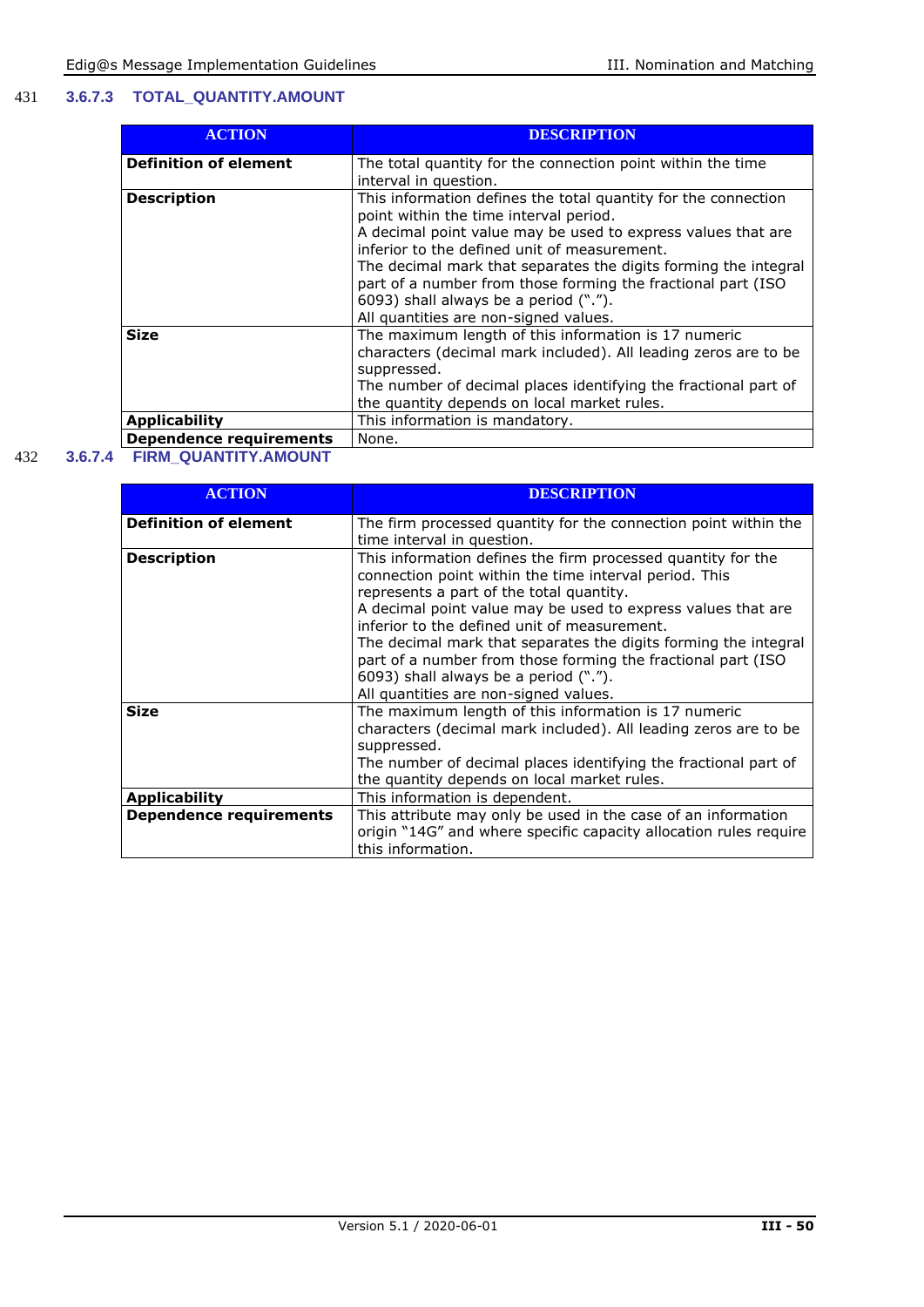#### 433 **3.6.8 RULES GOVERNING THE STATUS CLASS**

434 The Status class may be used to provide additional information provided by the System Operator.<br>435 3.6.8.1 CODE

#### 435 **3.6.8.1 CODE**

| <b>ACTION</b>                  | <b>DESCRIPTION</b>                                                                                                             |
|--------------------------------|--------------------------------------------------------------------------------------------------------------------------------|
| <b>Definition of element</b>   | The status of given quantity within a time interval.                                                                           |
| <b>Description</b>             | This information provides status of the quantity for the being                                                                 |
|                                | reported.                                                                                                                      |
|                                | Currently only one of the following status values are permitted:                                                               |
|                                | 06G = Mismatch. A mismatch is the result of the application of a<br>matching rule to unequal nominated quantities.             |
|                                | $07G$ = Interrupted. The value is decreased down to the interruptible<br>capacity limit.                                       |
|                                | $08G$ = Interrupted firm. The value is decreased down to the firm<br>interruptible capacity in the case where no interruptible |
|                                | capacity remains.<br>$09G =$ Quality deficient. The value is decreased due to the deficient<br>quality of gas                  |
|                                | 10G = Reduced capacity. Confirmed capacity being less than the<br>default capacity due to constraints or maintenance           |
|                                | $35G =$ Counter party prevailed                                                                                                |
|                                | 36G = No match counter party prevailed                                                                                         |
|                                | $56G$ = Increased nominated capacity                                                                                           |
|                                | (Reference Edig@s StatusType code list).                                                                                       |
| <b>Size</b>                    | The maximum length of this information is 3 alphanumeric                                                                       |
|                                | characters.                                                                                                                    |
| <b>Applicability</b>           | This information is mandatory.                                                                                                 |
| <b>Dependence requirements</b> | None.                                                                                                                          |

### 436 **3.6.8.2 REASON.TEXT**

| <b>ACTION</b>                  | <b>DESCRIPTION</b>                                                   |
|--------------------------------|----------------------------------------------------------------------|
| <b>Definition of element</b>   | Textual explanation of the quantity status code.                     |
| <b>Description</b>             | If the code does not provide all the information to clearly identify |
|                                | the justification of an eventual amendment or a rejection then the   |
|                                | textual information may be provided.                                 |
| <b>Size</b>                    | The maximum length of this information is 512 alphanumeric           |
|                                | characters.                                                          |
| <b>Applicability</b>           | This information is dependent.                                       |
| <b>Dependence requirements</b> | Used only if the quantity status code is insufficient to identify an |
|                                | amendment or an error.                                               |

437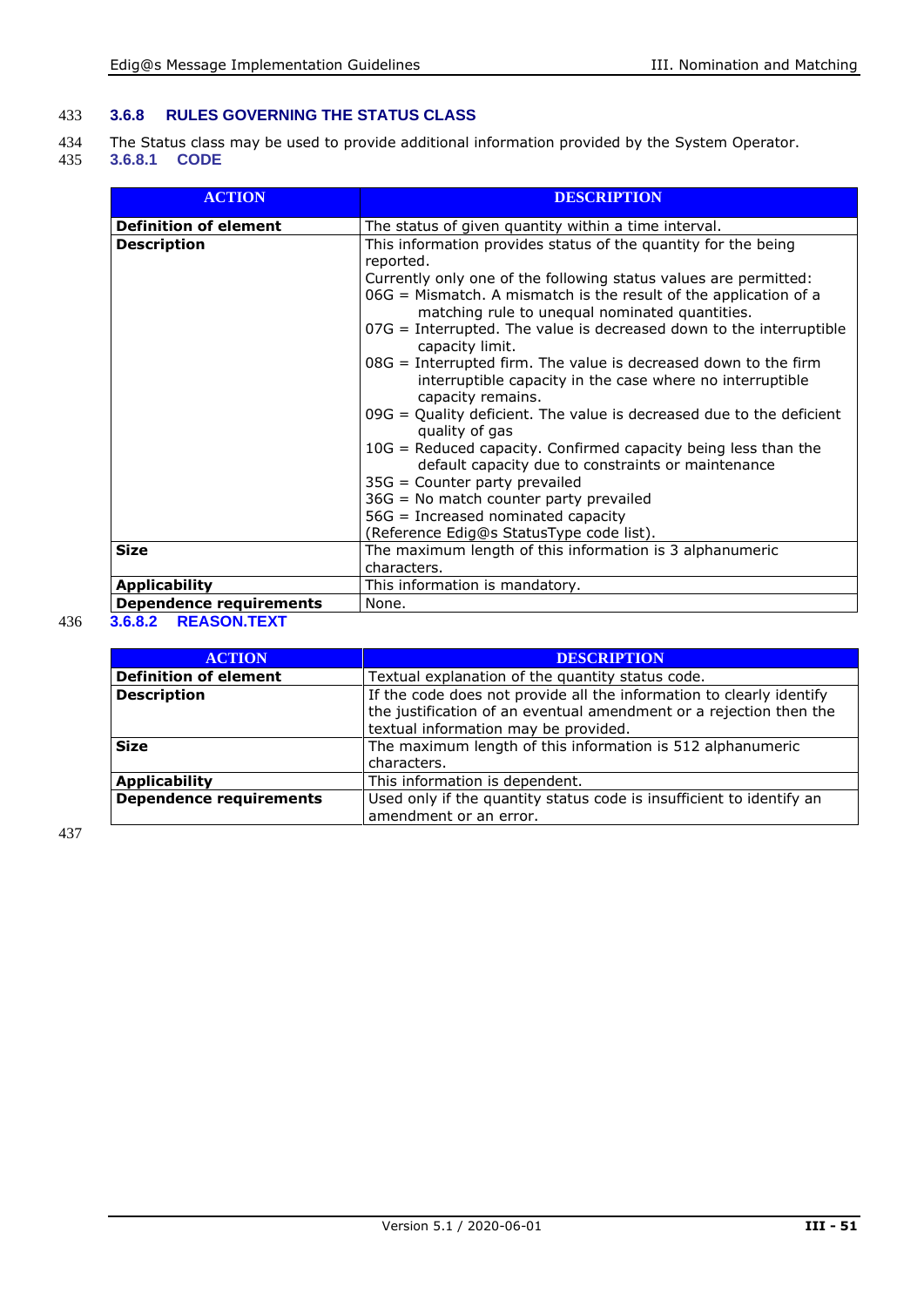#### 438 **3.7 CONTEXTUAL MODEL FOR NOMINATION RESPONSE DOCUMENT** 439 **(NOMRES)**



<span id="page-51-0"></span>440

441 **FIGURE 15: NOMINATION RESPONSE DOCUMENT CONTEXTUAL MODEL**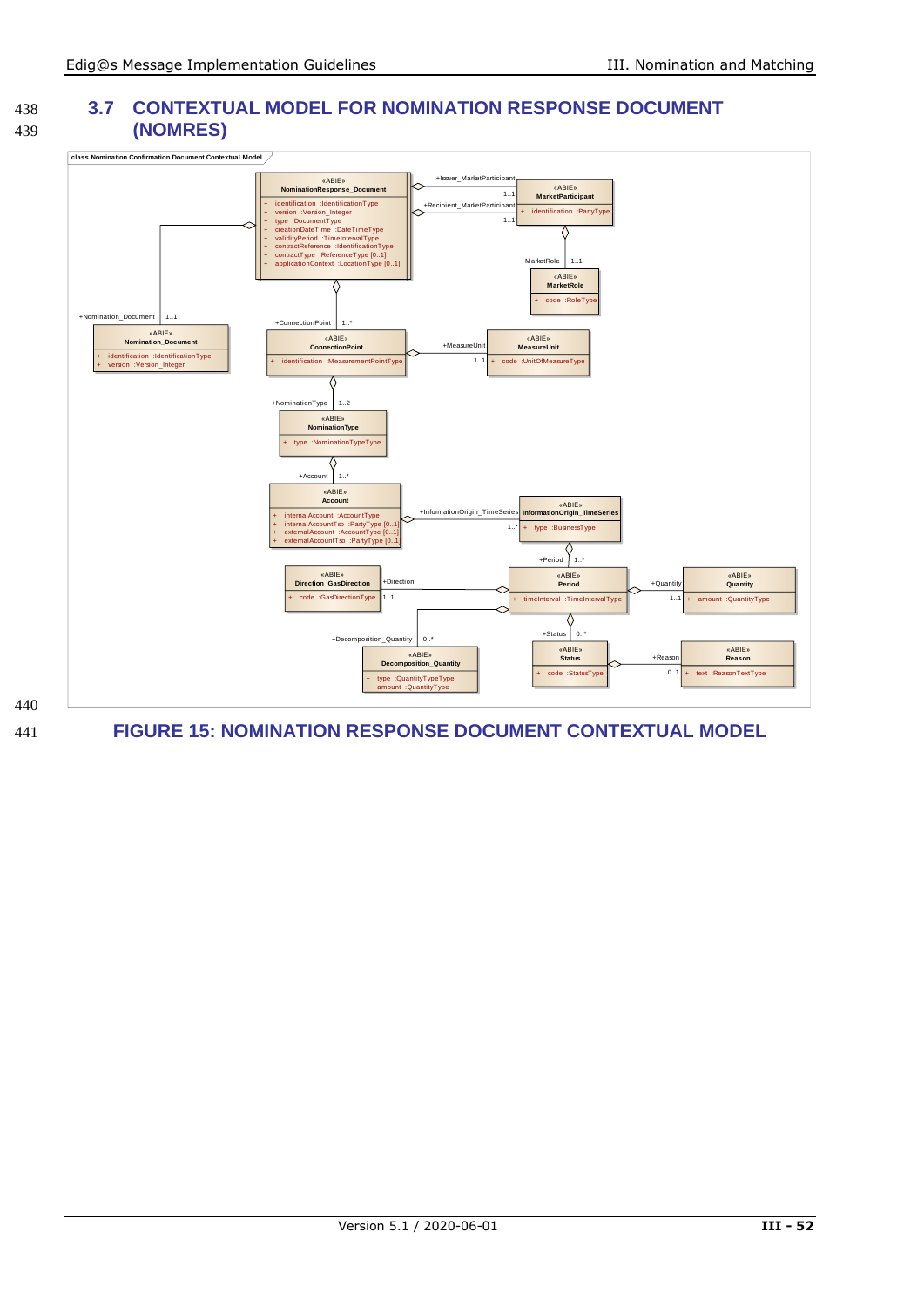#### 442 **3.7.1 INFORMATION MODEL STRUCTURE**

**class Nomination Response Document Assembly Document**



443

<span id="page-52-0"></span>444 **FIGURE 16: NOMINATION RESPONSE DOCUMENT ASSEMBLY MODEL**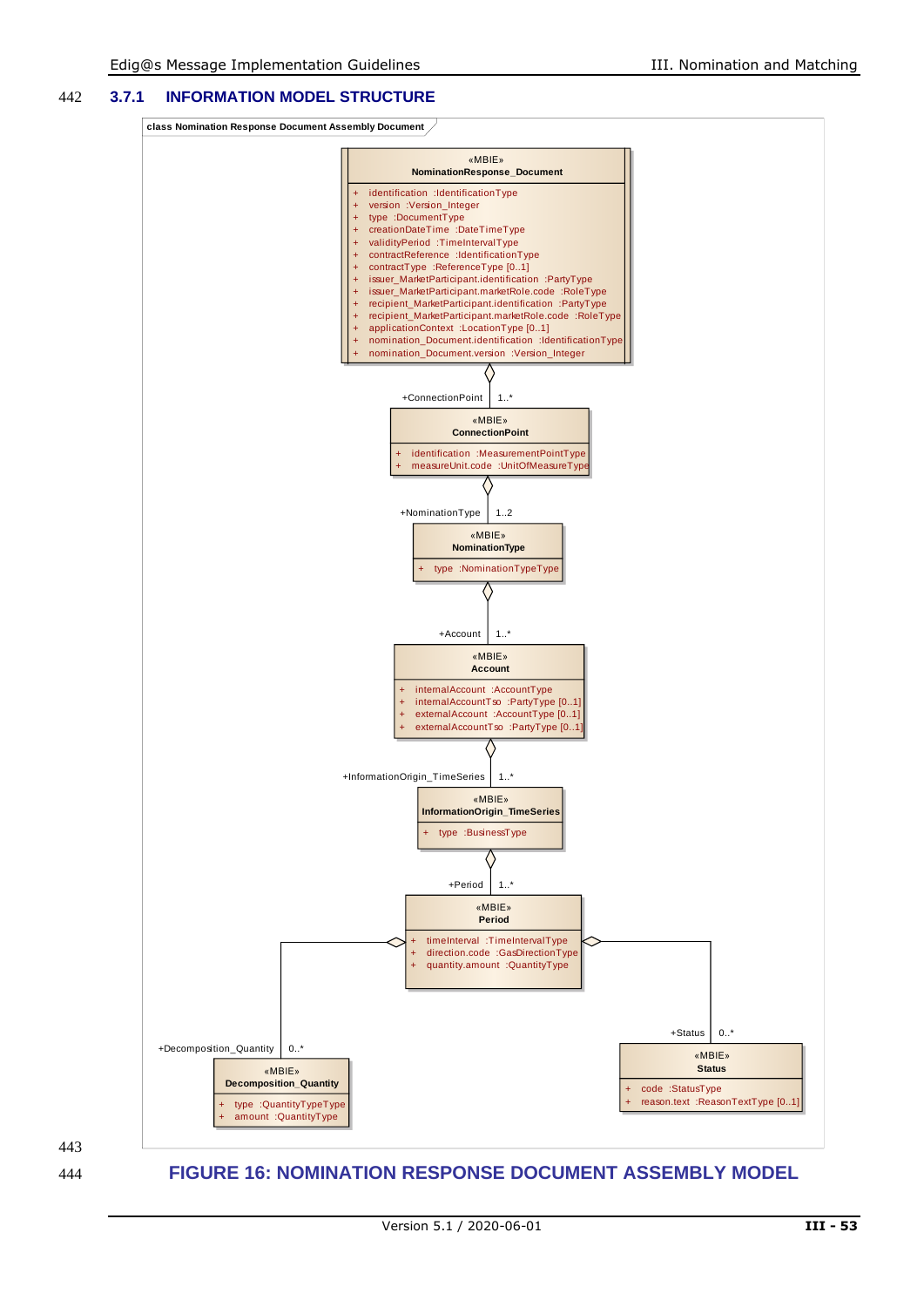#### 445 **3.7.2 INFORMATION MODEL DESCRIPTION**

446 A Nomination Response Document is used by a System Operator to send a nomination response to a<br>447 Shipper in reply to a Shipper nomination. Shipper in reply to a Shipper nomination.

#### 448 **3.7.3 RULES GOVERNING THE NOMINATION RESPONSE DOCUMENT CLASS**

## 449 A document is uniquely identified by:<br>450 • The identification of the do

- 450 The identification of the document<br>451 The issuer identification
- 451 The issuer identification<br>452 The identification of the
- 452 The identification of the version.<br>453 3.7.3.1 IDENTIFICATION
- 453 **3.7.3.1 IDENTIFICATION**

| <b>ACTION</b>                  | <b>DESCRIPTION</b>                                               |
|--------------------------------|------------------------------------------------------------------|
| <b>Definition of element</b>   | Identification of the document describing the Nomination         |
|                                | Response Document.                                               |
| <b>Description</b>             | A Nomination Response Document must have a unique                |
|                                | identification assigned by the issuer of the document to be sent |
|                                | to a recipient for a given validity period.                      |
|                                | The issuer must quarantee that this identification is unique     |
|                                | over time.                                                       |
| <b>Size</b>                    | The identification of a Nomination Response Document may not     |
|                                | exceed 35 alphanumeric characters.                               |
| <b>Applicability</b>           | This information is mandatory.                                   |
| <b>Dependence requirements</b> | None.                                                            |

#### 454 **3.7.3.2 VERSION**

| <b>ACTION</b>                  | <b>DESCRIPTION</b>                                                                                                                                                                                                                                                                                                                                                                                                                                                                            |
|--------------------------------|-----------------------------------------------------------------------------------------------------------------------------------------------------------------------------------------------------------------------------------------------------------------------------------------------------------------------------------------------------------------------------------------------------------------------------------------------------------------------------------------------|
| <b>Definition of element</b>   | Version of the document being sent.                                                                                                                                                                                                                                                                                                                                                                                                                                                           |
| <b>Description</b>             | The document version is used to identify a given version of a<br>Nomination Response Document.<br>The first version number for a given document identification<br>shall normally be 1.<br>The document version number must be incremented for each<br>retransmission of a document that contains changes to the<br>previous version.<br>The receiving system shall only accept a document with a<br>version number which is greater than the previous version<br>number of the same document. |
| <b>Size</b>                    | A version number may not exceed 3 numeric characters.                                                                                                                                                                                                                                                                                                                                                                                                                                         |
| <b>Applicability</b>           | This information is mandatory.                                                                                                                                                                                                                                                                                                                                                                                                                                                                |
| <b>Dependence requirements</b> | None.                                                                                                                                                                                                                                                                                                                                                                                                                                                                                         |

#### 455 **3.7.3.3 TYPE**

| <b>ACTION</b>                  | <b>DESCRIPTION</b>                                                                                                                                               |
|--------------------------------|------------------------------------------------------------------------------------------------------------------------------------------------------------------|
|                                |                                                                                                                                                                  |
| <b>Definition of element</b>   | The type of the document being sent.                                                                                                                             |
| <b>Description</b>             | This identifies the type of Nomination Response Document that                                                                                                    |
|                                | is being sent.                                                                                                                                                   |
|                                | The following types of Nomination Response Document are                                                                                                          |
|                                | currently permitted:                                                                                                                                             |
|                                | 07G = Processed notice: Message sent by a System Operator<br>to communicate to the Shipper his processed<br>nomination as well as the one of the counter Shipper |
|                                | 08G = Confirmation notice: Message sent by a System                                                                                                              |
|                                | Operator to confirm the quantity that may be                                                                                                                     |
|                                | transmitted and to inform about the quantity processed<br>by the counter System Operator                                                                         |
|                                | $AND = Interruption notice. A notice informing a Shipper of a$                                                                                                   |
|                                | possible interruption to the quantities nominated.                                                                                                               |
|                                | (Reference Edig@s DocumentType code list).                                                                                                                       |
| <b>Size</b>                    | A type may not exceed 3 alphanumeric characters.                                                                                                                 |
| <b>Applicability</b>           | This information is mandatory.                                                                                                                                   |
| <b>Dependence requirements</b> | None.                                                                                                                                                            |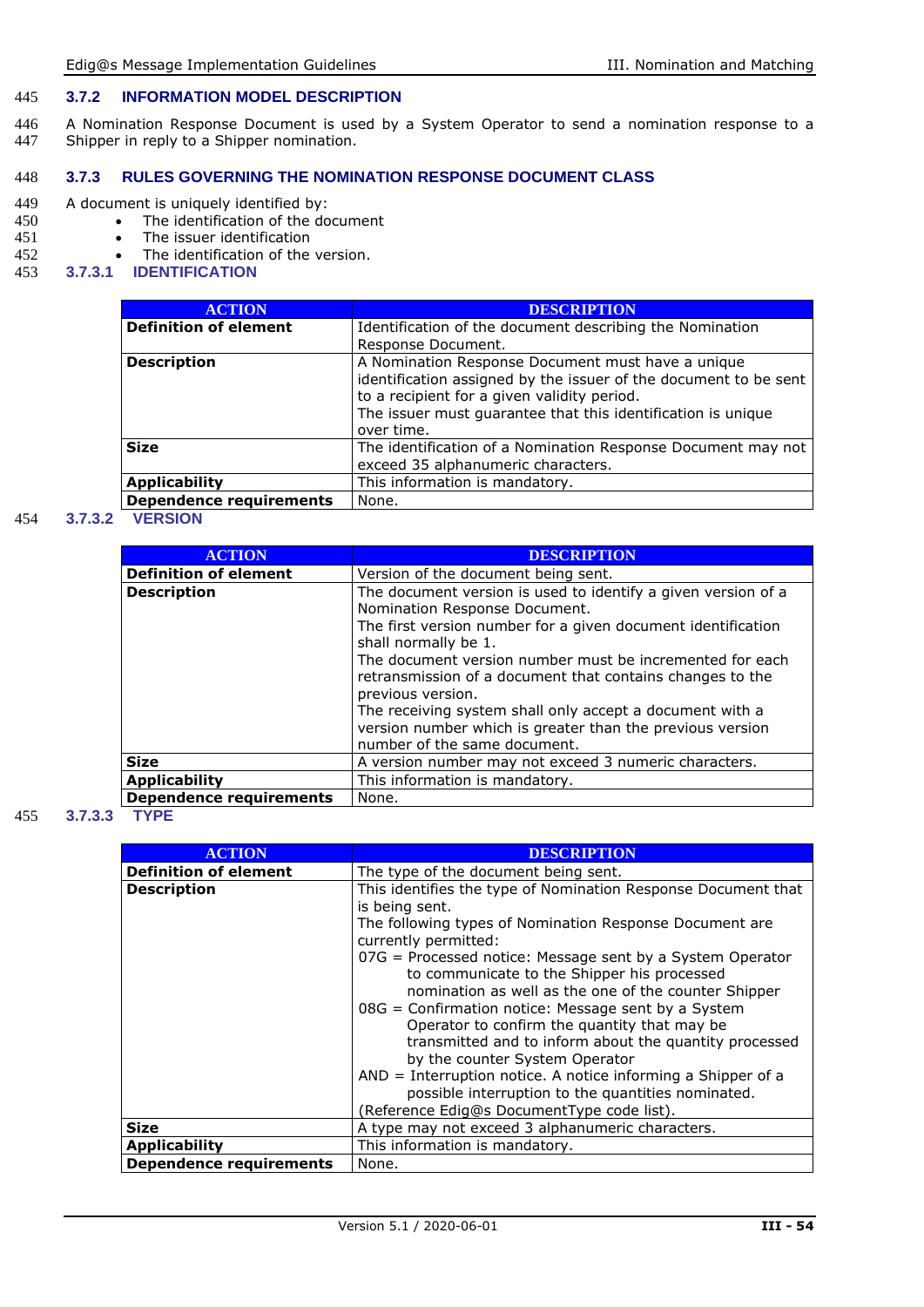#### 456 **3.7.3.4 CREATIONDATETIME**

| <b>ACTION</b>                  | <b>DESCRIPTION</b>                                        |
|--------------------------------|-----------------------------------------------------------|
| <b>Definition of element</b>   | Date and time of the creation of the document.            |
| <b>Description</b>             | The date and time that the document was prepared for      |
|                                | transmission by the application of the issuer.            |
| <b>Size</b>                    | Refer to section 1.2 of the Edig@s General Guidelines for |
|                                | information on the attribute structure.                   |
| <b>Applicability</b>           | This information is mandatory.                            |
| <b>Dependence requirements</b> | None.                                                     |

#### 457 **3.7.3.5 VALIDITYPERIOD**

| <b>ACTION</b>                  | <b>DESCRIPTION</b>                                           |
|--------------------------------|--------------------------------------------------------------|
| <b>Definition of element</b>   | The start and end date and time of the period of validity    |
|                                | covered in the document.                                     |
| <b>Description</b>             | This information provides the start and end date and time of |
|                                | the period of validity of the document.                      |
| <b>Size</b>                    | Refer to section 1.2 of the Edig@s General Guidelines for    |
|                                | information on the attribute structure.                      |
| <b>Applicability</b>           | This information is mandatory.                               |
| <b>Dependence requirements</b> | None.                                                        |

#### 458 **3.7.3.6 CONTRACTREFERENCE**

| <b>ACTION</b>                  | <b>DESCRIPTION</b>                                        |
|--------------------------------|-----------------------------------------------------------|
| <b>Definition of element</b>   | Reference to a contract covering the Nomination Response  |
|                                | Document.                                                 |
| <b>Description</b>             | The contract reference provides the identification of the |
|                                | contract relevant to the whole document.                  |
| <b>Size</b>                    | The contract reference may not exceed 35 alphanumeric     |
|                                | characters.                                               |
| <b>Applicability</b>           | This information is mandatory.                            |
| <b>Dependence requirements</b> | None                                                      |
|                                |                                                           |

#### 459 **3.7.3.7 CONTRACTTYPE**

| <b>ACTION</b>                  | <b>DESCRIPTION</b>                                                                                                                                                  |
|--------------------------------|---------------------------------------------------------------------------------------------------------------------------------------------------------------------|
| <b>Definition of element</b>   | Identification of the type of contract covering the document.                                                                                                       |
| <b>Description</b>             | The contract type identifies the nature of the contract defined<br>in the document.<br>Refer to the Edigas Reference Type code list for the list of valid<br>codes. |
| <b>Size</b>                    | The maximum length of the contract type is 3 alphanumeric<br>characters.                                                                                            |
| <b>Applicability</b>           | This information is dependent.                                                                                                                                      |
| <b>Dependence requirements</b> | This information is used depending on local market rules.                                                                                                           |
|                                |                                                                                                                                                                     |

#### 460 **3.7.3.8 ISSUER\_MARKETPARTICIPANT.IDENTIFICATION – CODINGSCHEME**

| <b>ACTION</b>                  | <b>DESCRIPTION</b>                                                                                                                                                                                                                                                                                                                                                |
|--------------------------------|-------------------------------------------------------------------------------------------------------------------------------------------------------------------------------------------------------------------------------------------------------------------------------------------------------------------------------------------------------------------|
| <b>Definition of element</b>   | Identification of the party who has issued the document.                                                                                                                                                                                                                                                                                                          |
| <b>Description</b>             | The issuer of the document is identified by a unique coded<br>identification. This code identifies the party that is the "owner"<br>of the information being transmitted in the document.<br>The codification scheme used for the coded identification is<br>indicated by the coding scheme attribute and shall indicate the<br>code "305" for an EIC party code. |
| <b>Size</b>                    | The maximum length of an issuer's identification is 16<br>alphanumeric characters.<br>The maximum length of the coding scheme code is 3<br>alphanumeric characters.                                                                                                                                                                                               |
| <b>Applicability</b>           | Both the identification and the coding scheme are mandatory.                                                                                                                                                                                                                                                                                                      |
| <b>Dependence requirements</b> | None.                                                                                                                                                                                                                                                                                                                                                             |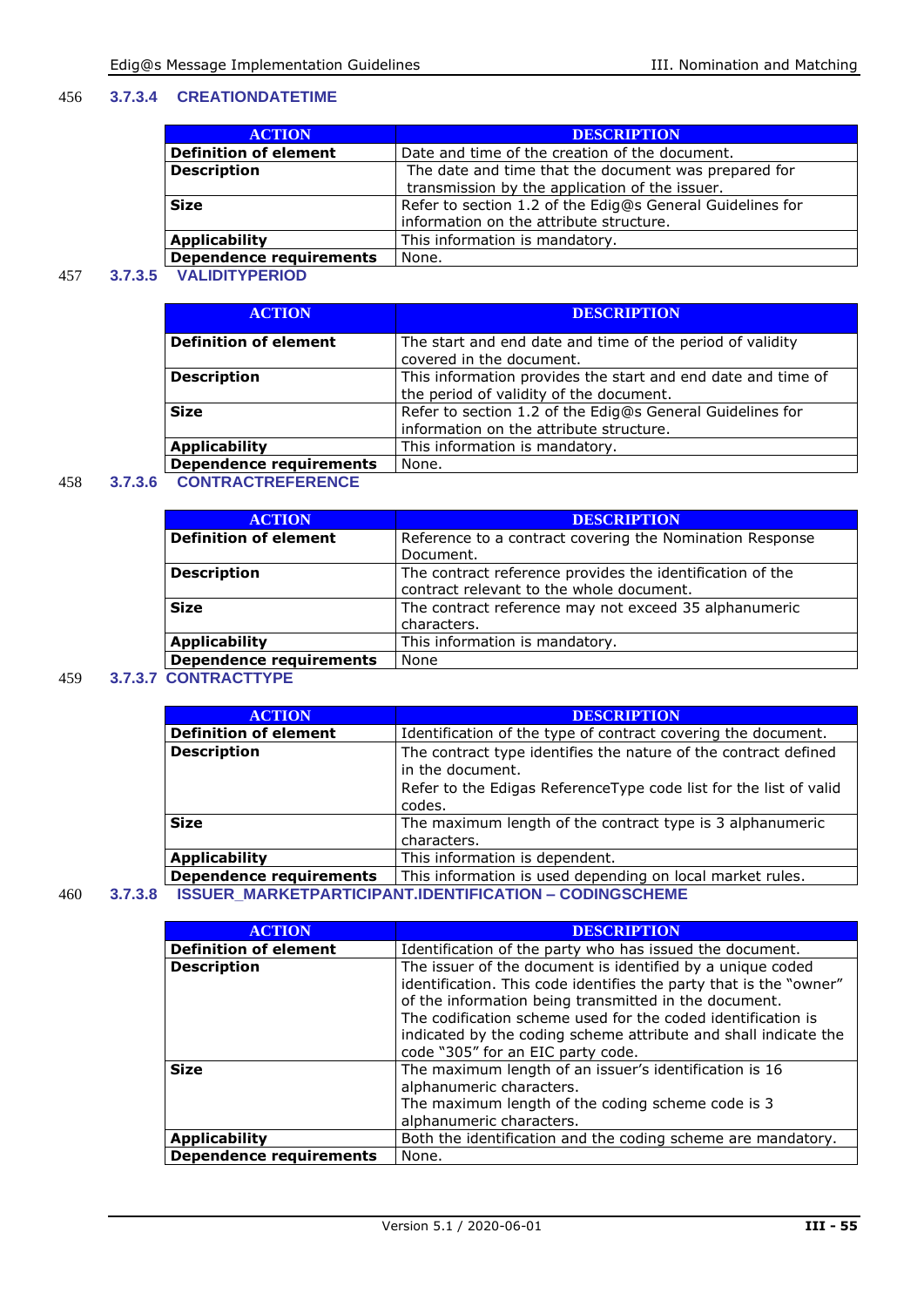#### 461 **3.7.3.9 ISSUER\_MARKETPARTICIPANT.MARKETROLE.CODE**

| <b>ACTION</b>                | <b>DESCRIPTION</b>                                           |
|------------------------------|--------------------------------------------------------------|
| <b>Definition of element</b> | Identification of the role that the party who has issued the |
|                              | document is playing.                                         |
| <b>Description</b>           | The role being played by the issuer of the document for this |
|                              | transmission.                                                |
|                              | The following role is permitted for this document:           |
|                              | $ZSO = System Operator$                                      |
|                              | (Reference Edig@s RoleType code list).                       |
| <b>Size</b>                  | The maximum length of this information is 3 alphanumeric     |
|                              | characters.                                                  |
| <b>Applicability</b>         | This information is mandatory.                               |
| Dependence requirements      | None.                                                        |

#### 462 **3.7.3.10 RECIPIENT\_MARKETPARTICIPANT.IDENTIFICATION – CODINGSCHEME**

| <b>ACTION</b>                  | <b>DESCRIPTION</b>                                                                                                                                                    |
|--------------------------------|-----------------------------------------------------------------------------------------------------------------------------------------------------------------------|
| <b>Definition of element</b>   | Identification of the party who is receiving the document.                                                                                                            |
| <b>Description</b>             | The recipient of the document is identified by a unique coded<br>identification.<br>The codification scheme used for the coded identification is                      |
|                                | indicated by the coding scheme attribute and shall indicate the<br>code "305" for an EIC party code.                                                                  |
| <b>Size</b>                    | The maximum length of a recipient's identification is 16<br>alphanumeric characters.<br>The maximum length of the coding scheme code is 3<br>alphanumeric characters. |
| <b>Applicability</b>           | Both the identification and the coding scheme are mandatory.                                                                                                          |
| <b>Dependence requirements</b> | None.                                                                                                                                                                 |

#### 463 **3.7.3.11 RECIPIENT\_MARKETPARTICIPANT.MARKETROLE.CODE**

| <b>ACTION</b>                | <b>DESCRIPTION</b>                                              |
|------------------------------|-----------------------------------------------------------------|
| <b>Definition of element</b> | Identification of the role that the party who receives the      |
|                              | document is playing.                                            |
| <b>Description</b>           | The role being played by the recipient of the document for this |
|                              | transmission.                                                   |
|                              | The following roles are permitted for this document:            |
|                              | $ZSH = Shipper$                                                 |
|                              | ZSY = Balance Area Responsible (e.g. handles Shippers with no   |
|                              | formal contract).                                               |
|                              | (Reference Edig@s RoleType code list).                          |
| <b>Size</b>                  | The maximum length of this information is 3 alphanumeric        |
|                              | characters.                                                     |
| <b>Applicability</b>         | This information is mandatory.                                  |
| Dependence requirements      | None.                                                           |

#### 464 **3.7.3.12 APPLICATIONCONTEXT – CODINGSCHEME**

| <b>ACTION</b>                  | <b>DESCRIPTION</b>                                                                                                                                                                                                                                                                                                                 |
|--------------------------------|------------------------------------------------------------------------------------------------------------------------------------------------------------------------------------------------------------------------------------------------------------------------------------------------------------------------------------|
| <b>Definition of element</b>   | The identification of a particular context that is significant to<br>the recipient.                                                                                                                                                                                                                                                |
| <b>Description</b>             | The Application Context is used to identify a particular context<br>(location, application, etc.) that is relevant to the recipient of<br>the document.<br>The codification scheme used for the coded identification is<br>indicated by the coding scheme attribute and shall indicate the<br>code "305" for an EIC Location code. |
| <b>Size</b>                    | The maximum length of an application context's identification is<br>16 alphanumeric characters.<br>The maximum length of the coding scheme code is 3<br>alphanumeric characters.                                                                                                                                                   |
| <b>Applicability</b>           | This information is dependent.                                                                                                                                                                                                                                                                                                     |
| <b>Dependence requirements</b> | The information is only provided when there is bi lateral<br>agreement between the parties.                                                                                                                                                                                                                                        |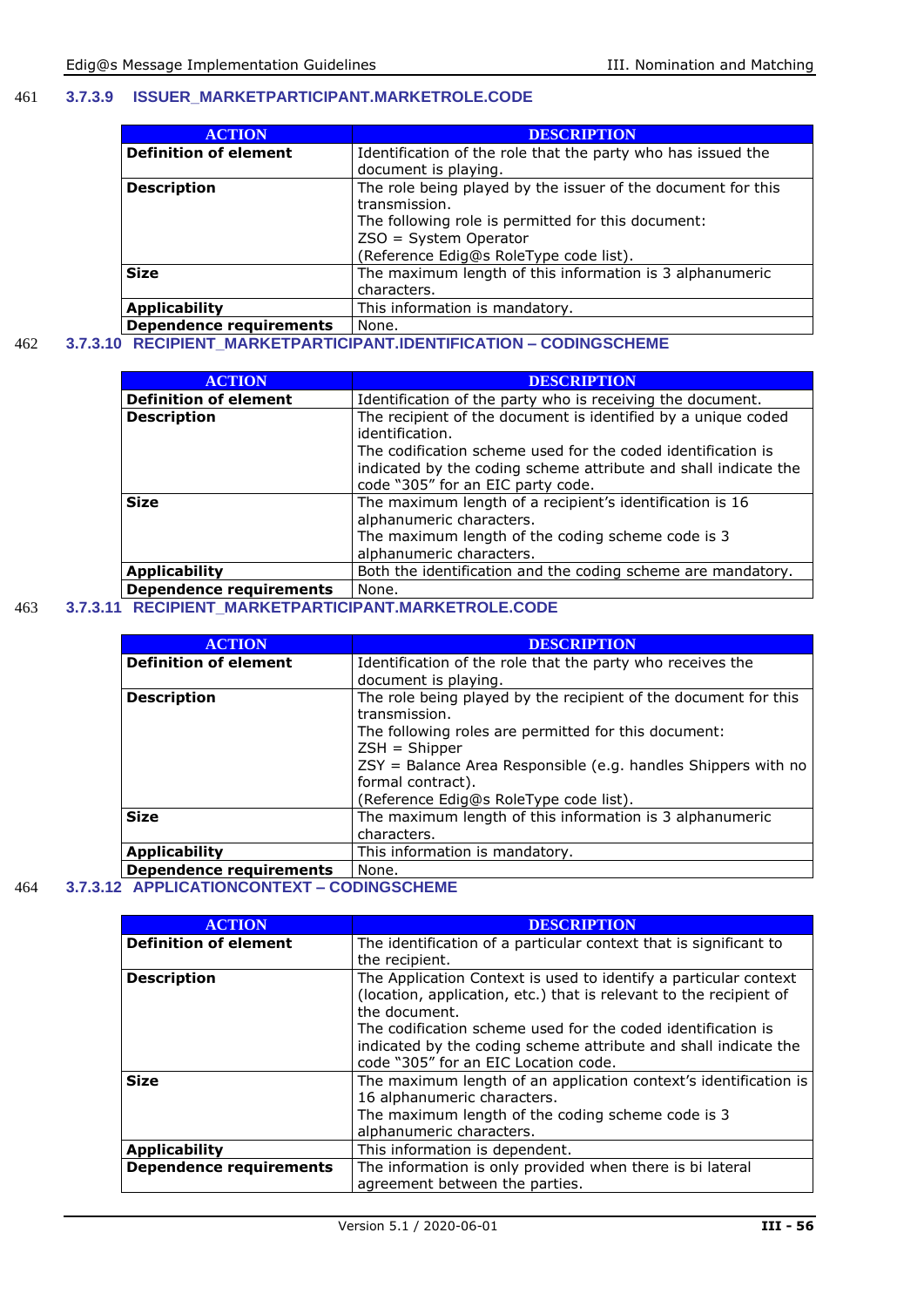#### 465 **3.7.3.13 NOMINATION\_DOCUMENT.IDENTIFICATION**

| <b>ACTION</b>                  | <b>DESCRIPTION</b>                                              |
|--------------------------------|-----------------------------------------------------------------|
| <b>Definition of element</b>   | The identification of the Nomination Document concerned by      |
|                                | the Nomination Response Document.                               |
| <b>Description</b>             | A Nomination Document must have been previously sent by the     |
|                                | recipient of the Nomination Response Document.                  |
|                                | If no initialising electronic XML document has been received    |
|                                | prior to the emission of the current document or if it is based |
|                                | on the contents of a paper document then this attribute shall   |
|                                | contain the word "DEFAULT".                                     |
| <b>Size</b>                    | The identification may not exceed 35 alphanumeric characters.   |
| <b>Applicability</b>           | This information is mandatory.                                  |
| <b>Dependence requirements</b> | None.                                                           |

#### 466 **3.7.3.14 NOMINATION\_DOCUMENT.VERSION**

| <b>ACTION</b>                  | <b>DESCRIPTION</b>                                                                                                                                                                                                                                                          |
|--------------------------------|-----------------------------------------------------------------------------------------------------------------------------------------------------------------------------------------------------------------------------------------------------------------------------|
| <b>Definition of element</b>   | Version of the Nomination Document concerned by the                                                                                                                                                                                                                         |
|                                | Nomination Response Document.                                                                                                                                                                                                                                               |
| <b>Description</b>             | The Nomination Version must correspond to the version of the<br>Nomination Document previously sent by the recipient.<br>If no electronic XML document is used then the<br>Nomination Document.version shall contain the number "1"<br>and successive numbers of necessary. |
| <b>Size</b>                    | A version number may not exceed 3 numeric characters.                                                                                                                                                                                                                       |
| <b>Applicability</b>           | This information is mandatory.                                                                                                                                                                                                                                              |
| <b>Dependence requirements</b> | None.                                                                                                                                                                                                                                                                       |

#### 467 **3.7.4 RULES GOVERNING THE CONNECTION POINT CLASS**

468 There may be one to many connection points in a Nomination Response Document corresponding to the 469 connection points previously defined in a Nomination Document.

- 469 connection points previously defined in a Nomination Document.
- 470 **3.7.4.1 IDENTIFICATION – CODINGSCHEME**

| <b>ACTION</b>                  | <b>DESCRIPTION</b>                                                                                                                                                                                                                                                                                                 |
|--------------------------------|--------------------------------------------------------------------------------------------------------------------------------------------------------------------------------------------------------------------------------------------------------------------------------------------------------------------|
| <b>Definition of element</b>   | The identification of a connection point.                                                                                                                                                                                                                                                                          |
| <b>Description</b>             | The identification of a connection point within a System<br>Operator's system.<br>The codification scheme used for the coded identification is<br>indicated by the coding scheme attribute and shall indicate the<br>code "305" for an EIC measurement point code or the code<br>"ZSO" for a System Operator code. |
| <b>Size</b>                    | The maximum length of the connection point identification is 35<br>alphanumeric characters.<br>The maximum length of the coding scheme is 3 alphanumeric<br>characters.                                                                                                                                            |
| <b>Applicability</b>           | Both the connection point identification and the coding scheme<br>are mandatory.                                                                                                                                                                                                                                   |
| <b>Dependence requirements</b> | None.                                                                                                                                                                                                                                                                                                              |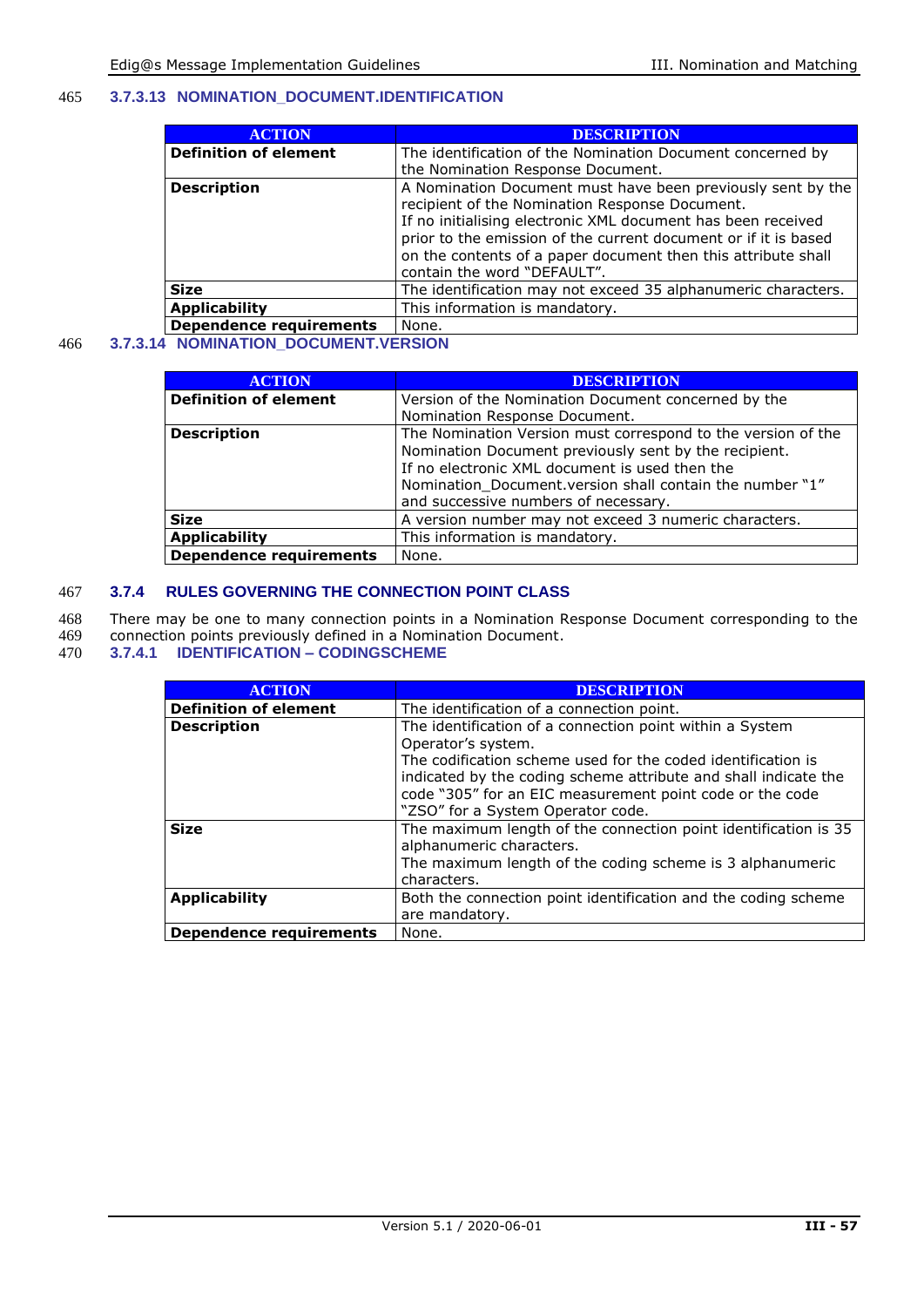#### 471 **3.7.4.2 MEASUREUNIT.CODE**

| <b>ACTION</b>                  | <b>DESCRIPTION</b>                                                |
|--------------------------------|-------------------------------------------------------------------|
| <b>Definition of element</b>   | The unit of measure which is applied to all the quantities in the |
|                                | time series of the document.                                      |
| <b>Description</b>             | The unit of measurement used for all the quantities expressed     |
|                                | within a time series.                                             |
|                                | The following are the codes recommended for use:                  |
|                                | $KW1 = Kilowatt-hour per hour (kWh/h)$                            |
|                                | $KW2 = Kilowatt-hour per day (kWh/d)$                             |
|                                | (Reference Edig@s UnitOfMeasureType code list).                   |
| <b>Size</b>                    | The maximum length of this information is 3 alphanumeric          |
|                                | characters.                                                       |
| <b>Applicability</b>           | This information is mandatory.                                    |
| <b>Dependence requirements</b> | None.                                                             |

#### 472 **3.7.5 RULES GOVERNING THE NOMINATIONTYPE CLASS**

- 473 The Nomination Type class is used to identify if the time series is being providedas a single sided 474 nomination or as a double sided nomination
- 474 nomination or as a double sided nomination.<br>475 3.7.5.1 TYPE
- $3.7.5.1$

| <b>ACTION</b>                  | <b>DESCRIPTION</b>                                                                                                                                                |
|--------------------------------|-------------------------------------------------------------------------------------------------------------------------------------------------------------------|
| <b>Definition of element</b>   | The identification of whether the underlying information refers<br>to a single sided nomination or a double sided nomination.                                     |
| <b>Description</b>             | The type indicating a single sided or a double sided nomination.<br>$A01 =$ Single sided<br>$A02 = Double \, side$<br>(Reference Edig@s NominationType code list) |
| <b>Size</b>                    | The maximum length of this information is 3 alphanumeric<br>characters.                                                                                           |
| <b>Applicability</b>           | This information is mandatory.                                                                                                                                    |
| <b>Dependence requirements</b> | None.                                                                                                                                                             |

#### 476 **3.7.6 RULES GOVERNING THE ACCOUNT CLASS**

477 The Account class is used to identify a Shipper pair. In the case of End User schedules the external 478 account attribute is not used. account attribute is not used.

479 **3.7.6.1 INTERNALACCOUNT – CODINGSCHEME**

| <b>ACTION</b>                  | <b>DESCRIPTION</b>                                                |
|--------------------------------|-------------------------------------------------------------------|
| <b>Definition of element</b>   | The identification of the internal account that is defined by the |
|                                | responding System Operator.                                       |
| <b>Description</b>             | The identification of the internal account within a System        |
|                                | Operator's system for which the document is referencing.          |
|                                | The codification scheme used for the coded identification is      |
|                                | indicated by the coding scheme attribute and shall indicate the   |
|                                | code "ZSO" for a System Operator code or "305" for an EIC area    |
|                                | code.                                                             |
| <b>Size</b>                    | The maximum length of the internal account is 35 alphanumeric     |
|                                | characters.                                                       |
|                                | The maximum length of the coding scheme is 3 alphanumeric         |
|                                | characters.                                                       |
| <b>Applicability</b>           | Both the internal account and the coding scheme are               |
|                                | mandatory.                                                        |
| <b>Dependence requirements</b> | None.                                                             |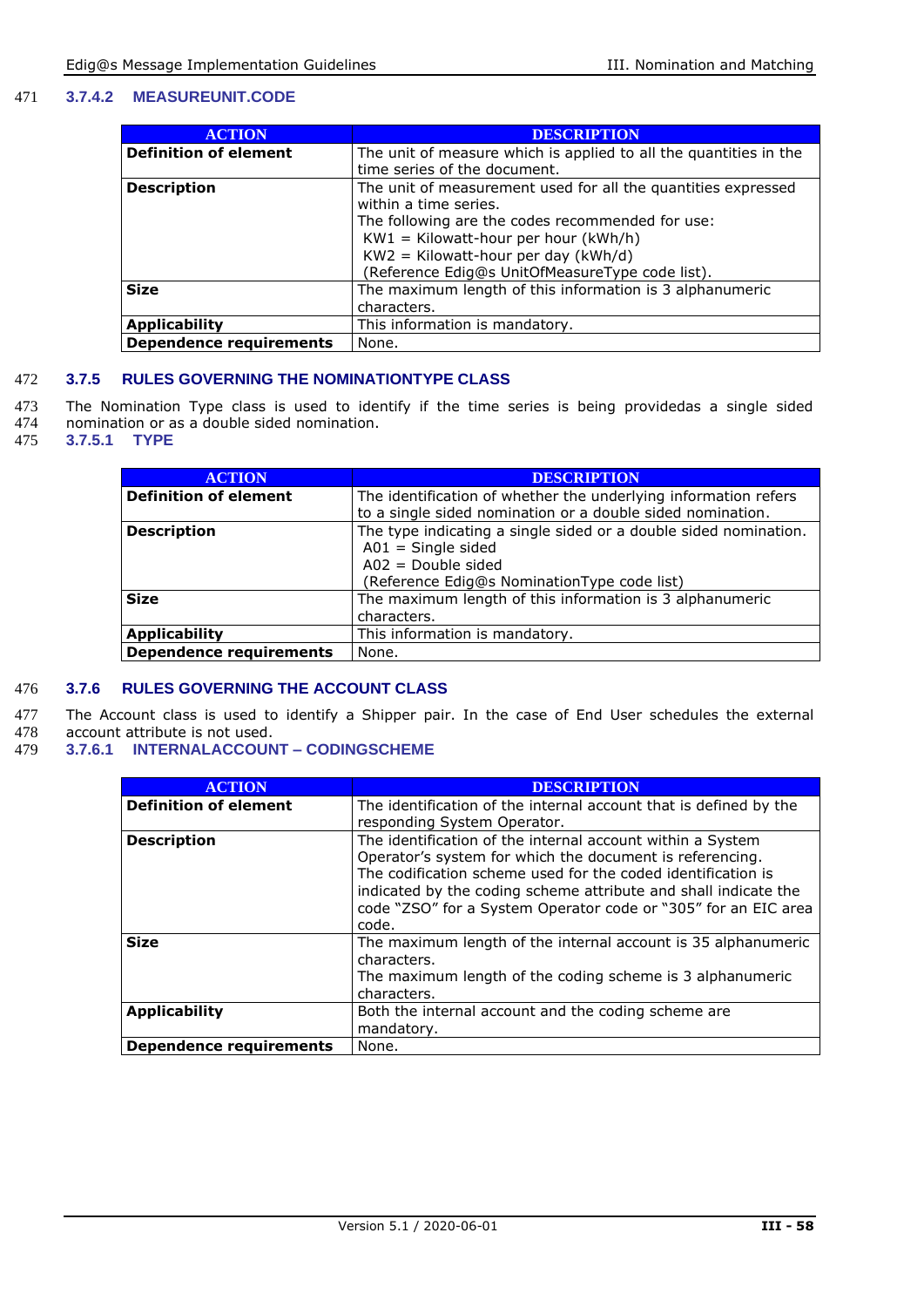#### 480 **3.7.6.2 INTERNALACCOUNTTSO - CODINGSCHEME**

| <b>ACTION</b>                  | <b>DESCRIPTION</b>                                              |
|--------------------------------|-----------------------------------------------------------------|
| <b>Definition of element</b>   | Identification of the System Operator that created the internal |
|                                | account identification.                                         |
| <b>Description</b>             | The System Operator that created the internal account           |
|                                | identification.                                                 |
|                                | The codification scheme used for the coded identification is    |
|                                | indicated by the coding scheme attribute and shall indicate the |
|                                | code "305" for an EIC party code.                               |
| <b>Size</b>                    | The maximum length of the identification is 16 alphanumeric     |
|                                | characters.                                                     |
|                                | The maximum length of the coding scheme code is 3               |
|                                | alphanumeric characters.                                        |
| <b>Applicability</b>           | Both the identification and the coding scheme are dependent.    |
| <b>Dependence requirements</b> | The InternalAccountTso is required if the identification of the |
|                                | System Operator that created the account is ambiguous.          |

481 **3.7.6.3 EXTERNALACCOUNT – CODINGSCHEME**

| <b>ACTION</b>                  | <b>DESCRIPTION</b>                                               |
|--------------------------------|------------------------------------------------------------------|
| <b>Definition of element</b>   | The identification of an account that is defined by the adjacent |
|                                | System Operator.                                                 |
| <b>Description</b>             | The identification of an account that is defined by the adjacent |
|                                | System Operator.                                                 |
|                                | The codification scheme used for the coded identification is     |
|                                | indicated by the coding scheme attribute and shall indicate the  |
|                                | code "ZSO" for a System Operator code or "305" for an EIC area   |
|                                | code.                                                            |
| <b>Size</b>                    | The maximum length of the external account is 35 alphanumeric    |
|                                | characters.                                                      |
|                                | The maximum length of the coding scheme is 3 alphanumeric        |
|                                | characters.                                                      |
| <b>Applicability</b>           | This information is dependent.                                   |
| <b>Dependence requirements</b> | The external account is not always used in the case of End User  |
|                                | schedules.                                                       |

#### 482 **3.7.6.4 EXTERNALACCOUNTTSO - CODINGSCHEME**

| <b>ACTION</b>                  | <b>DESCRIPTION</b>                                              |  |
|--------------------------------|-----------------------------------------------------------------|--|
| <b>Definition of element</b>   | Identification of the System Operator that created the external |  |
|                                | account identification.                                         |  |
| <b>Description</b>             | The System Operator that created the external account           |  |
|                                | identification.                                                 |  |
|                                | The codification scheme used for the coded identification is    |  |
|                                | indicated by the coding scheme attribute and shall indicate the |  |
|                                | code "305" for an EIC party code.                               |  |
| <b>Size</b>                    | The maximum length of the identification is 16 alphanumeric     |  |
|                                | characters.                                                     |  |
|                                | The maximum length of the coding scheme code is 3               |  |
|                                | alphanumeric characters.                                        |  |
| <b>Applicability</b>           | Both the identification and the coding scheme are dependent.    |  |
| <b>Dependence requirements</b> | The ExternalAccountTso is required if the identification of the |  |
|                                | System Operator that created the account is ambiguous.          |  |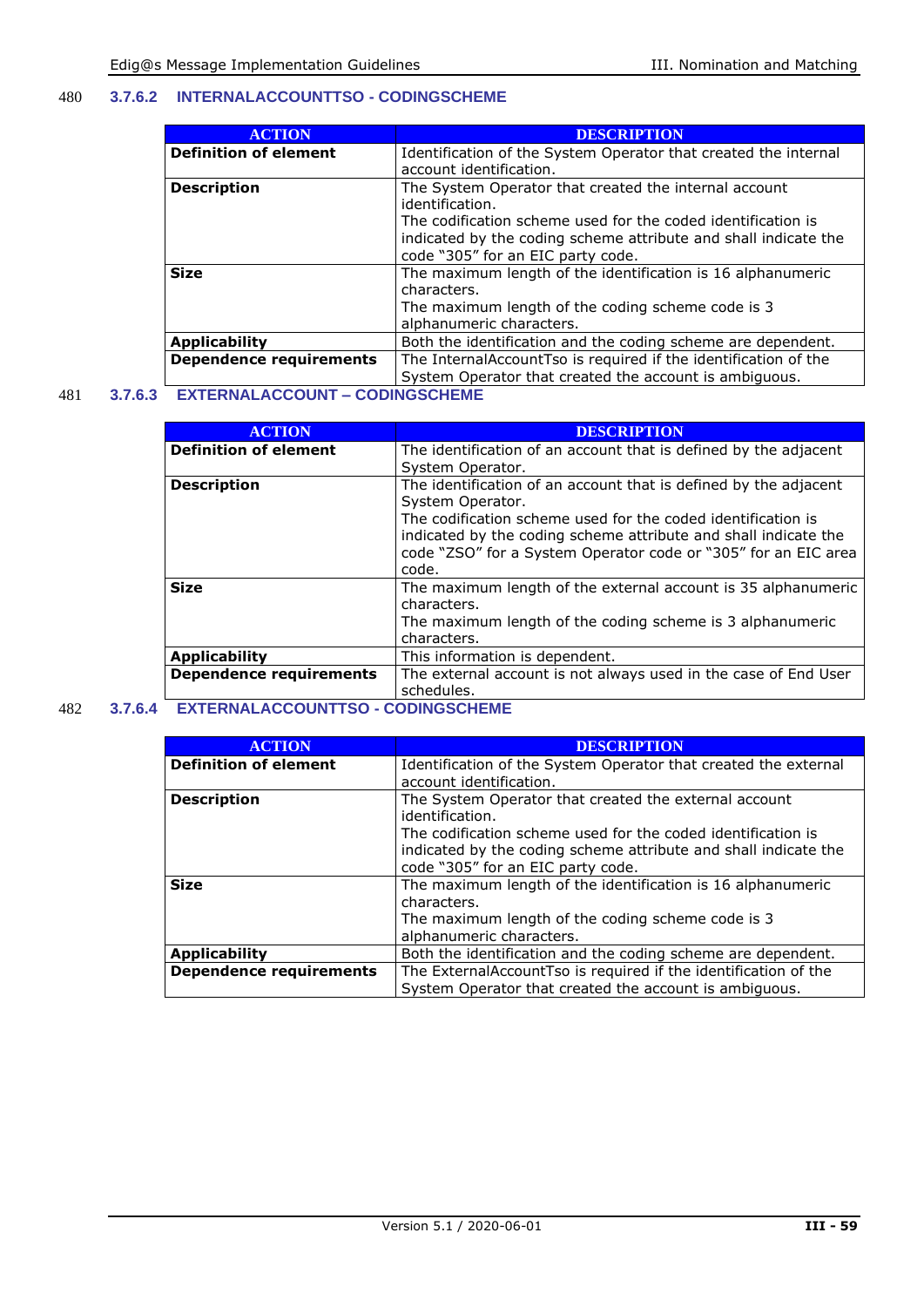#### 483 **3.7.7 RULES GOVERNING THE INFORMATION ORIGIN TIMESERIES CLASS**

- 484 There must always be an Information Origin timeseries class.<br>485 3.7.7.1 TYPE
- 485 **3.7.7.1 TYPE**

| <b>ACTION</b>                  | <b>DESCRIPTION</b>                                                                                                                                                                                                                                                                                                                                                                                                                                                                                                                                                                                                                                                                                                                                                                                                                                                                                                                                     |  |
|--------------------------------|--------------------------------------------------------------------------------------------------------------------------------------------------------------------------------------------------------------------------------------------------------------------------------------------------------------------------------------------------------------------------------------------------------------------------------------------------------------------------------------------------------------------------------------------------------------------------------------------------------------------------------------------------------------------------------------------------------------------------------------------------------------------------------------------------------------------------------------------------------------------------------------------------------------------------------------------------------|--|
| <b>Definition of element</b>   | The identification of the origin of the information in the time<br>series                                                                                                                                                                                                                                                                                                                                                                                                                                                                                                                                                                                                                                                                                                                                                                                                                                                                              |  |
| <b>Description</b>             | The identification of the source of the information that is<br>provided in the Period class and its dependents<br>The following Types are permitted:<br>14G = Processed by System Operator<br>15G = Processed by adjacent System Operator<br>$16G =$ Confirmed<br>18G = Nominated by counter party<br>Note:<br>In the System Operator to System Operator context:<br>14G is mandatory in Processed Notice<br>14G, 15G and 16G are mandatory in Confirmation Notice.<br>18G is optional in the Confirmation notice.<br>14G is mandatory in the Interruption notice.<br>In the Virtual Connection Point nomination within a<br><b>System Operator area context:</b><br>16G and 18G are mandatory in Confirmation Notice (18G<br>represents the virtual connection point nomination)<br>In the nomination of end user schedules context:<br>16G is mandatory in Confirmation Notice (15G is not<br>allowed)<br>(Reference Edig@s BusinessType code list). |  |
| <b>Size</b>                    | The maximum length of the type is 3 alphanumeric characters.                                                                                                                                                                                                                                                                                                                                                                                                                                                                                                                                                                                                                                                                                                                                                                                                                                                                                           |  |
| <b>Applicability</b>           | This information is mandatory.                                                                                                                                                                                                                                                                                                                                                                                                                                                                                                                                                                                                                                                                                                                                                                                                                                                                                                                         |  |
| <b>Dependence requirements</b> | None.                                                                                                                                                                                                                                                                                                                                                                                                                                                                                                                                                                                                                                                                                                                                                                                                                                                                                                                                                  |  |

#### 486 **3.7.8 RULES GOVERNING THE PERIOD CLASS**

487 There must always be a Period class. A time interval instance value (e.g. 2012-05-23T01:00Z/2012-05-488 23T02:00Z) may only appear once within an Account class. 23T02:00Z) may only appear once within an Account class.

- 489 The Period shall cover one or multiple intervals of a whole gas day.<br>490 3.7.8.1 TIMEINTERVAL
- 490 **3.7.8.1 TIMEINTERVAL**

| <b>ACTION</b>                  | <b>DESCRIPTION</b>                                                                                   |  |  |
|--------------------------------|------------------------------------------------------------------------------------------------------|--|--|
| <b>Definition of element</b>   | The start and end date and time of the time interval of the<br>period in question.                   |  |  |
| <b>Description</b>             | This information provides the start and end date and time of<br>the period being reported.           |  |  |
| <b>Size</b>                    | Refer to section 1.2 of the Edig@s General Guidelines for<br>information on the attribute structure. |  |  |
| <b>Applicability</b>           | This information is mandatory.                                                                       |  |  |
| <b>Dependence requirements</b> | None.                                                                                                |  |  |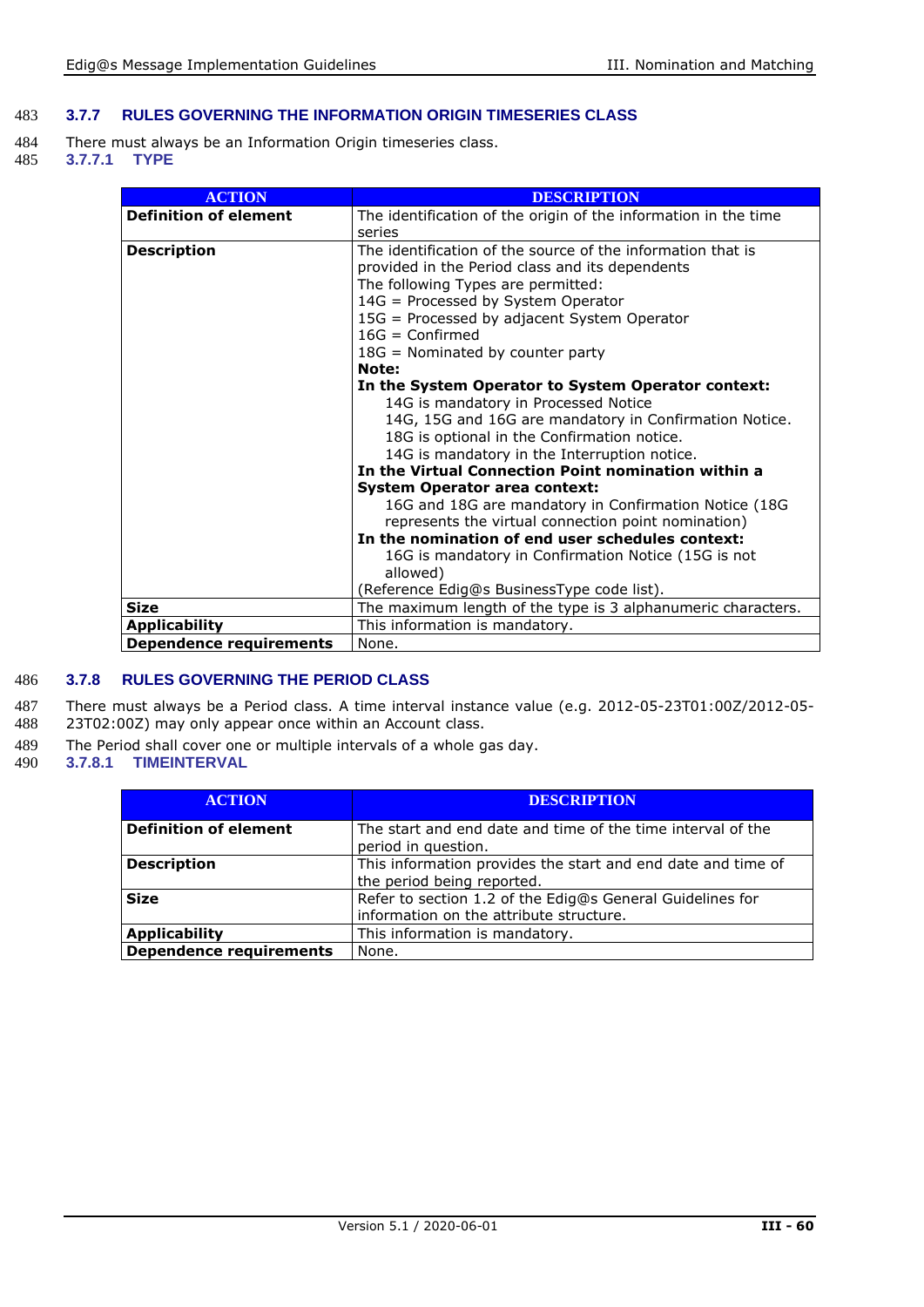#### 491 **3.7.8.2 DIRECTION.CODE**

| <b>ACTION</b>                  | <b>DESCRIPTION</b>                                       |  |
|--------------------------------|----------------------------------------------------------|--|
| <b>Definition of element</b>   | Identifies how the energy flow is to be seen from the    |  |
|                                | perspective of the System Operator's area.               |  |
| <b>Description</b>             | This identifies the direction of the energy flow.        |  |
|                                | Permitted codes are:                                     |  |
|                                | $Z02 = Input$                                            |  |
|                                | $Z03 = Output$                                           |  |
|                                | (Reference Edig@s GasDirectionType code list).           |  |
| <b>Size</b>                    | The maximum length of this information is 3 alphanumeric |  |
|                                | characters.                                              |  |
| <b>Applicability</b>           | This information is mandatory.                           |  |
| <b>Dependence requirements</b> | None.                                                    |  |

#### 492 **3.7.8.3 QUANTITY.AMOUNT**

| <b>ACTION</b>                  | <b>DESCRIPTION</b>                                                |
|--------------------------------|-------------------------------------------------------------------|
|                                |                                                                   |
| <b>Definition of element</b>   | The quantity for the connection point within the time interval in |
|                                | question.                                                         |
| <b>Description</b>             | This information defines the quantity for the connection point    |
|                                | within the time interval period.                                  |
|                                | A decimal point value may be used to express values that are      |
|                                | inferior to the defined unit of measurement.                      |
|                                | The decimal mark that separates the digits forming the integral   |
|                                |                                                                   |
|                                | part of a number from those forming the fractional part (ISO      |
|                                | 6093) shall always be a period (".").                             |
|                                | All quantities are non-signed values.                             |
| <b>Size</b>                    | The maximum length of this information is 17 numeric              |
|                                | characters (decimal mark included). All leading zeros are to be   |
|                                | suppressed.                                                       |
|                                | The number of decimal places identifying the fractional part of   |
|                                | the quantity depends on local market rules.                       |
|                                |                                                                   |
| <b>Applicability</b>           | This information is mandatory.                                    |
| <b>Dependence requirements</b> | None.                                                             |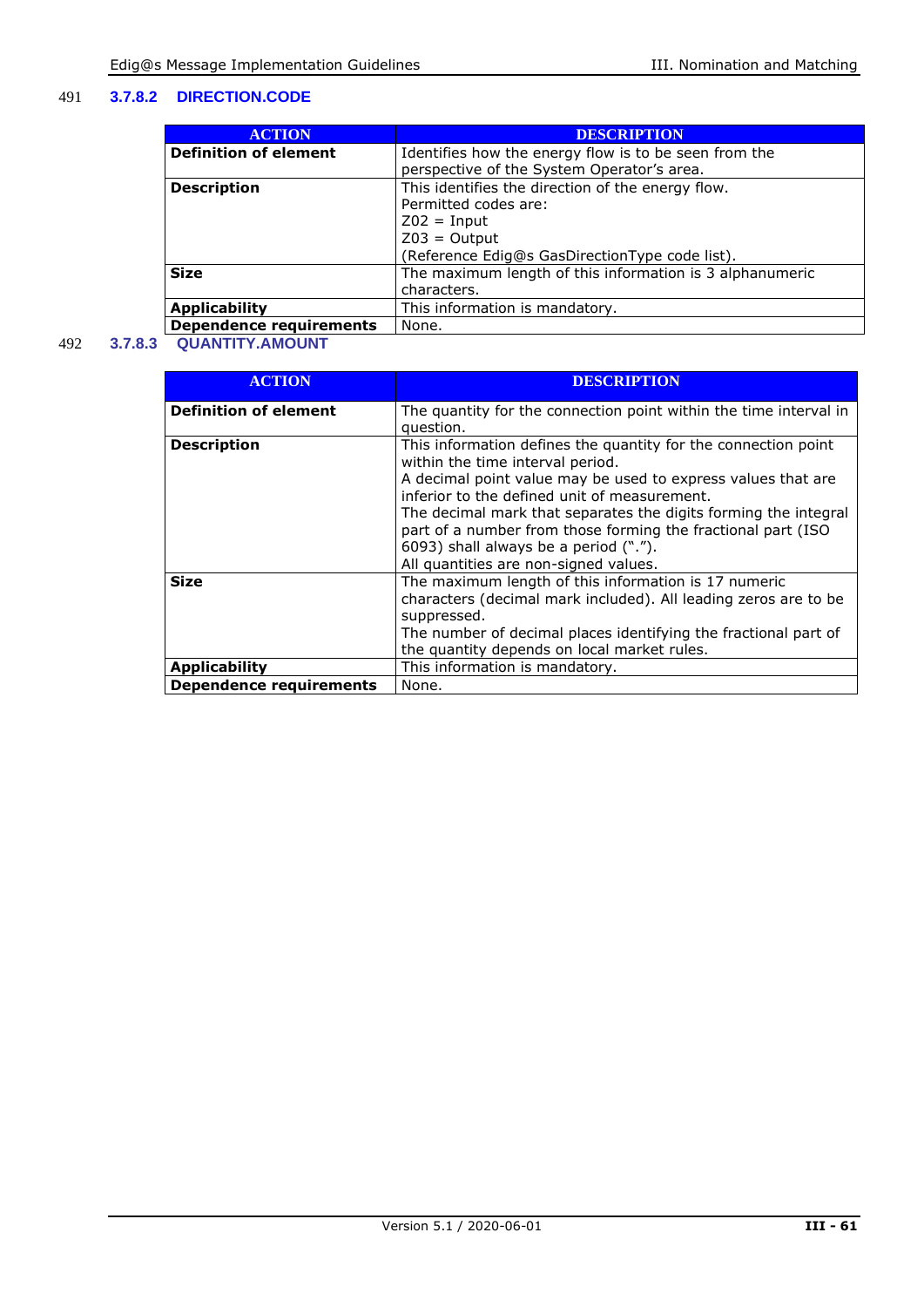#### 493 **3.7.9 RULES GOVERNING THE STATUS CLASS**

494 The presence of a Status class is dependent on the information requirements which are determined by 495 local market rules. 495 local market rules.<br>496 **3.7.9.1 CODE** 

496 **3.7.9.1 CODE**

| <b>ACTION</b>                  | <b>DESCRIPTION</b>                                                                                                                                                                                                                                                                                                                                                                                                                                            |  |  |
|--------------------------------|---------------------------------------------------------------------------------------------------------------------------------------------------------------------------------------------------------------------------------------------------------------------------------------------------------------------------------------------------------------------------------------------------------------------------------------------------------------|--|--|
| <b>Definition of element</b>   | The status of given quantity within a time interval.                                                                                                                                                                                                                                                                                                                                                                                                          |  |  |
| <b>Description</b>             | This information provides the status of the quantity for the<br>time interval being reported.<br>Only one of the following status values are permitted:<br>$06G =$ Mismatch.<br>$07G =$ Interrupted.<br>$08G =$ Interrupted firm.<br>$09G =$ Quality deficient.<br>$10G$ = Reduced capacity.                                                                                                                                                                  |  |  |
|                                | $11G =$ Below 100%.<br>$12G = Settled.$<br>$13G =$ Unchanged settled.<br>$14G = No$ counter nomination.<br>35G = Counter Party Prevailed.<br>$36G$ = No Match counter party prevailed.<br>37G = Reduced Nominated Quantity.<br>67G = Market imbalance constraint curtailment<br>$72G$ = Reduced to the level of booked capacity.<br>73G = Overnomination not possible.<br>74G = Interruptible conditionally firm.<br>(Reference Edig@s StatusType code list). |  |  |
| <b>Size</b>                    | The maximum length of this information is 3 alphanumeric<br>characters.                                                                                                                                                                                                                                                                                                                                                                                       |  |  |
| <b>Applicability</b>           | This information is mandatory.                                                                                                                                                                                                                                                                                                                                                                                                                                |  |  |
| <b>Dependence requirements</b> | None                                                                                                                                                                                                                                                                                                                                                                                                                                                          |  |  |
| BEAGAN TEVT                    |                                                                                                                                                                                                                                                                                                                                                                                                                                                               |  |  |

#### 497 **3.7.9.2 REASON.TEXT**

| <b>ACTION</b>                  | <b>DESCRIPTION</b>                                                |  |  |  |
|--------------------------------|-------------------------------------------------------------------|--|--|--|
| <b>Definition of element</b>   | Textual explanation of the quantity status code.                  |  |  |  |
| <b>Description</b>             | If the code does not provide all the information to clearly       |  |  |  |
|                                | identify the justification of an eventual amendment or a          |  |  |  |
|                                | rejection then the textual information may be provided.           |  |  |  |
| <b>Size</b>                    | The maximum length of this information is 512 alphanumeric        |  |  |  |
|                                | characters.                                                       |  |  |  |
| <b>Applicability</b>           | This information is dependent.                                    |  |  |  |
| <b>Dependence requirements</b> | Used only if the quantity status code is insufficient to identify |  |  |  |
|                                | an amendment or an error.                                         |  |  |  |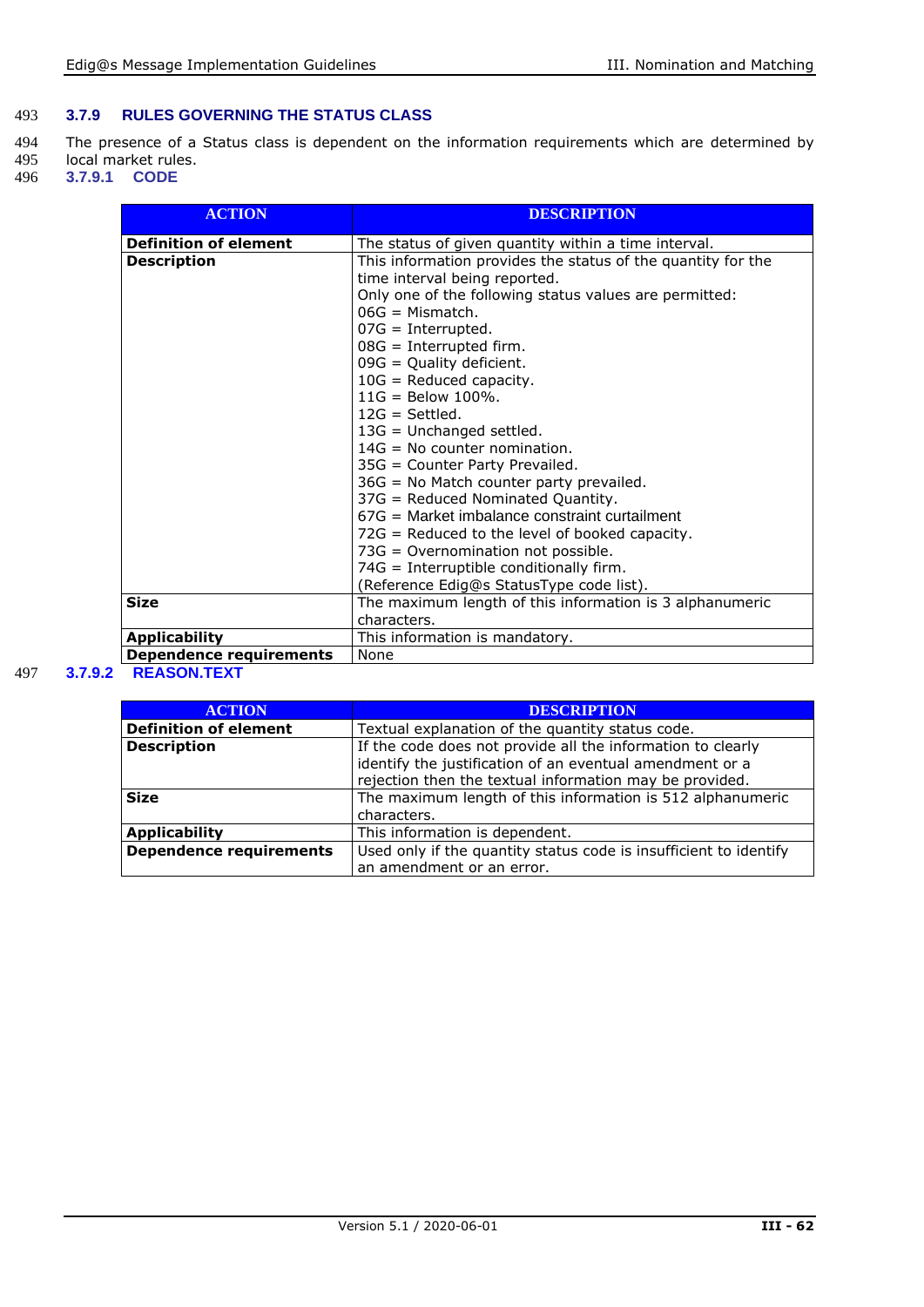#### 498 **3.7.10 RULES GOVERNING THE DECOMPOSITION QUANTITY CLASS**

- 499 The presence of a Decomposition Quantity class is dependent on the information requirements that are 500 determined by local market rules and restricted to LNG Connection Points.
- 501 A Decomposition Quantity class is used whenever the quantities nominated have to be distributed by type<br>502 of contract to which they are being nominated. of contract to which they are being nominated.
- 503 The sum of the quantities in the Decomposition Quantity class must correspond to the total quantity that 504 is being nominated in the Period class. is being nominated in the Period class.
- 505 The unit of measure must be identical to the unit of measure identified in the Period class.
- 506 The direction must be identical to the direction identified in the Period class.<br>507 3.7.10.1 TYPE
- 507 **3.7.10.1 TYPE**

| <b>ACTION</b>                  | <b>DESCRIPTION</b>                                                                                                                                                                                                                                                                     |  |  |
|--------------------------------|----------------------------------------------------------------------------------------------------------------------------------------------------------------------------------------------------------------------------------------------------------------------------------------|--|--|
| <b>Definition of element</b>   | The type of the contract that the quantity is being nominated from.                                                                                                                                                                                                                    |  |  |
| <b>Description</b>             | This information provides the type of the contract that the quantity is<br>being extracted from.<br>The current types permitted for this code are:<br>$7XD = Firm$<br>$ZXE = Makeup$<br>$ZXF = Interruptible$<br>$ZXG =$ Conditional<br>(Reference Edig@s QunatityTypeType code list). |  |  |
| <b>Size</b>                    | The maximum length of this information is 3 alphanumeric<br>characters.                                                                                                                                                                                                                |  |  |
| <b>Applicability</b>           | This information is mandatory.                                                                                                                                                                                                                                                         |  |  |
| <b>Dependence requirements</b> | None.                                                                                                                                                                                                                                                                                  |  |  |

#### 508 **3.7.10.2 AMOUNT**

| <b>ACTION</b>                  | <b>DESCRIPTION</b>                                                                                                                                                                                                                                                                                                                                                                                                                    |  |
|--------------------------------|---------------------------------------------------------------------------------------------------------------------------------------------------------------------------------------------------------------------------------------------------------------------------------------------------------------------------------------------------------------------------------------------------------------------------------------|--|
| <b>Definition of element</b>   | The quantity that is being used for the type of contract in question.                                                                                                                                                                                                                                                                                                                                                                 |  |
| <b>Description</b>             | This information provides the quantity that is being extracted from a<br>given type of contract.<br>A decimal point value may be used to express values that are inferior<br>to the defined unit of measurement.<br>The decimal mark that separates the digits forming the integral part<br>of a number from those forming the fractional part (ISO 6093) shall<br>always be a period (".").<br>All quantities are non-signed values. |  |
| <b>Size</b>                    | The maximum length of this information is 17 numeric characters<br>(decimal mark included). All leading zeros are to be suppressed.<br>The number of decimal places identifying the fractional part of the<br>quantity depends on local market rules.                                                                                                                                                                                 |  |
| <b>Applicability</b>           | This information is mandatory.                                                                                                                                                                                                                                                                                                                                                                                                        |  |
| <b>Dependence requirements</b> | None.                                                                                                                                                                                                                                                                                                                                                                                                                                 |  |